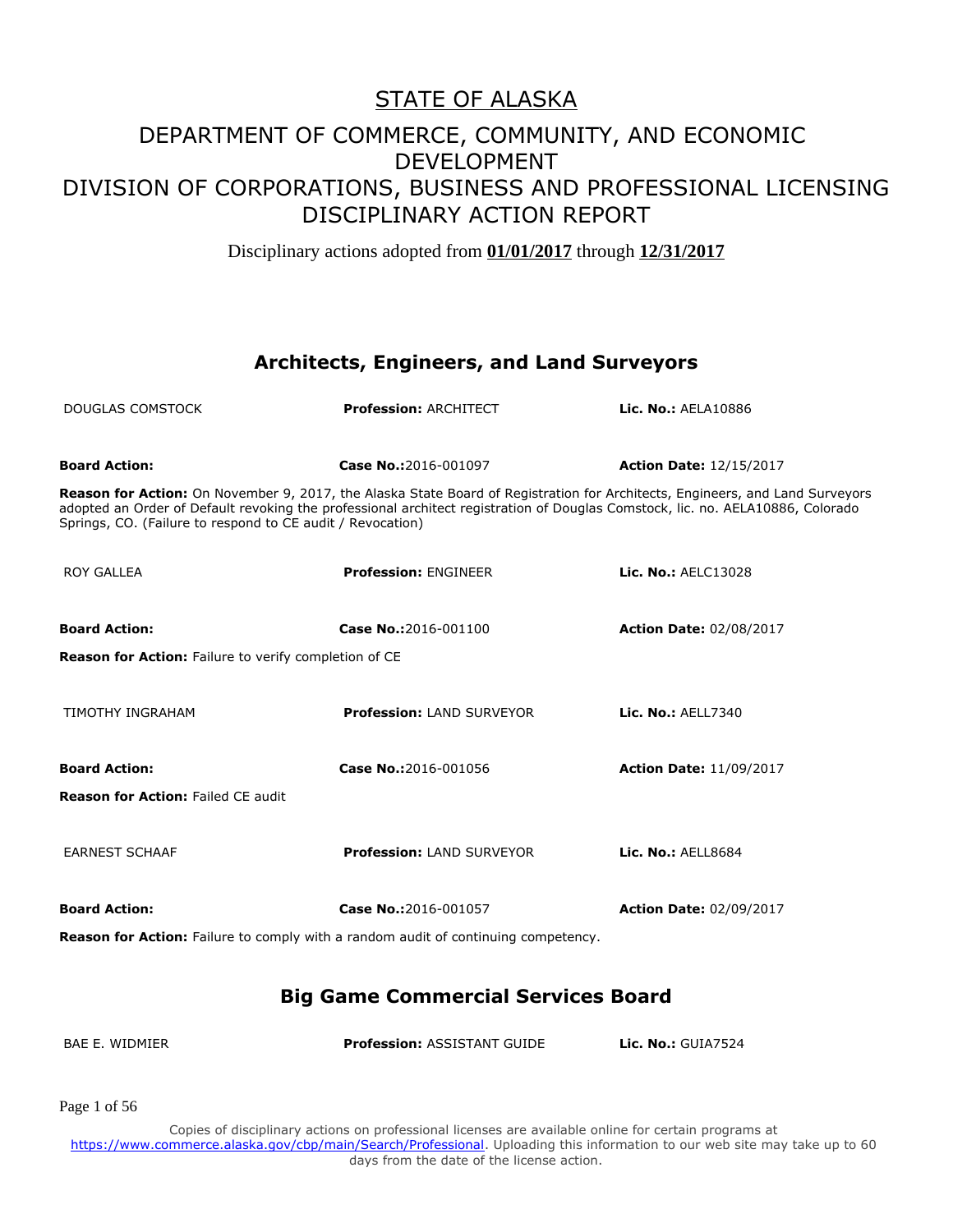Disciplinary actions adopted from **01/01/2017** through **12/31/2017**

| <b>Board Action:</b>                                                                              | Case No.:2017-000107                                                                                                                                                                                                                                                  | <b>Action Date: 07/17/2017</b>      |  |
|---------------------------------------------------------------------------------------------------|-----------------------------------------------------------------------------------------------------------------------------------------------------------------------------------------------------------------------------------------------------------------------|-------------------------------------|--|
| <b>Reason for Action:</b> failing to validate their harvest tags after harvesting two small doe's |                                                                                                                                                                                                                                                                       |                                     |  |
|                                                                                                   |                                                                                                                                                                                                                                                                       |                                     |  |
| ANTHONY G. BARTLETT                                                                               | <b>Profession: ASSISTANT GUIDE</b>                                                                                                                                                                                                                                    | <b>Lic. No.: <math>C-593</math></b> |  |
|                                                                                                   |                                                                                                                                                                                                                                                                       |                                     |  |
| <b>Board Action:</b>                                                                              | Case No.:2016-000440                                                                                                                                                                                                                                                  | <b>Action Date: 06/19/2017</b>      |  |
| <b>Reason for Action: Criminal conviction</b>                                                     |                                                                                                                                                                                                                                                                       |                                     |  |
|                                                                                                   |                                                                                                                                                                                                                                                                       |                                     |  |
| WILL KELLNER                                                                                      | <b>Profession: ASSISTANT GUIDE</b>                                                                                                                                                                                                                                    | <b>Lic. No.: GUIA7506</b>           |  |
|                                                                                                   |                                                                                                                                                                                                                                                                       |                                     |  |
| <b>Board Action:</b>                                                                              | Case No.:2017-000125                                                                                                                                                                                                                                                  | <b>Action Date: 06/19/2017</b>      |  |
| Reason for Action: Guiding without a license in possession                                        |                                                                                                                                                                                                                                                                       |                                     |  |
|                                                                                                   |                                                                                                                                                                                                                                                                       |                                     |  |
| <b>ISRAEL HALE</b>                                                                                | <b>Profession: ASSISTANT GUIDE</b>                                                                                                                                                                                                                                    | <b>Lic. No.: 115570</b>             |  |
|                                                                                                   |                                                                                                                                                                                                                                                                       |                                     |  |
| <b>Board Action:</b>                                                                              | Case No.:2016-001187                                                                                                                                                                                                                                                  | <b>Action Date: 06/19/2017</b>      |  |
|                                                                                                   | <b>Reason for Action:</b> Any license issued to Respondent is suspended for 90 days upon issuance; concurrent and consecutive to the<br>90 days, Respondent's license shall be on probation for the remainder of this licensing period December 31, 2017, and then on |                                     |  |
|                                                                                                   | probation for two years of any renewal licensing period; Respondent is fined \$2,500 with \$1.500 suspended and a Board Reprimand.                                                                                                                                    |                                     |  |
|                                                                                                   |                                                                                                                                                                                                                                                                       |                                     |  |
| <b>JUSTIN T. COX</b>                                                                              | <b>Profession: ASSISTANT GUIDE</b>                                                                                                                                                                                                                                    | Lic. No.: A-7199                    |  |
|                                                                                                   |                                                                                                                                                                                                                                                                       |                                     |  |
| <b>Board Action:</b>                                                                              | Case No.:2015-002182                                                                                                                                                                                                                                                  | <b>Action Date: 06/19/2017</b>      |  |
| <b>Reason for Action: Criminal Convictions</b>                                                    |                                                                                                                                                                                                                                                                       |                                     |  |
|                                                                                                   |                                                                                                                                                                                                                                                                       |                                     |  |
| <b>KARSTEN HUPE</b>                                                                               | <b>Profession: ASSISTANT GUIDE</b>                                                                                                                                                                                                                                    | <b>Lic. No.: GUIA5555</b>           |  |

Page 2 of 56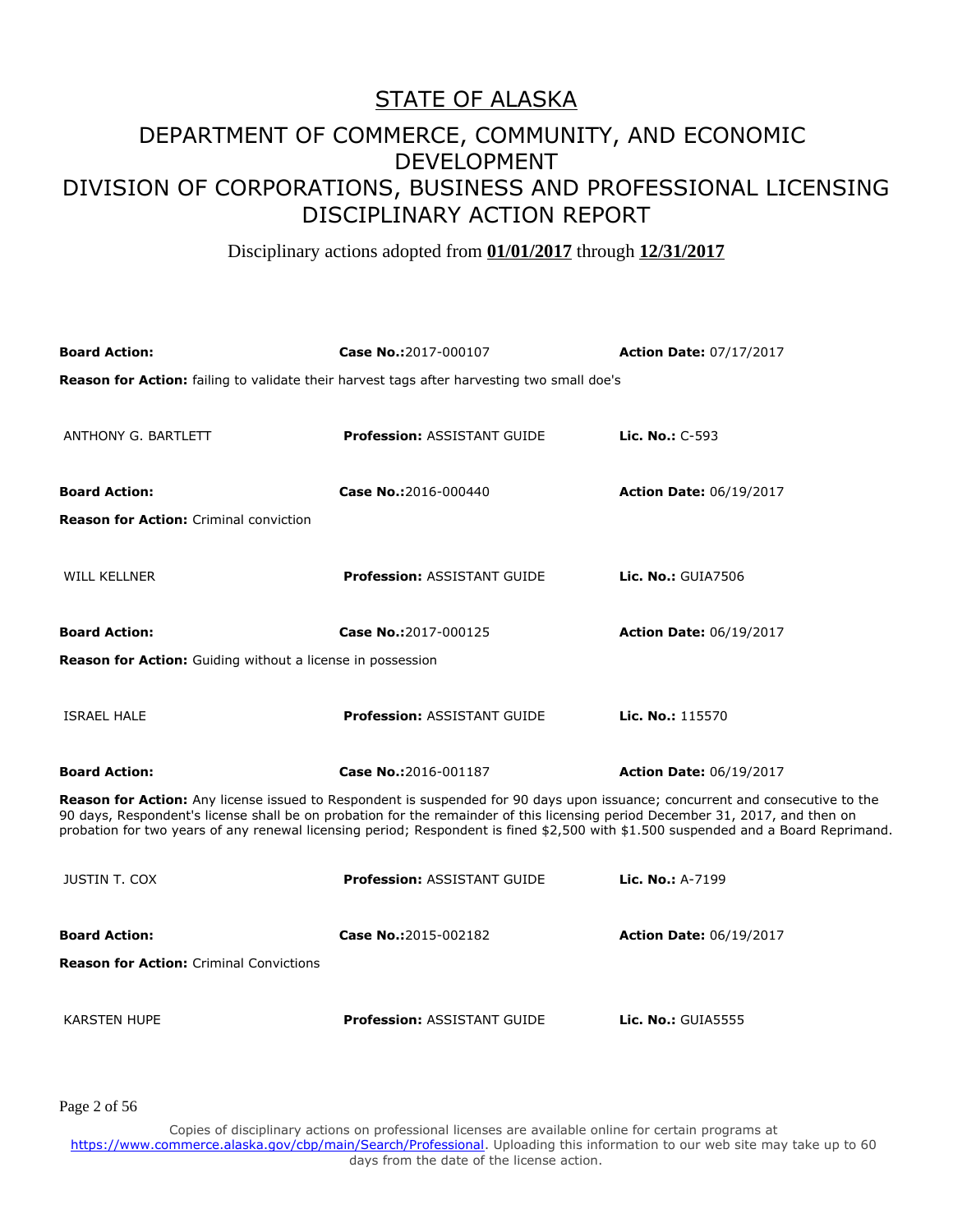Disciplinary actions adopted from **01/01/2017** through **12/31/2017**

| <b>Board Action:</b>                          | Case No.:2016-000811                                                                                           | <b>Action Date: 02/15/2017</b>                                                                                                      |
|-----------------------------------------------|----------------------------------------------------------------------------------------------------------------|-------------------------------------------------------------------------------------------------------------------------------------|
|                                               | chapter, a regulation adopted under this chapter, or a state or federal wildlife or game statute or regulation | Reason for Action: person who is licensed under this chapter to knowingly -- commit or aid in the commission of a violation of this |
| STUART J. DEWITT                              | <b>Profession: ASSISTANT GUIDE</b>                                                                             | <b>Lic. No.: GUIA4793</b>                                                                                                           |
| <b>Board Action:</b>                          | Case No.:2016-000656                                                                                           | <b>Action Date: 02/15/2017</b>                                                                                                      |
|                                               | <b>Reason for Action:</b> Guide Commit or Aid in Violation for his involvement t AS is anticipated             |                                                                                                                                     |
| JEREMY J. PHILLIPS                            | <b>Profession:</b> CLASS A ASSISTANT GUIDE Lic. No.: GUIC744                                                   |                                                                                                                                     |
| <b>Board Action:</b>                          | Case No.:2017-000124                                                                                           | <b>Action Date: 11/16/2017</b>                                                                                                      |
| <b>Reason for Action: Criminal Conviction</b> |                                                                                                                |                                                                                                                                     |
| <b>GLEN M. WYSOCKI</b>                        | <b>Profession:</b> CLASS A ASSISTANT GUIDE Lic. No.: GUIC559                                                   |                                                                                                                                     |
| <b>Board Action:</b>                          | Case No.:2017-000910                                                                                           | <b>Action Date: 11/16/2017</b>                                                                                                      |
| <b>Reason for Action: Criminal Conviction</b> |                                                                                                                |                                                                                                                                     |
| GUST TUNGING, JR.                             | <b>Profession:</b> CLASS A ASSISTANT GUIDE Lic. No.: GUIC718                                                   |                                                                                                                                     |
| <b>Board Action:</b>                          | Case No.:2017-000911                                                                                           | <b>Action Date: 11/16/2017</b>                                                                                                      |
| <b>Reason for Action: Criminal Conviction</b> |                                                                                                                |                                                                                                                                     |
| DARWIN J. VANDER ESCH                         | <b>Profession: GUIDE-OUTFITTER</b>                                                                             | <b>Lic. No.: GUI R 1270</b>                                                                                                         |
| <b>Board Action:</b>                          | Case No.:2017-001223                                                                                           | <b>Action Date: 12/05/2017</b>                                                                                                      |
| <b>Reason for Action: Criminal Conviction</b> |                                                                                                                |                                                                                                                                     |

Page 3 of 56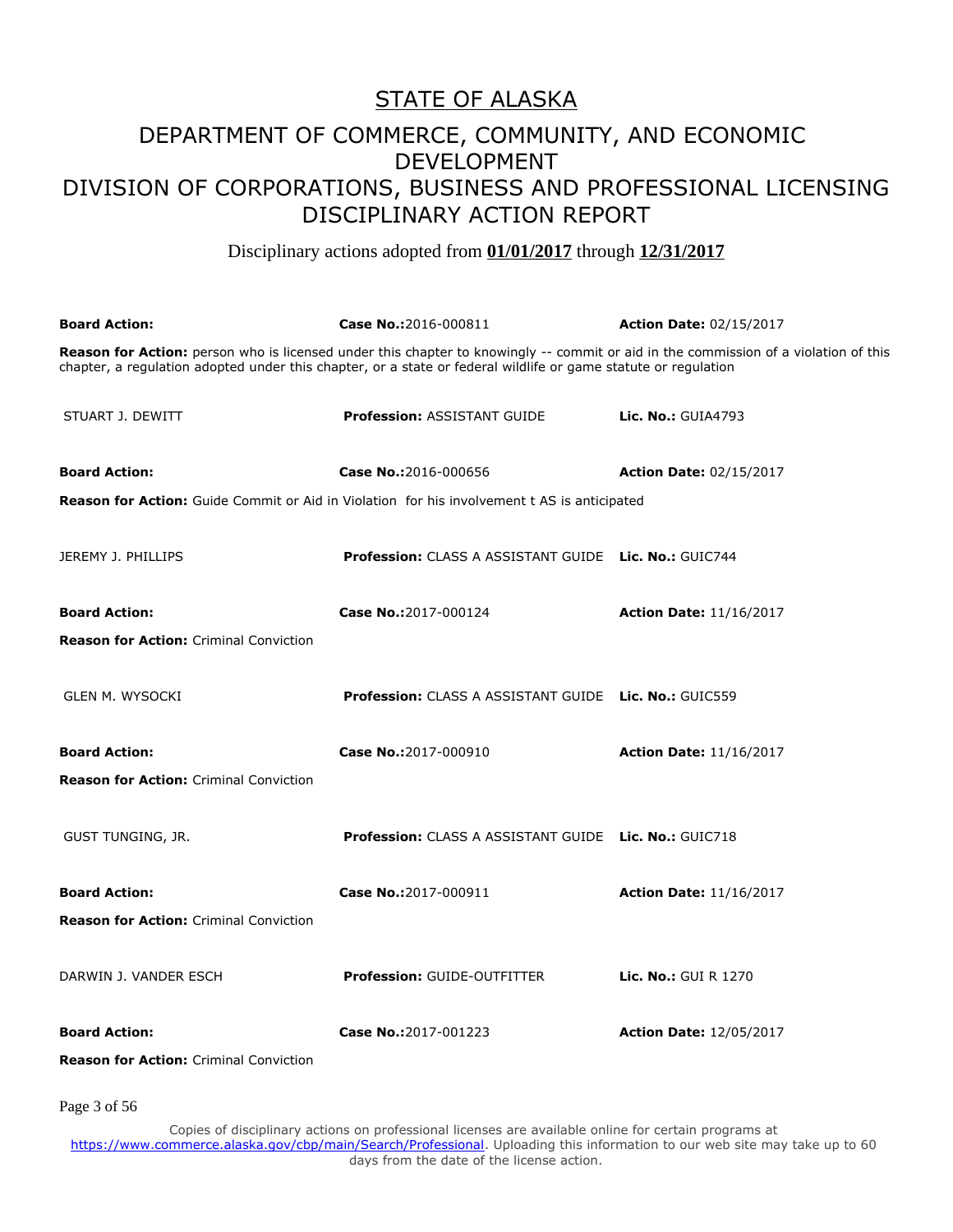Disciplinary actions adopted from **01/01/2017** through **12/31/2017**

| CLIFFORD F. SMITH, JR.                                                                                     | <b>Profession: GUIDE-OUTFITTER</b>                                                                                                                                                                                                                            | Lic. No.: GUI R $1318$         |  |
|------------------------------------------------------------------------------------------------------------|---------------------------------------------------------------------------------------------------------------------------------------------------------------------------------------------------------------------------------------------------------------|--------------------------------|--|
| <b>Board Action:</b>                                                                                       | Case No.:2017-000366                                                                                                                                                                                                                                          | <b>Action Date: 12/04/2017</b> |  |
| permanently revoked.                                                                                       | Reason for Action: The parties, The Division of Corporations, Business, and Professional Licensing and Clifford F. Smith, hereby<br>stipulate that Smith's registered Guide-Outfitter License GUIR1318, which was first issues to Smith on April 16, 2012, is |                                |  |
| CLIFFORD F. SMITH, JR.                                                                                     | <b>Profession: GUIDE-OUTFITTER</b>                                                                                                                                                                                                                            | <b>Lic. No.:</b> GUI R $1318$  |  |
| <b>Board Action:</b>                                                                                       | Case No.:2013-002382                                                                                                                                                                                                                                          | <b>Action Date: 12/04/2017</b> |  |
| permanently revoked.                                                                                       | Reason for Action: The parties, The Division of Corporations, Business, and Professional Licensing and Clifford F. Smith, hereby<br>stipulate that Smith's registered Guide-Outfitter License GUIR1318, which was first issues to Smith on April 16, 2012, is |                                |  |
| JOHN L. MCKINNEY                                                                                           | <b>Profession: GUIDE-OUTFITTER</b>                                                                                                                                                                                                                            | <b>Lic. No.: GUIR1289</b>      |  |
| <b>Board Action:</b>                                                                                       | Case No.:2017-000912                                                                                                                                                                                                                                          | <b>Action Date: 11/16/2017</b> |  |
| <b>Reason for Action: Criminal Conviction</b>                                                              |                                                                                                                                                                                                                                                               |                                |  |
| JAMES FEJES, JR.                                                                                           | Profession: GUIDE-OUTFITTER                                                                                                                                                                                                                                   | Lic. No.: 103366               |  |
| <b>Board Action:</b>                                                                                       | Case No.:2017-000033                                                                                                                                                                                                                                          | <b>Action Date: 06/19/2017</b> |  |
| <b>Reason for Action:</b> Failure to leave the sex attached to a bull mosse that was harvested by a client |                                                                                                                                                                                                                                                               |                                |  |
| CRAIG E. HILL                                                                                              | <b>Profession: GUIDE-OUTFITTER</b>                                                                                                                                                                                                                            | <b>Lic. No.: GUIR1348</b>      |  |
| <b>Board Action:</b>                                                                                       | Case No.:2016-000450                                                                                                                                                                                                                                          | <b>Action Date: 04/28/2017</b> |  |
| <b>Reason for Action:</b> Criminal Action- Conviction                                                      |                                                                                                                                                                                                                                                               |                                |  |

Page 4 of 56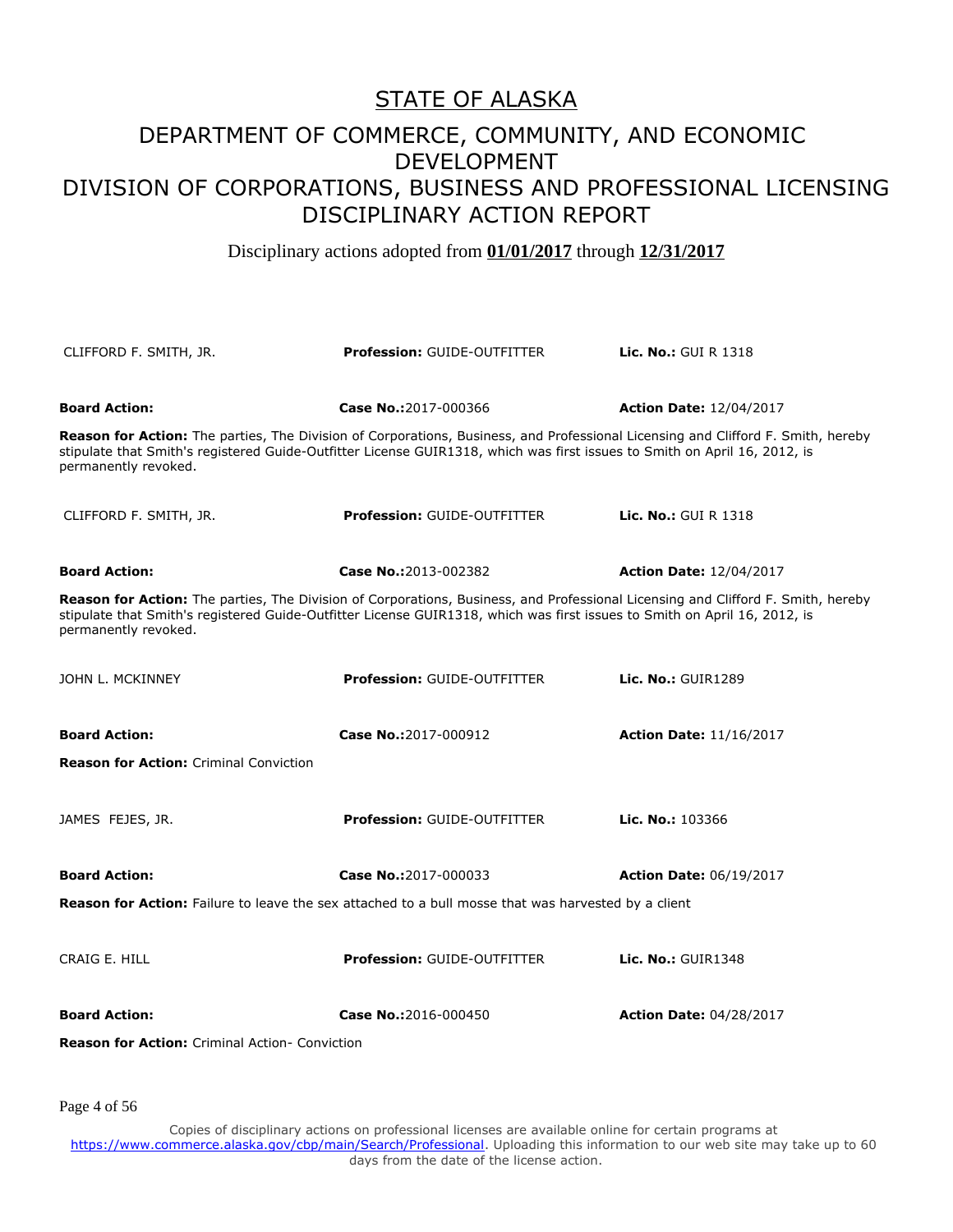Disciplinary actions adopted from **01/01/2017** through **12/31/2017**

| ALAN S. HORNBERGER                                                                                                      | <b>Profession: GUIDE-OUTFITTER</b>                                                                         | <b>Lic. No.: GUIR1316</b>                                                                                                          |  |
|-------------------------------------------------------------------------------------------------------------------------|------------------------------------------------------------------------------------------------------------|------------------------------------------------------------------------------------------------------------------------------------|--|
| <b>Board Action:</b>                                                                                                    | Case No.:2016-001360                                                                                       | <b>Action Date: 03/06/2017</b>                                                                                                     |  |
| <b>Reason for Action:</b> Respondent pled guilty to one count of "Over Limit Moose"                                     |                                                                                                            |                                                                                                                                    |  |
| CHRIS A. CARR, SR.                                                                                                      | <b>Profession: GUIDE-OUTFITTER</b>                                                                         | <b>Lic. No.: R-1017</b>                                                                                                            |  |
| <b>Board Action:</b>                                                                                                    | Case No.:2016-000148                                                                                       | <b>Action Date: 03/06/2017</b>                                                                                                     |  |
| under 3DI-14-00103CR for leaving a non-resident client alone hunting Brown Bear                                         |                                                                                                            | Reason for Action: Respondent reported a pending Criminal Charge filed against him in the 3rd District Court of Alaska, Dillingham |  |
| DREW S. HILTERBRAND                                                                                                     | <b>Profession: GUIDE-OUTFITTER</b>                                                                         | <b>Lic. No.: GUIR1330</b>                                                                                                          |  |
| <b>Board Action:</b>                                                                                                    | Case No.:2016-000225                                                                                       | <b>Action Date: 03/06/2017</b>                                                                                                     |  |
|                                                                                                                         | Reason for Action: he had been cited and subsequently convicted on two separate Hunting/Guiding violations |                                                                                                                                    |  |
| FREDRICK R. O'HEARN                                                                                                     | <b>Profession: GUIDE-OUTFITTER</b>                                                                         | Lic. No.: GUIR866                                                                                                                  |  |
| <b>Board Action:</b>                                                                                                    | Case No.:2015-001663                                                                                       | <b>Action Date: 02/15/2017</b>                                                                                                     |  |
| <b>Reason for Action:</b> tried to seal a brown bear that was determined to be Yearling cub in it's second year of life |                                                                                                            |                                                                                                                                    |  |
| CHAD A. REEL                                                                                                            | <b>Profession: GUIDE-OUTFITTER</b>                                                                         | <b>Lic. No.: GUI R 1062</b>                                                                                                        |  |
| <b>Board Action:</b>                                                                                                    | Case No.:2016-000224                                                                                       | <b>Action Date: 02/15/2017</b>                                                                                                     |  |
| <b>Reason for Action:</b> Convicted of a crime                                                                          |                                                                                                            |                                                                                                                                    |  |
| MELVIN B. GILLIS                                                                                                        | <b>Profession: GUIDE-OUTFITTER</b>                                                                         | Lic. No.: R-222                                                                                                                    |  |
| Page 5 of 56                                                                                                            | Canica ef disciplinary settena en nucfessional licenses and ausialele enline for contain nucerose et       |                                                                                                                                    |  |
|                                                                                                                         |                                                                                                            |                                                                                                                                    |  |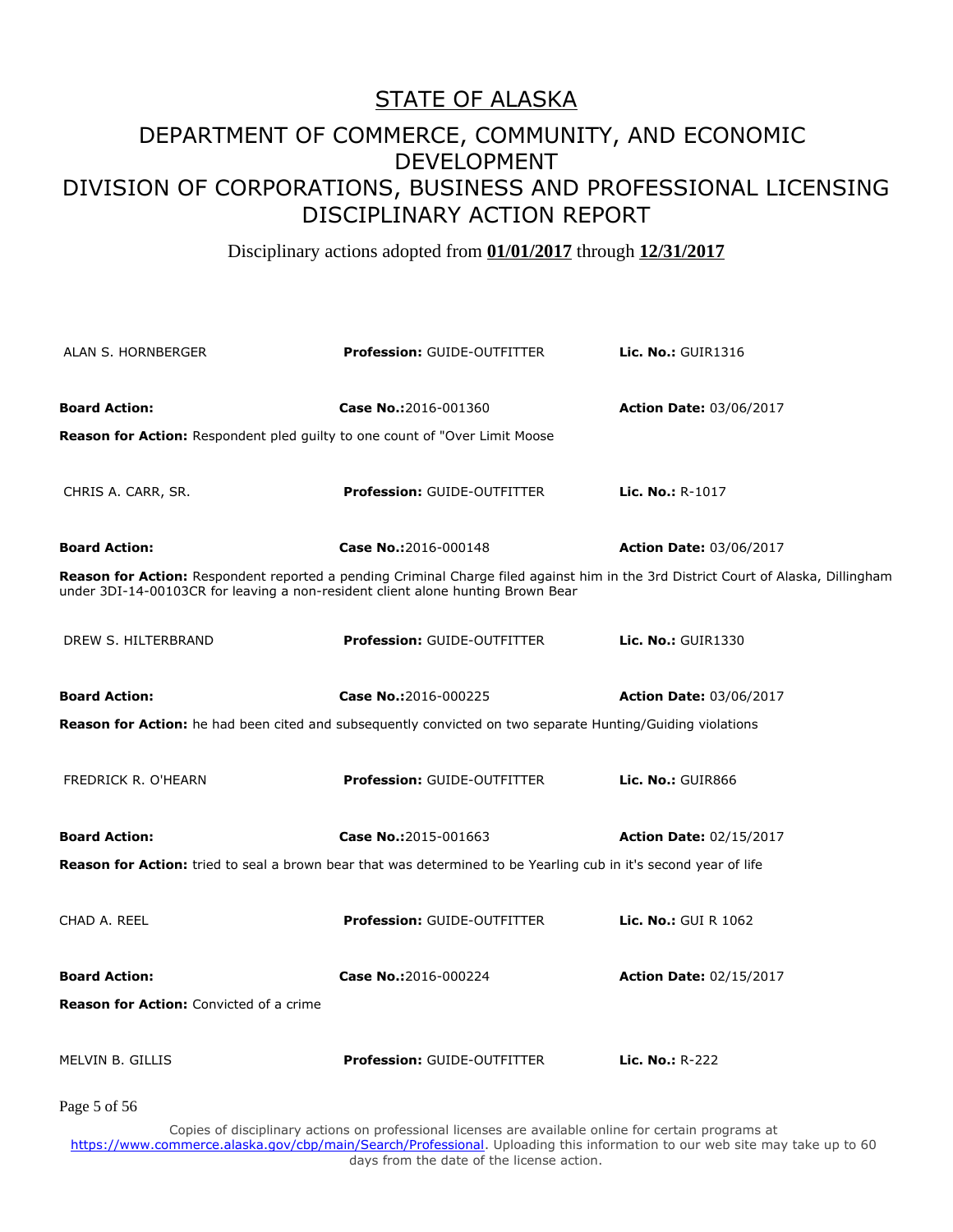Disciplinary actions adopted from **01/01/2017** through **12/31/2017**

| <b>Board Action:</b>                                                                                                                                                                                                                                                                                                                                                                                                                                                | Case No.:2016-000304                                        | <b>Action Date: 02/15/2017</b> |
|---------------------------------------------------------------------------------------------------------------------------------------------------------------------------------------------------------------------------------------------------------------------------------------------------------------------------------------------------------------------------------------------------------------------------------------------------------------------|-------------------------------------------------------------|--------------------------------|
| <b>Reason for Action: Criminial case</b>                                                                                                                                                                                                                                                                                                                                                                                                                            |                                                             |                                |
|                                                                                                                                                                                                                                                                                                                                                                                                                                                                     |                                                             |                                |
| HARRY R. HANNON                                                                                                                                                                                                                                                                                                                                                                                                                                                     | <b>Profession:</b> MASTER GUIDE-OUTFITTER Lic. No.: GUIM132 |                                |
|                                                                                                                                                                                                                                                                                                                                                                                                                                                                     |                                                             |                                |
| <b>Board Action:</b>                                                                                                                                                                                                                                                                                                                                                                                                                                                | Case No.:2017-000652                                        | <b>Action Date: 07/17/2017</b> |
| Reason for Action: Guided a moose hunt without the required permit                                                                                                                                                                                                                                                                                                                                                                                                  |                                                             |                                |
|                                                                                                                                                                                                                                                                                                                                                                                                                                                                     |                                                             |                                |
|                                                                                                                                                                                                                                                                                                                                                                                                                                                                     | <b>Board of Barbers &amp; Hairdressers</b>                  |                                |
|                                                                                                                                                                                                                                                                                                                                                                                                                                                                     |                                                             |                                |
| <b>ANGELA THIES</b>                                                                                                                                                                                                                                                                                                                                                                                                                                                 | <b>Profession: HAIRDRESSER</b>                              | <b>Lic. No.: HAD P 13562</b>   |
|                                                                                                                                                                                                                                                                                                                                                                                                                                                                     |                                                             |                                |
| <b>Board Action:</b>                                                                                                                                                                                                                                                                                                                                                                                                                                                | Case No.:2012-000800                                        | <b>Action Date: 10/09/2017</b> |
| Reason for Action: On October 09, 2017 the Alaska Board of Barbers and Hairdressers adopted the License Surrenders for Angela<br>THIES after failing to comply with a Board Order. Ms. THIES surrendered both her HAIRDRESSER license (HADH6380) and her SHOP<br>OWNER license (HADP13562) after failing to pay her \$8000 civil fine, thus violating the conditions established within her 2012<br>Consent Agreement. (AS) 08.01.075, AS 08.13.150, and 08.13.195. |                                                             |                                |
|                                                                                                                                                                                                                                                                                                                                                                                                                                                                     |                                                             |                                |
| CAROLYN L. EASTON                                                                                                                                                                                                                                                                                                                                                                                                                                                   | <b>Profession: HAIRDRESSER</b>                              | Lic. No.: HADH14139            |
|                                                                                                                                                                                                                                                                                                                                                                                                                                                                     |                                                             |                                |
| <b>Board Action:</b>                                                                                                                                                                                                                                                                                                                                                                                                                                                | Case No.:2016-000505                                        | <b>Action Date: 01/23/2017</b> |
| Reason for Action: Practicing without a valid license.                                                                                                                                                                                                                                                                                                                                                                                                              |                                                             |                                |
|                                                                                                                                                                                                                                                                                                                                                                                                                                                                     |                                                             |                                |
| ALONDRA GONZALEZ-FELICIANO                                                                                                                                                                                                                                                                                                                                                                                                                                          | <b>Profession: HAIRDRESSER</b>                              | Lic. No.: 113980               |
|                                                                                                                                                                                                                                                                                                                                                                                                                                                                     |                                                             |                                |
| <b>Board Action:</b>                                                                                                                                                                                                                                                                                                                                                                                                                                                | Case No.:2016-001145                                        | <b>Action Date: 01/23/2017</b> |
| <b>Reason for Action:</b> Practicing without a valid license.                                                                                                                                                                                                                                                                                                                                                                                                       |                                                             |                                |

Page 6 of 56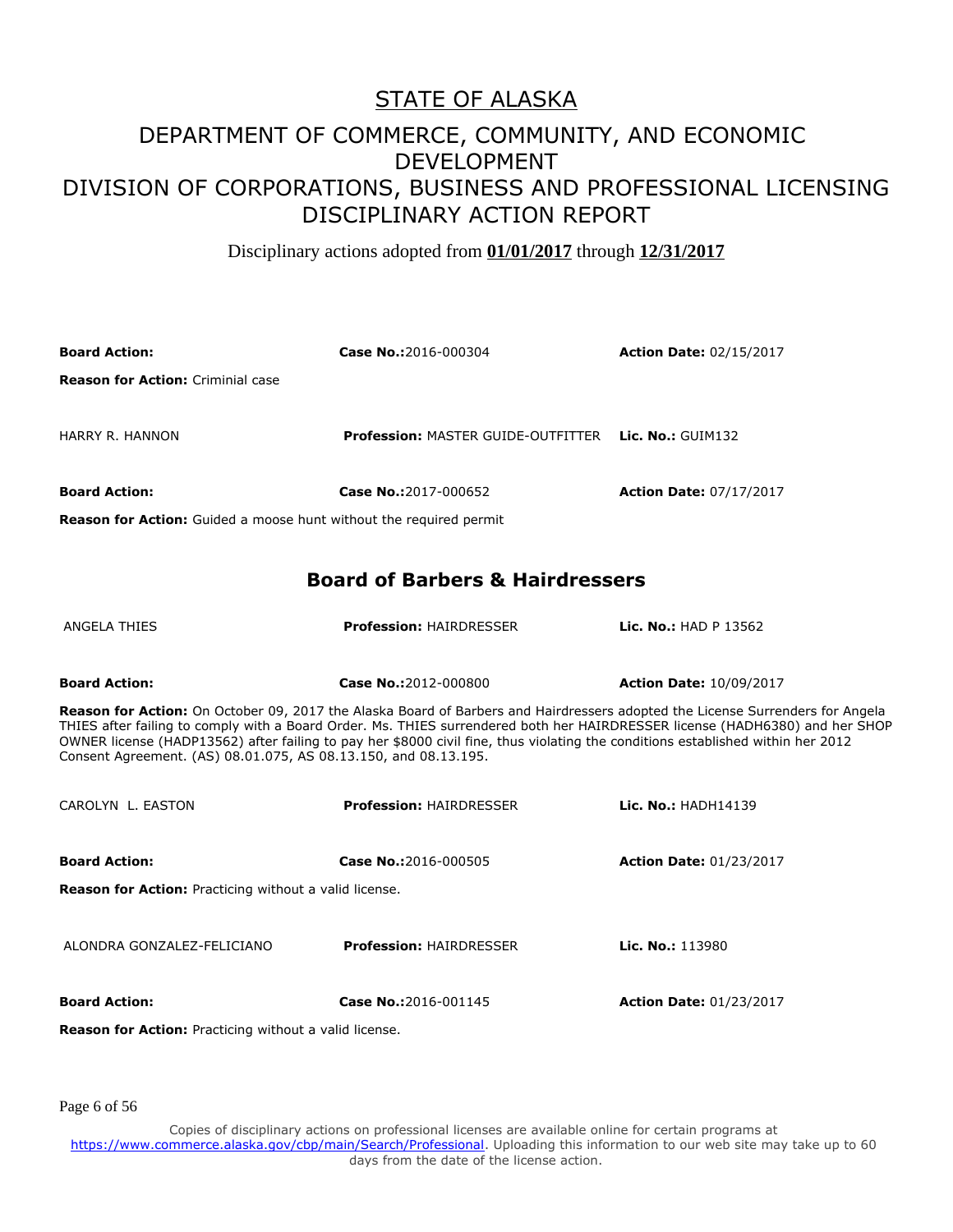Disciplinary actions adopted from **01/01/2017** through **12/31/2017**

| <b>Board Action:</b>                                                                                                                     | Case No.:2013-001618                                                                                                                                                                                                                                                                                                                                                                                                                                                                                                                                                                                                                                                  | <b>Action Date: 08/10/2017</b> |
|------------------------------------------------------------------------------------------------------------------------------------------|-----------------------------------------------------------------------------------------------------------------------------------------------------------------------------------------------------------------------------------------------------------------------------------------------------------------------------------------------------------------------------------------------------------------------------------------------------------------------------------------------------------------------------------------------------------------------------------------------------------------------------------------------------------------------|--------------------------------|
| license is being suspended for failure to comply with the May 2014<br>Consent Agreement, specifically for failing to pay the Civil Fine. | <b>Reason for Action:</b> On May 12, 2014, the Alaska Board of Barbers and Hairdressers (Board) adopted a Consent Agreement in the<br>matter of Lana De'Rossett (Respondent), documented within CBPL Case #2013-001618, concerning School Owner License Number<br>HADS14513, Shop Owner License Number HAD P 14488 and Manicurist License Number HADM13120. As stated in Paragraph "B" of<br>the May 2014 Consent Agreement provides authority for the Division of Corporations, Business and Professional Licensing (Division)<br>to immediately suspend your license for violation of the agreement; the Division exercises its authority under Paragraph "B." This |                                |
| License Number HADM13120 issued to Lana De'Rossett.                                                                                      | The Division suspended School Owner License Number HADS14513, Shop Owner License Number HADP14488 and Manicurist                                                                                                                                                                                                                                                                                                                                                                                                                                                                                                                                                      |                                |

Additionally, since the Consent Agreement is also a Board order, the failure to comply with its terms is also grounds for discipline under AS 08.68.334(6) (knowingly or repeatedly failed to comply with an order of the Board).

LANA J. DE'ROSSETT **Profession:** SCHOOL **Lic. No.:** HADI13120

LANA J. DE'ROSSETT **Profession:** SCHOOL **Lic. No.:** HADP14488

**Board Action: Case No.:**2014-001045 **Action Date:** 08/10/2017

**Reason for Action:** On May 12, 2014, the Alaska Board of Barbers and Hairdressers (Board) adopted a Consent Agreement in the matter of Lana De'Rossett (Respondent), documented within CBPL Case #2013-001618, concerning School Owner License Number HADS14513, Shop Owner License Number HAD P 14488 and Manicurist License Number HADM13120. As stated in Paragraph "B" of the May 2014 Consent Agreement provides authority for the Division of Corporations, Business and Professional Licensing (Division) to immediately suspend your license for violation of the agreement; the Division exercises its authority under Paragraph "B." This license is being suspended for failure to comply with the May 2014 Consent Agreement, specifically for failing to pay the Civil Fine.

The Division suspended School Owner License Number HADS14513, Shop Owner License Number HADP14488 and Manicurist License Number HADM13120 issued to Lana De'Rossett.

Additionally, since the Consent Agreement is also a Board order, the failure to comply with its terms is also grounds for discipline under AS 08.68.334(6) (knowingly or repeatedly failed to comply with an order of the Board).

MARILYN A. MCCRACKEN, **Profession:** SHOP OWNER **Lic. No.:** 121155

**Board Action: Case No.:**2017-000213 **Action Date:** 10/09/2017

**Reason for Action:** license not current

Page 7 of 56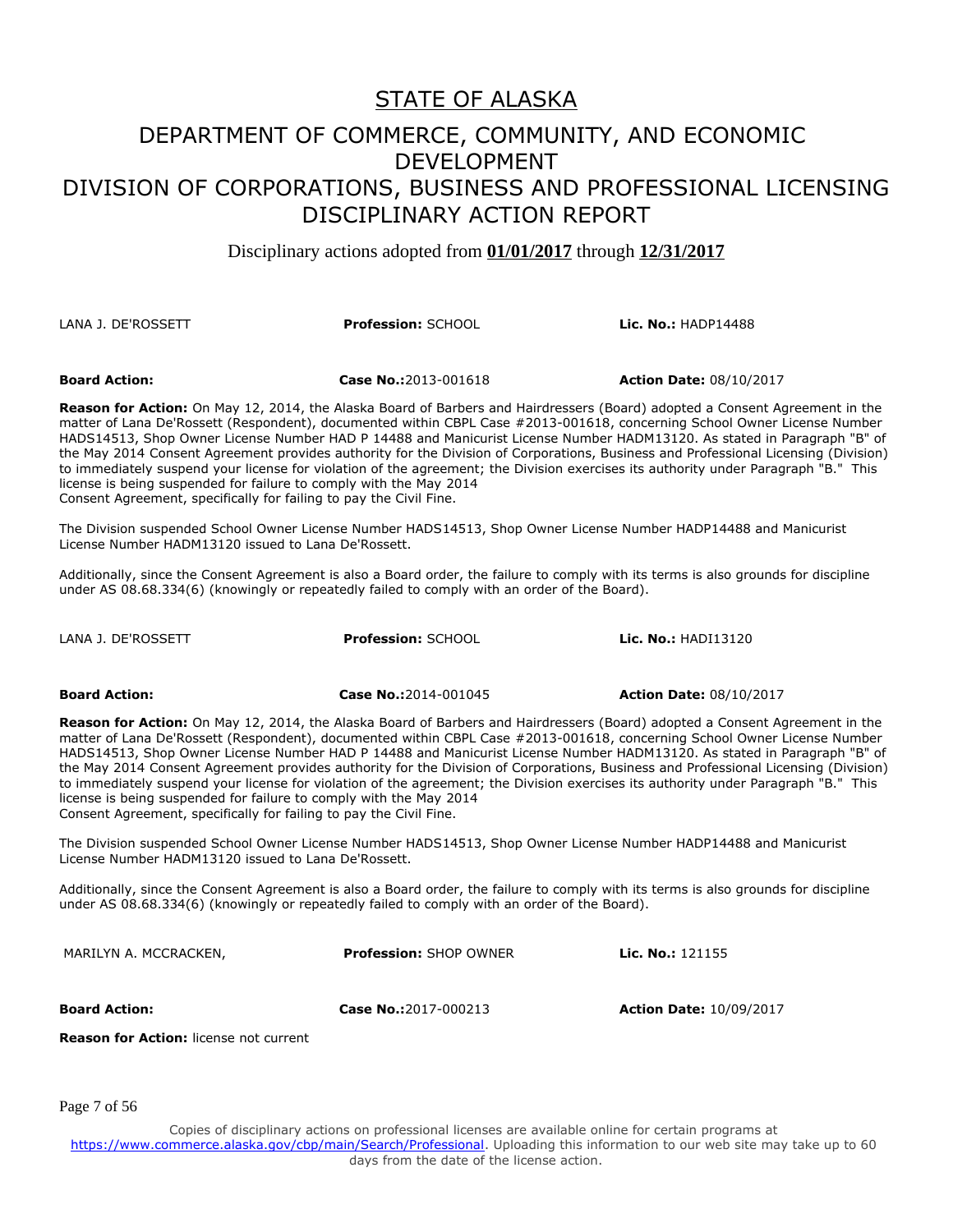#### STATE OF ALASKA

### DEPARTMENT OF COMMERCE, COMMUNITY, AND ECONOMIC DEVELOPMENT DIVISION OF CORPORATIONS, BUSINESS AND PROFESSIONAL LICENSING DISCIPLINARY ACTION REPORT

Disciplinary actions adopted from **01/01/2017** through **12/31/2017**

| OMAR ABREU-MARTINEZABREU-<br>MARTINEZ LLC                                                                                                                                                                                                                                                                                                                                                                                                                                                                                                                                                            | <b>Profession: SHOP OWNER</b> | <b>Lic. No.: HAD B 18089</b>   |  |
|------------------------------------------------------------------------------------------------------------------------------------------------------------------------------------------------------------------------------------------------------------------------------------------------------------------------------------------------------------------------------------------------------------------------------------------------------------------------------------------------------------------------------------------------------------------------------------------------------|-------------------------------|--------------------------------|--|
| <b>Board Action:</b>                                                                                                                                                                                                                                                                                                                                                                                                                                                                                                                                                                                 | Case No.:2016-000885          | <b>Action Date: 10/09/2017</b> |  |
| Reason for Action: On October 9, 2017, the Board of Barbers and Hairdressers adopted and signed the Order for the consent<br>agreement for Abreu-Martinez LLC DBA Yankee Barber Shop II. License expired                                                                                                                                                                                                                                                                                                                                                                                             |                               |                                |  |
| JEANETTE M. SHOWALTER,                                                                                                                                                                                                                                                                                                                                                                                                                                                                                                                                                                               | <b>Profession: SHOP OWNER</b> | Lic. No.: HADP16006            |  |
| <b>Board Action:</b>                                                                                                                                                                                                                                                                                                                                                                                                                                                                                                                                                                                 | Case No.:2017-000090          | <b>Action Date: 10/09/2017</b> |  |
| Reason for Action: On December 31, 2015, Inv. Bundick and OA Karina Medina conducted a compliance onsite check of<br>professional licenses at Turn-N-Heads located at 369 (on the building establishment) Muldoon Rd., Anchorage, AK.<br>The actual address is 373 Muldoon according to the practitioner. One practitioner(Jeanette Showalter) working on a client.<br>BL #916927 shows "Turn-N-Heads by Jeanette" Jeanette Showalter owner-exp. 12/31/2015<br>HADP #15731 Turn-N-Heads by Jeanette - Shop Owner -exp. 8/31/2013<br>HADB #9111 Johnny Edwards - Barber license - exp. 8/31/17 posted |                               |                                |  |
| MINNESOTA REGIS CORP                                                                                                                                                                                                                                                                                                                                                                                                                                                                                                                                                                                 | <b>Profession: SHOP OWNER</b> | Lic. No.: HADP16327            |  |
| <b>Board Action:</b>                                                                                                                                                                                                                                                                                                                                                                                                                                                                                                                                                                                 | Case No.:2016-001392          | <b>Action Date: 05/08/2017</b> |  |
| Reason for Action: Student working unlicensed and unsupervised                                                                                                                                                                                                                                                                                                                                                                                                                                                                                                                                       |                               |                                |  |
| KATHERINE MEDINABARE SKIN SPA                                                                                                                                                                                                                                                                                                                                                                                                                                                                                                                                                                        | Profession: SHOP OWNER        | Lic. No.: 947933               |  |
| <b>Board Action:</b>                                                                                                                                                                                                                                                                                                                                                                                                                                                                                                                                                                                 | Case No.:2016-000801          | <b>Action Date: 01/23/2017</b> |  |
| Reason for Action: Practicing without a valid license.                                                                                                                                                                                                                                                                                                                                                                                                                                                                                                                                               |                               |                                |  |
| SARA R. GROCOTTLUSH SKIN CARE AND<br><b>LASH ARTS</b>                                                                                                                                                                                                                                                                                                                                                                                                                                                                                                                                                | <b>Profession: SHOP OWNER</b> | Lic. No.: 1012362              |  |

Page 8 of 56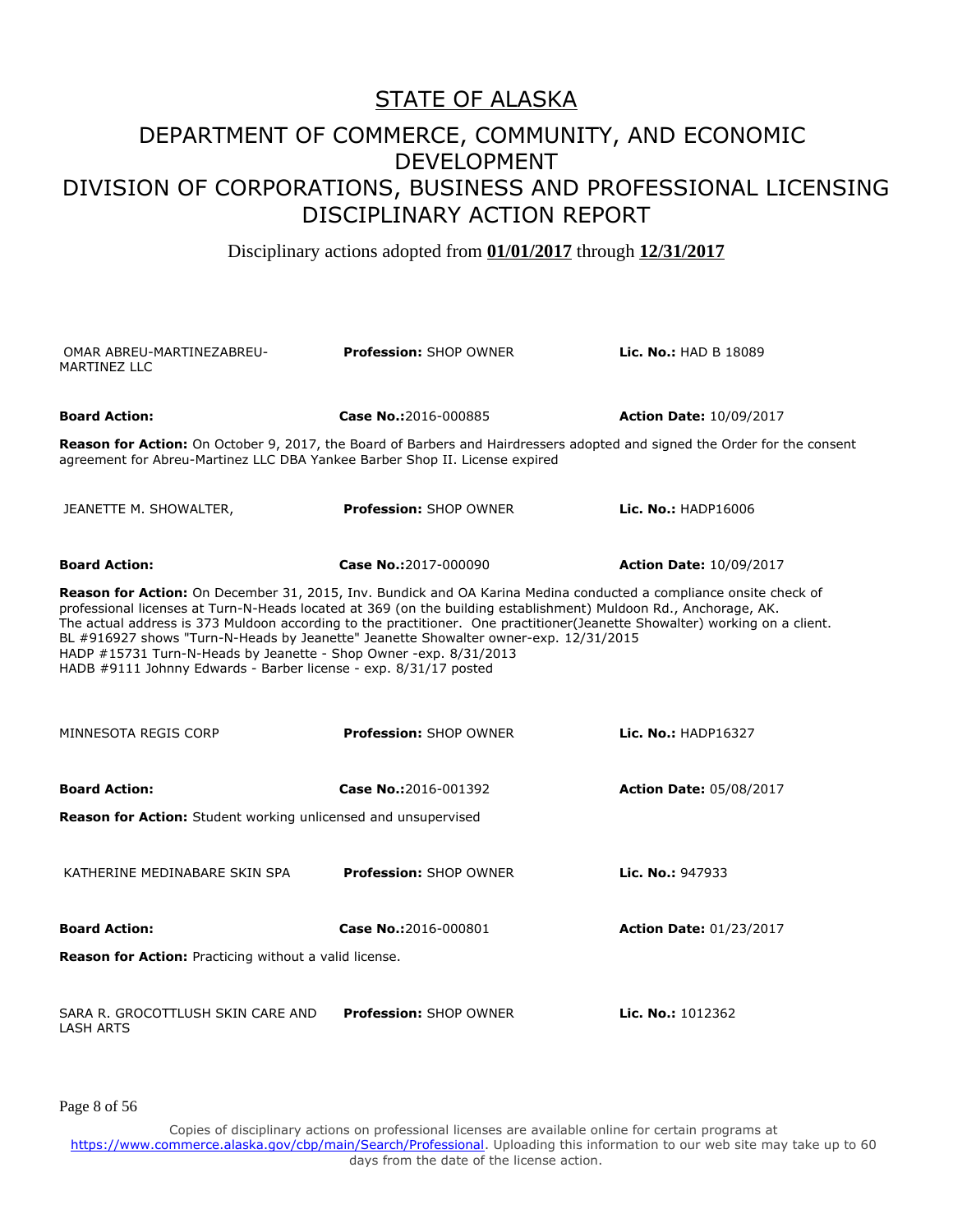Disciplinary actions adopted from **01/01/2017** through **12/31/2017**

| <b>Board Action:</b>                                            | Case No.:2016-001133          | <b>Action Date: 01/23/2017</b> |
|-----------------------------------------------------------------|-------------------------------|--------------------------------|
| Reason for Action: Practicing without a valid license.          |                               |                                |
|                                                                 |                               |                                |
| MAGENA QUINLAN                                                  | Profession: SHOP OWNER        | Lic. No.: 103588               |
| <b>Board Action:</b>                                            | Case No.:2016-001031          | <b>Action Date: 01/23/2017</b> |
|                                                                 |                               |                                |
| <b>Reason for Action:</b> Violation of Statutes and Regulations |                               |                                |
| <b>KELLY L. NASH</b>                                            | <b>Profession: SHOP OWNER</b> | Lic. No.: HADH10351            |
|                                                                 |                               |                                |
| <b>Board Action: CONSENT AGREEMENT,</b><br><b>AMENDED</b>       | Case No.:2015-001103          | <b>Action Date: 01/23/2017</b> |
| Reason for Action: Practicing without a valid license.          |                               |                                |
|                                                                 |                               |                                |
| <b>BRITTANY DOLECHEK</b>                                        | <b>Profession: TATTOOIST</b>  | Lic. No.: HAD P 17931          |
| <b>Board Action:</b>                                            | Case No.:2013-002015          | <b>Action Date: 05/08/2017</b> |
| Reason for Action: Failure to comply with a Board Order         |                               |                                |
|                                                                 |                               |                                |
| ROBERT P. WATSON                                                | <b>Profession: TATTOOIST</b>  | Lic. No.: HADA17658            |
| <b>Board Action:</b>                                            | Case No.:2014-002057          | <b>Action Date: 05/08/2017</b> |
| Reason for Action: Failure to comply with a Board Order         |                               |                                |

Page 9 of 56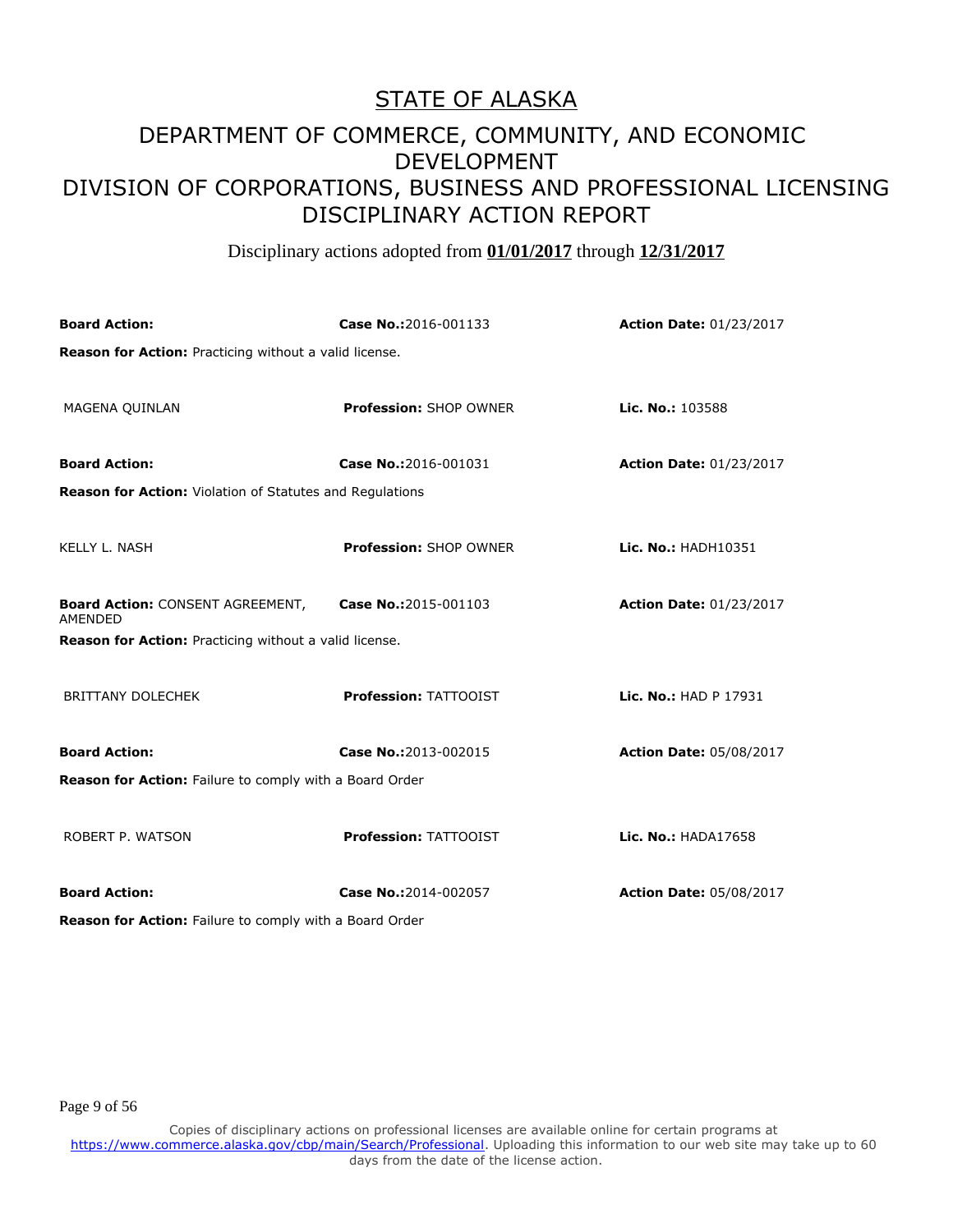Disciplinary actions adopted from **01/01/2017** through **12/31/2017**

#### **Board of Certified Real Estate Appraisers**

| JOHN C. PARSONS                        | <b>Profession: REAL ESTATE APPRAISER</b>                                                                             | <b>Lic. No.: APRG899</b>       |  |
|----------------------------------------|----------------------------------------------------------------------------------------------------------------------|--------------------------------|--|
| <b>Board Action: CONSENT AGREEMENT</b> | Case No.:2016-000037                                                                                                 | <b>Action Date: 04/14/2017</b> |  |
|                                        | Beeren Len Article On Anal 4.4, 2017, the Alerlia Beerd of Oratified Beel Fotote Annualesse educated a columboration |                                |  |

**Reason for Action:** On April 14, 2017, the Alaska Board of Certified Real Estate Appraisers adopted a voluntary Consent Agreement regarding a failed audit of John Parsons' continuing education requirement in violation of AS 08.87.120 and 12 AAC 70.200 et seq. The terms of the Consent Agreement consist a civil fine in the amount of \$2,500 with the entire amount suspended, a letter of advisement, and mandatory audits for two renewal periods.

#### **Board of Dental Examiners**

| SHARON E. FRAMPTON                                                                                                                                                                                                                                                                                                                                                                                                                                                                                                                                                                                                                                                                                                               | <b>Profession: DENTAL HYGIENIST</b> | <b>Lic. No.: DENH2070</b>      |
|----------------------------------------------------------------------------------------------------------------------------------------------------------------------------------------------------------------------------------------------------------------------------------------------------------------------------------------------------------------------------------------------------------------------------------------------------------------------------------------------------------------------------------------------------------------------------------------------------------------------------------------------------------------------------------------------------------------------------------|-------------------------------------|--------------------------------|
| <b>Board Action:</b>                                                                                                                                                                                                                                                                                                                                                                                                                                                                                                                                                                                                                                                                                                             | Case No.:2016-001394                | <b>Action Date: 04/28/2017</b> |
| <b>Reason for Action:</b> On April 28, 2017, the Board of Dental Examiners adopted a Consent Agreement with conditions affecting the<br>dental hygienist license of Sharon Frampton, lic. no. DENH2070, Fairbanks, AK. (CE audit / Fine--\$3,000 with \$2,000 suspended,<br>Reprimand, Two mandatory continuing education audits, Remedial CE.                                                                                                                                                                                                                                                                                                                                                                                   |                                     |                                |
| SHAUNA CRANFORD                                                                                                                                                                                                                                                                                                                                                                                                                                                                                                                                                                                                                                                                                                                  | <b>Profession: DENTIST</b>          | Lic. No.:                      |
| <b>Board Action:</b>                                                                                                                                                                                                                                                                                                                                                                                                                                                                                                                                                                                                                                                                                                             | Case No.:2017-000531                | <b>Action Date: 06/06/2017</b> |
| Reason for Action: On June 6, 2017, the Division issued and served a Temporary Cease and Desist Order (TCDO) to Shauna<br>Cranford for performing dental procedures including tooth extraction without being licensed as a dentist in the State of Alaska.<br>Beginning in May 2015 through approximately April 2017, Cranford "exercised control" over decisions relating to fees and billing for<br>dental services which resulted in violations of AS 08.36 and regulations adopted thereunder. Starting in May 2015, and up until now,<br>Cranford exercised control over the patient records of a dentist. Cranford's actions are in violation of Alaska Statutes 08.36.100, AS<br>08.36.360 and Regulations 12 AAC 28.730. |                                     |                                |
| SETH A. LOOKHART                                                                                                                                                                                                                                                                                                                                                                                                                                                                                                                                                                                                                                                                                                                 | <b>Profession: DENTIST</b>          | Lic. No.: $DEND1564$           |
| <b>Board Action: SUSPENSION SUMMARY</b>                                                                                                                                                                                                                                                                                                                                                                                                                                                                                                                                                                                                                                                                                          | Case No.:2017-000549                | <b>Action Date: 06/01/2017</b> |
| <b>Reason for Action: Refer to main Case#2017-000421</b>                                                                                                                                                                                                                                                                                                                                                                                                                                                                                                                                                                                                                                                                         |                                     |                                |

Page 10 of 56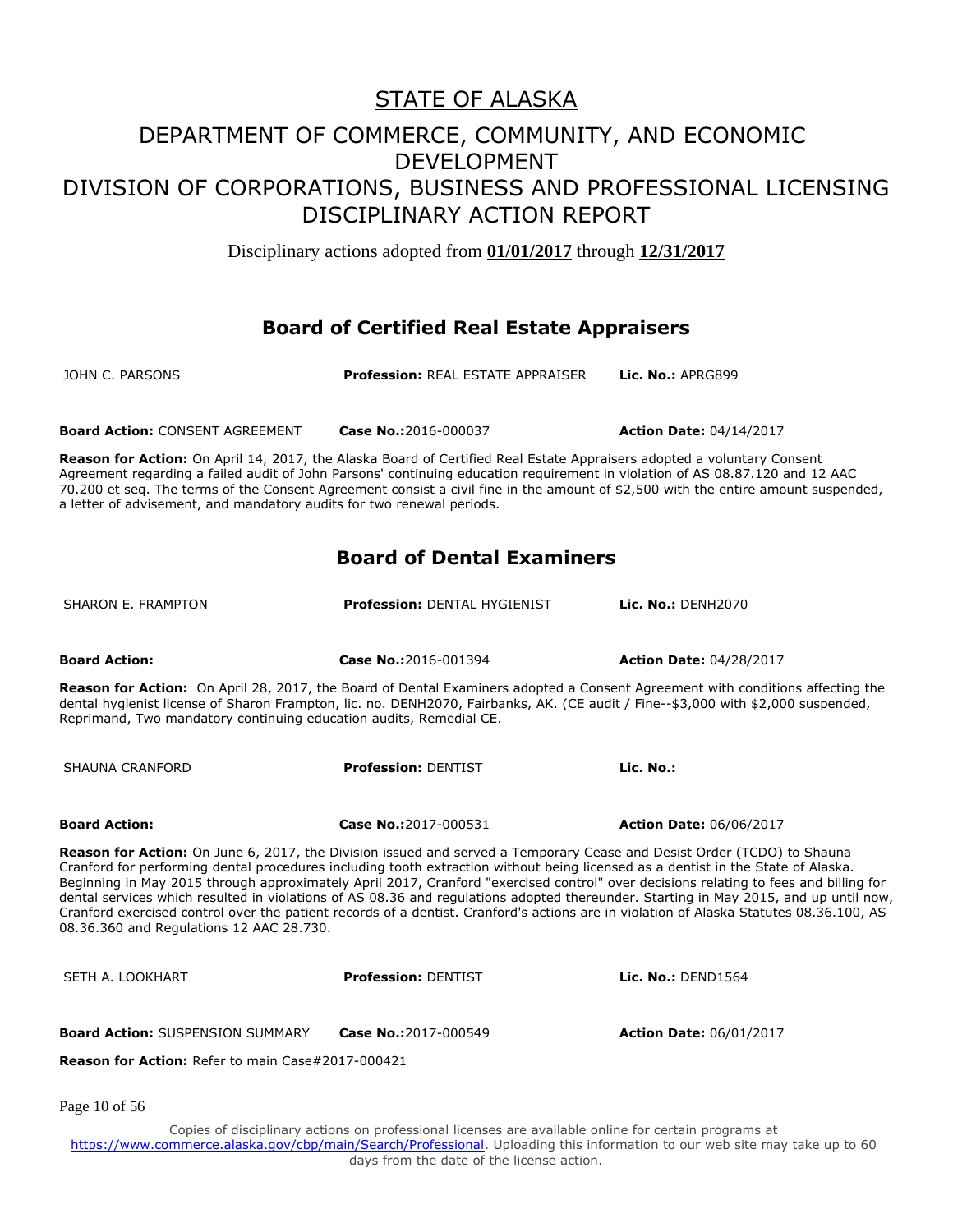Disciplinary actions adopted from **01/01/2017** through **12/31/2017**

| SETH A. LOOKHART                                                                                                                                                                                                                                                                                                                                                                                                                                                                                                                                                                                                                                                                                        | <b>Profession: DENTIST</b> | Lic. No.: DEND1564             |
|---------------------------------------------------------------------------------------------------------------------------------------------------------------------------------------------------------------------------------------------------------------------------------------------------------------------------------------------------------------------------------------------------------------------------------------------------------------------------------------------------------------------------------------------------------------------------------------------------------------------------------------------------------------------------------------------------------|----------------------------|--------------------------------|
| <b>Board Action: SUSPENSION SUMMARY</b>                                                                                                                                                                                                                                                                                                                                                                                                                                                                                                                                                                                                                                                                 | Case No.:2017-000547       | <b>Action Date: 06/01/2017</b> |
| <b>Reason for Action: Refer to main Case#2017-000421</b>                                                                                                                                                                                                                                                                                                                                                                                                                                                                                                                                                                                                                                                |                            |                                |
| SETH A. LOOKHART                                                                                                                                                                                                                                                                                                                                                                                                                                                                                                                                                                                                                                                                                        | <b>Profession: DENTIST</b> | Lic. No.: $DEND1564$           |
| <b>Board Action: SUSPENSION SUMMARY</b>                                                                                                                                                                                                                                                                                                                                                                                                                                                                                                                                                                                                                                                                 | Case No.:2017-000546       | <b>Action Date: 06/01/2017</b> |
| <b>Reason for Action: Refer to main Case#2017-000421</b>                                                                                                                                                                                                                                                                                                                                                                                                                                                                                                                                                                                                                                                |                            |                                |
| SETH A. LOOKHART                                                                                                                                                                                                                                                                                                                                                                                                                                                                                                                                                                                                                                                                                        | Profession: DENTIST        | Lic. No.: DEND1564             |
| <b>Board Action: SUSPENSION SUMMARY</b>                                                                                                                                                                                                                                                                                                                                                                                                                                                                                                                                                                                                                                                                 | Case No.:2017-000421       | <b>Action Date: 06/01/2017</b> |
| Reason for Action: On June 1, 2017, the Alaska Board of Dental Examiners adopted the Summary Suspension of Dr. Seth<br>Lookart's Dentist (#DEND1564) and Parenteral Sedation permit (#DENP86) citing an "immediate danger to public safety" due to<br>allegations including but not limited to: Medicare fraud; theft; fraud or deceit in the course of providing or billing for dental services;<br>failure to adhere to the minimum acceptable level of patient care; allowing unlicensed persons to perform dental procedures<br>requiring the skill and training of a dentist; falsification or destruction of patient records; failure to cooperate with a Board inquiry<br>and unethical conduct. |                            |                                |
| SETH A. LOOKHART                                                                                                                                                                                                                                                                                                                                                                                                                                                                                                                                                                                                                                                                                        | <b>Profession: DENTIST</b> | Lic. No.: DEND1564             |
| <b>Board Action: SUSPENSION SUMMARY</b>                                                                                                                                                                                                                                                                                                                                                                                                                                                                                                                                                                                                                                                                 | Case No.:2017-000635       | <b>Action Date: 06/01/2017</b> |
| <b>Reason for Action: Refer to main Case#2017-000421</b>                                                                                                                                                                                                                                                                                                                                                                                                                                                                                                                                                                                                                                                |                            |                                |
| SETH A. LOOKHART                                                                                                                                                                                                                                                                                                                                                                                                                                                                                                                                                                                                                                                                                        | <b>Profession: DENTIST</b> | Lic. No.: DEND1564             |

**Board Action:** SUSPENSION SUMMARY **Case No.:**2017-000814 **Action Date:** 06/01/2017

Page 11 of 56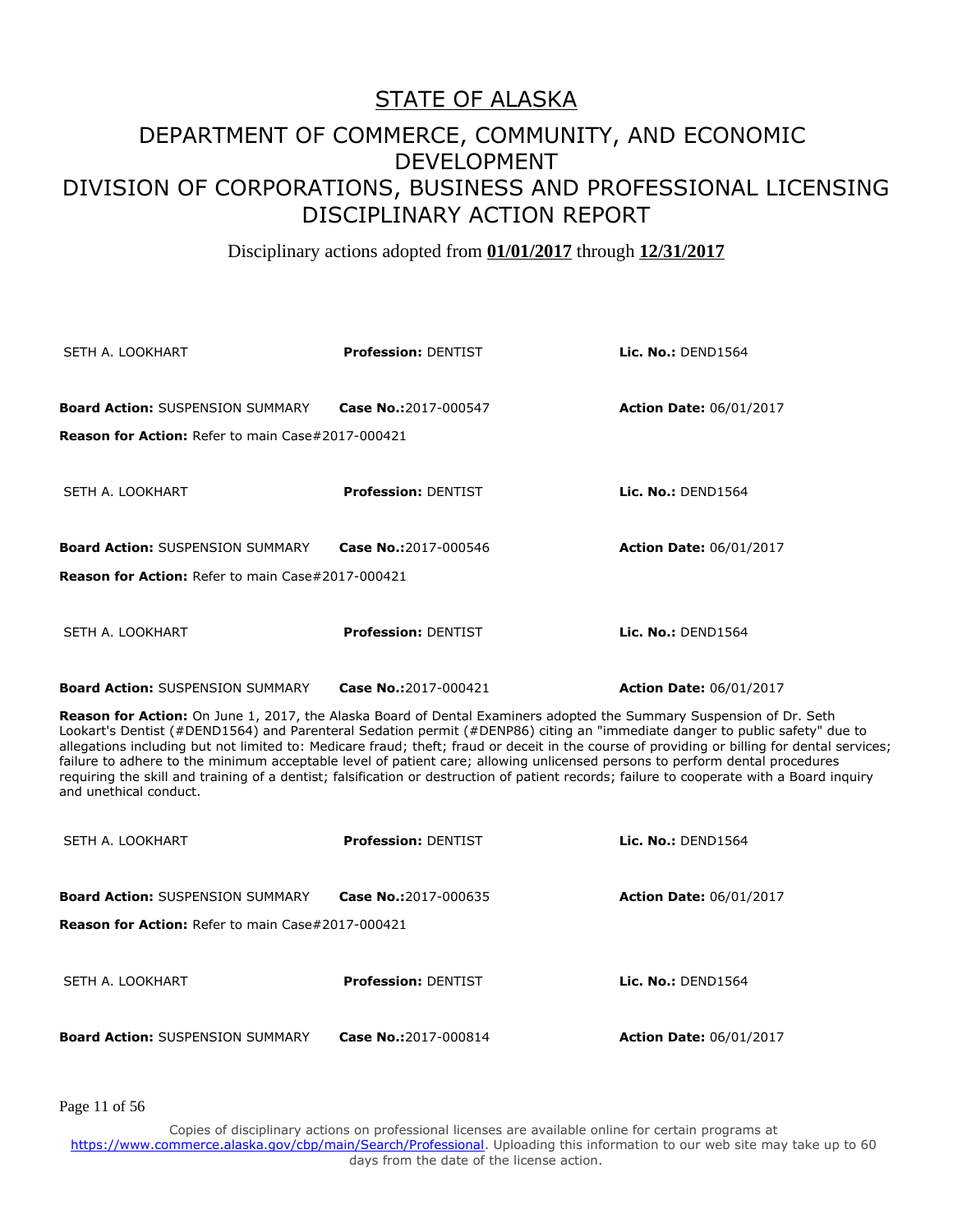Disciplinary actions adopted from **01/01/2017** through **12/31/2017**

**Reason for Action:** Refer to main Case#2017-000421

| <b>Profession: DENTIST</b>                                        | Lic. No.: $DEND1564$                              |
|-------------------------------------------------------------------|---------------------------------------------------|
| Case No.:2017-000526<br>Reason for Action: See case # 2017-000421 | <b>Action Date: 06/01/2017</b>                    |
| <b>Profession: DENTIST</b>                                        | Lic. No.: DEND1564                                |
| Case No.:2017-000527<br>Reason for Action: See case # 2017-000421 | <b>Action Date: 06/01/2017</b>                    |
| <b>Profession: DENTIST</b>                                        | Lic. No.: DEND1564                                |
| Case No.:2017-000529<br>Reason for Action: See case # 2017-000421 | <b>Action Date: 06/01/2017</b>                    |
| <b>Profession: DENTIST</b>                                        | Lic. No.: DEND1564                                |
| Case No.:2017-000528<br>Reason for Action: See case # 2017-000421 | <b>Action Date: 06/01/2017</b>                    |
| <b>Profession: DENTIST</b>                                        | Lic. No.: DEND1564                                |
| Case No.:2017-000560                                              | <b>Action Date: 06/01/2017</b>                    |
|                                                                   | Reason for Action: Refer to main Case#2017-000421 |

Page 12 of 56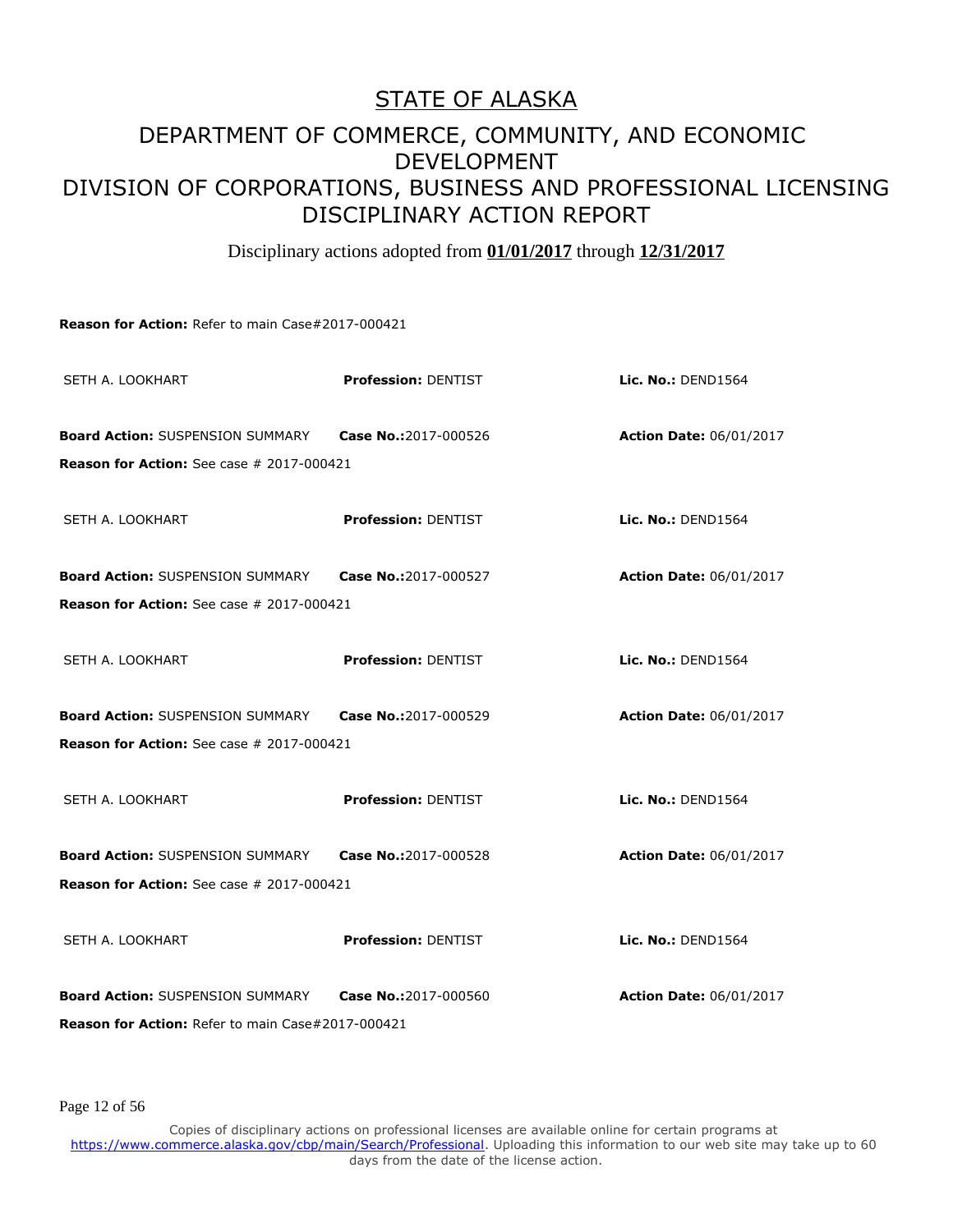Disciplinary actions adopted from **01/01/2017** through **12/31/2017**

| DR. SETH M. JORGENSEN                                                                                                                                                                                                                                                                                                                                                                                                                                                                                                                                                                                                                                                             | <b>Profession: DENTIST</b>                | Lic. No.: DEND1383             |
|-----------------------------------------------------------------------------------------------------------------------------------------------------------------------------------------------------------------------------------------------------------------------------------------------------------------------------------------------------------------------------------------------------------------------------------------------------------------------------------------------------------------------------------------------------------------------------------------------------------------------------------------------------------------------------------|-------------------------------------------|--------------------------------|
| <b>Board Action:</b>                                                                                                                                                                                                                                                                                                                                                                                                                                                                                                                                                                                                                                                              | Case No.: 2016-001468                     | <b>Action Date: 04/28/2017</b> |
| <b>Reason for Action:</b> On April 28, 2017, the Board of Dental Examiners adopted a Consent Agreement with conditions affecting the<br>dentist license of Dr. Seth Jorgensen, DEND1383, Anchorage, AK. (CE audit / Fine--\$6,000 (\$2,000 of which is suspended),<br>Reprimand, Two mandatory continuing education audits, Remedial CE)                                                                                                                                                                                                                                                                                                                                          |                                           |                                |
| <b>CHARLES COLE</b>                                                                                                                                                                                                                                                                                                                                                                                                                                                                                                                                                                                                                                                               | <b>Profession: DENTIST</b>                | Lic. $No.:$ DEND628            |
| <b>Board Action:</b>                                                                                                                                                                                                                                                                                                                                                                                                                                                                                                                                                                                                                                                              | <b>Case No.:</b> 2016-000069              | <b>Action Date: 04/28/2017</b> |
| Reason for Action: On April 28, 2017, the Alaska Board of Dental Examiners (Board) adopted a Consent Agreement regarding Dr.<br>Charles Cole, Dental license number DEND628, for violation of Alaska Statute (AS) 08.36.315(6)(B) based on his acts of permitting<br>an unlicensed individual, under his direct supervision, to perform hygiene procedures and direct patient care (e.g. limited teeth<br>cleaning, fluoride varnishing, light scaling, periodontal charting and placement of sealants) on fifteen (15) patients. The Board<br>ordered Dr. Cole to pay \$10,000.00 civil fine (\$5000 of which is suspended) and to receive a reprimand regarding his violations. |                                           |                                |
| <b>Board of Marine Pilots</b>                                                                                                                                                                                                                                                                                                                                                                                                                                                                                                                                                                                                                                                     |                                           |                                |
| $M/V$ A2                                                                                                                                                                                                                                                                                                                                                                                                                                                                                                                                                                                                                                                                          | <b>Profession: FOREIGN PLEASURE CRAFT</b> | Lic. No.: 109717               |

**Board Action: Case No.:**2016-001077 **Action Date:** 01/26/2017

**Reason for Action:** On January 26, 2017, the Alaska Board of Marine Pilots adopted a Consent Agreement with Angus Jack as agent for the M/V A2 for entering mandatory pilotage waters without a licensed pilot on board nor being required to by the perils of the sea.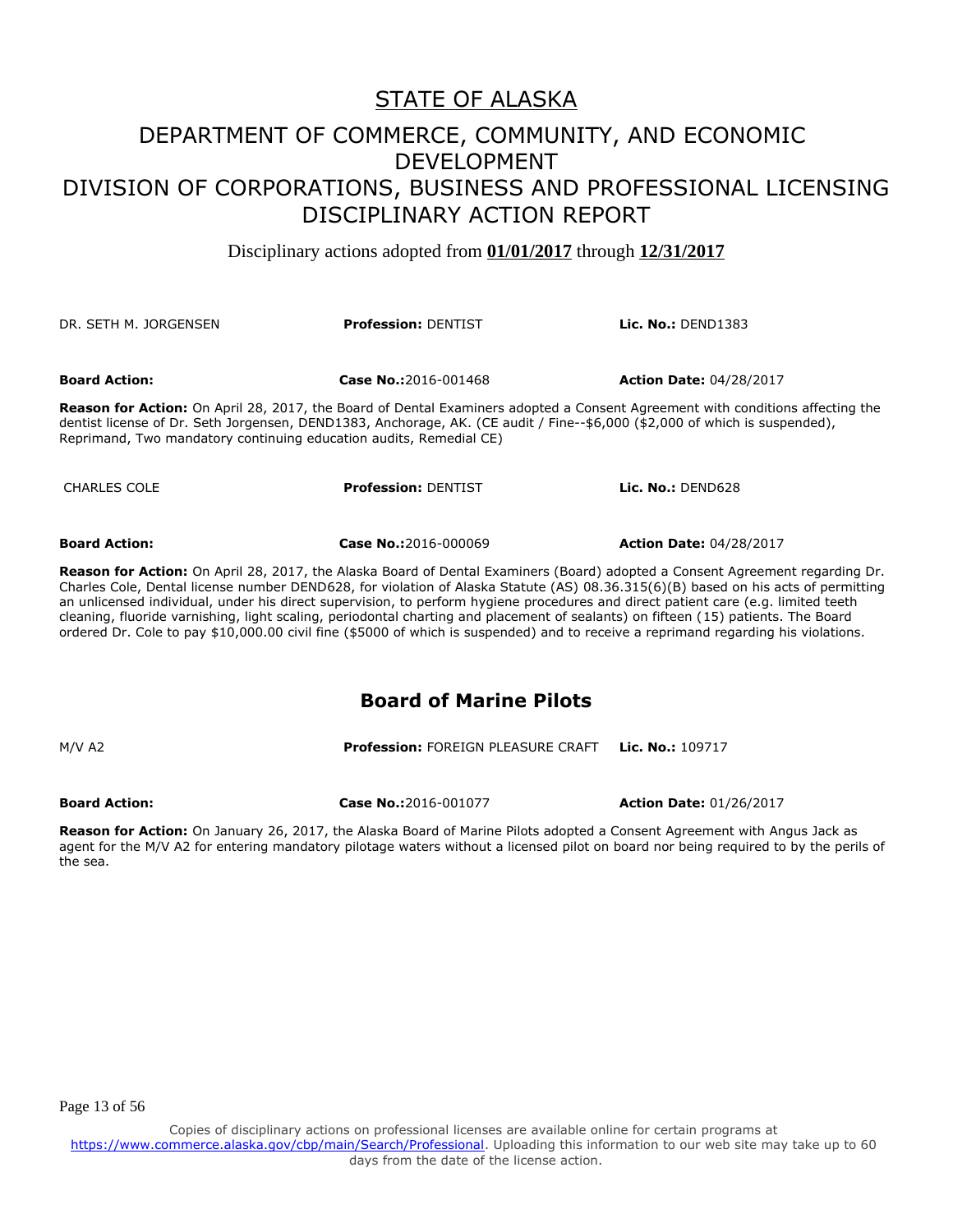Disciplinary actions adopted from **01/01/2017** through **12/31/2017**

#### **Board of Marital & Family Therapy**

| LIZ A. LORRAINE                     | <b>Profession: MARITAL AND FAMILY</b><br><b>THERAPIST</b>                                                                                                                                                                                                      | <b>Lic. No.: MFTM283</b>       |
|-------------------------------------|----------------------------------------------------------------------------------------------------------------------------------------------------------------------------------------------------------------------------------------------------------------|--------------------------------|
| <b>Board Action:</b>                | Case No.:2017-000201                                                                                                                                                                                                                                           | <b>Action Date: 06/28/2017</b> |
|                                     | Reason for Action: Failure to Comply with Continuing Education or Competency Requirements                                                                                                                                                                      |                                |
|                                     | <b>Board of Massage Therapists</b>                                                                                                                                                                                                                             |                                |
| JANNEA M. KNIGHT                    | <b>Profession: MASSAGE THERAPIST</b>                                                                                                                                                                                                                           | Lic. No.: 116576               |
| <b>Board Action:</b>                | Case No.:2017-000094                                                                                                                                                                                                                                           | <b>Action Date: 12/01/2017</b> |
| Violence Felony.                    | Reason for Action: Violation of 08.61.030(9) and 12 AAC 79.910 based upon her 2016 criminal conviction of Interstate Domestic                                                                                                                                  |                                |
| ANNA M. MARTIN                      | <b>Profession: MASSAGE THERAPIST</b>                                                                                                                                                                                                                           | <b>Lic. No.: 102072</b>        |
| <b>Board Action:</b>                | Case No.:2017-001036                                                                                                                                                                                                                                           | <b>Action Date: 12/01/2017</b> |
| Battery and Burglary convictions.   | Reason for Action: On December 1, 2017, the Alaska Board of Massage Therapists adopted the Consent Agreement in reference to<br>applicant, Anna MARTIN, for violation of 08.61.030(9) and 12 AAC 79.910 based upon three (3) Driving Under the Influence and a |                                |
| UROS M. KNEZEVIC                    | <b>Profession: MASSAGE THERAPIST</b>                                                                                                                                                                                                                           | Lic. No.: 124263               |
| <b>Board Action:</b>                | Case No.:2017-001159                                                                                                                                                                                                                                           | <b>Action Date: 12/01/2017</b> |
| Possession of Controlled Substance. | Reason for Action: On December 1, 2017, the Alaska Board of Massage Therapists adopted the Consent Agreement in reference to<br>applicant, Uros KNEZEVIC, for violation of 08.61.030(9) and 12 AAC 79.910(10) based upon his 2014 criminal conviction of       |                                |
| JULIA R. HALL                       | <b>Profession: MASSAGE THERAPIST</b>                                                                                                                                                                                                                           | Lic. No.:                      |
| Page 14 of 56                       |                                                                                                                                                                                                                                                                |                                |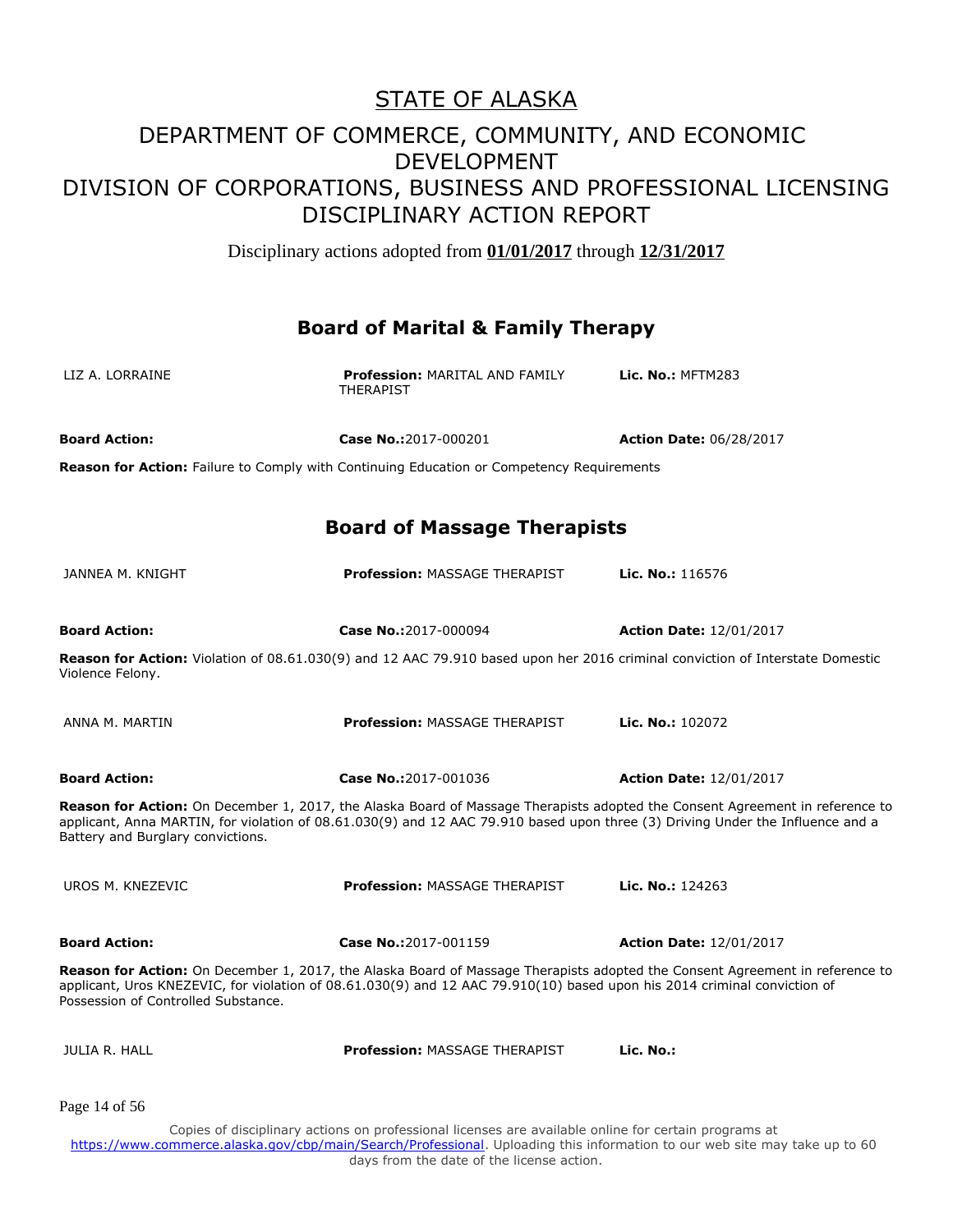Disciplinary actions adopted from **01/01/2017** through **12/31/2017**

| <b>Board Action:</b>                                                        | Case No.:2017-000759                                                                                                                 | <b>Action Date: 11/30/2017</b>                                                                                             |
|-----------------------------------------------------------------------------|--------------------------------------------------------------------------------------------------------------------------------------|----------------------------------------------------------------------------------------------------------------------------|
| 08.61.070.                                                                  | Ms. Hall resulting from Ms. Hall's two years of unlicensed practice as a massage therapist; unlicensed practice is a violation of AS | Reason for Action: On November 30, 2017, the Alaska Board of Massage Therapists adopted a voluntary Consent Agreement with |
| JERRY L. BLUEFORD                                                           | Profession: MASSAGE THERAPIST                                                                                                        | Lic. No.: 101871                                                                                                           |
| <b>Board Action:</b>                                                        | Case No.:2017-000629                                                                                                                 | <b>Action Date: 08/21/2017</b>                                                                                             |
| <b>Reason for Action:</b> Criminal Conviction; practicing without a license |                                                                                                                                      |                                                                                                                            |
| JERRY L. BLUEFORD                                                           | <b>Profession: MASSAGE THERAPIST</b>                                                                                                 | Lic. No.: 101871                                                                                                           |
| <b>Board Action:</b>                                                        | Case No.:2017-000285                                                                                                                 | <b>Action Date: 08/21/2017</b>                                                                                             |
| <b>Reason for Action:</b> Criminal Conviction; practicing without a license |                                                                                                                                      |                                                                                                                            |
| VICKI M. MARRS                                                              | <b>Profession: MASSAGE THERAPIST</b>                                                                                                 | Lic. No.: 116991                                                                                                           |
| <b>Board Action:</b>                                                        | Case No.:2017-000019                                                                                                                 | <b>Action Date: 01/31/2017</b>                                                                                             |
|                                                                             | Reason for Action: Unable to practice safely by reason of Alcohol or other Substance Abuse.                                          |                                                                                                                            |
| <b>TAMMY JOE</b>                                                            | <b>Profession: MASSAGE THERAPIST</b>                                                                                                 | Lic. No.: 116529                                                                                                           |
| <b>Board Action:</b>                                                        | Case No.:2016-001438                                                                                                                 | <b>Action Date: 01/31/2017</b>                                                                                             |
|                                                                             | <b>Reason for Action:</b> Unable to practice safely by reason of Alcohol or other Substance Abuse.                                   |                                                                                                                            |

#### **Board of Nursing**

Page 15 of 56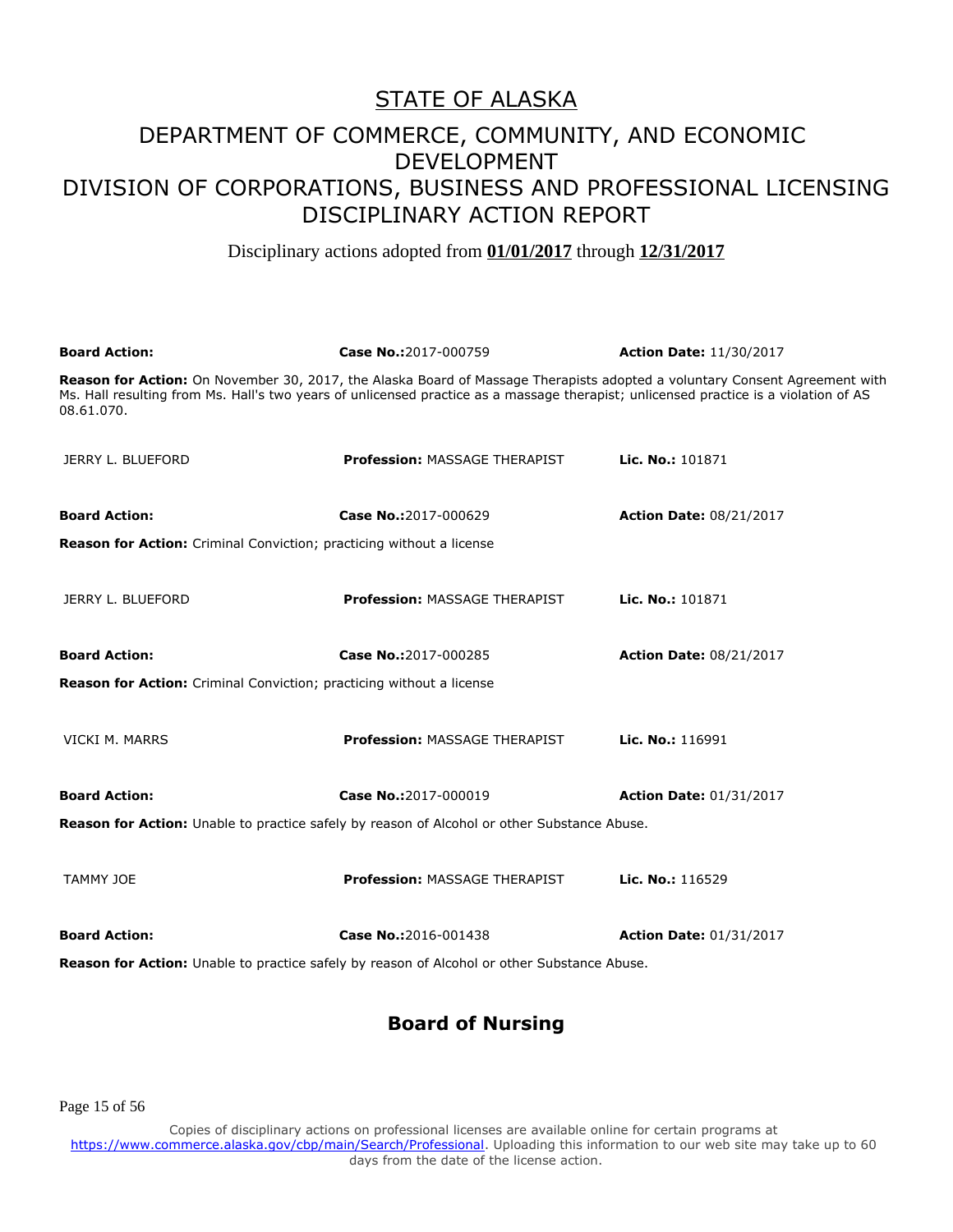Disciplinary actions adopted from **01/01/2017** through **12/31/2017**

| PENNY C. BENNETT                                                                                                                                                                                                                         | <b>Profession: ADVANCED NURSE</b><br><b>PRACTITIONER</b>                                                                         | <b>Lic. No.: NURU1267</b>                                                                                                            |
|------------------------------------------------------------------------------------------------------------------------------------------------------------------------------------------------------------------------------------------|----------------------------------------------------------------------------------------------------------------------------------|--------------------------------------------------------------------------------------------------------------------------------------|
| <b>Board Action:</b>                                                                                                                                                                                                                     | Case No.:2017-000591                                                                                                             | <b>Action Date: 11/02/2017</b>                                                                                                       |
| Reason for Action: On November 2, 2017, the Alaska Board of Nursing accepted the voluntary surrender of the advanced nurse                                                                                                               | practitioner authorization of Penny Bennett, lic. no. NURU1267, Canyon Lake, TX. (CE audit / License surrender)                  |                                                                                                                                      |
| DIANA L. LACHMAN                                                                                                                                                                                                                         | <b>Profession: ADVANCED NURSE</b><br><b>PRACTITIONER</b>                                                                         | <b>Lic. No.: NURU1333</b>                                                                                                            |
| <b>Board Action:</b>                                                                                                                                                                                                                     | Case No.:2017-000589                                                                                                             | <b>Action Date: 11/02/2017</b>                                                                                                       |
| Two mandatory continuing education audits, Remedial CE)                                                                                                                                                                                  | advanced nurse practitioner authorization of Diana Lachman, lic. no. NURU1333, Angoon, AK. (CE audit / Fine--\$2,500, Reprimand, | <b>Reason for Action:</b> On November 2, 2017, the Alaska Board of Nursing adopted a Consent Agreement with conditions affecting the |
| <b>LAURA NESTELL</b>                                                                                                                                                                                                                     | <b>Profession: ADVANCED NURSE</b><br><b>PRACTITIONER</b>                                                                         | <b>Lic. No.: NURU1493</b>                                                                                                            |
| <b>Board Action:</b>                                                                                                                                                                                                                     | Case No.:2017-000616                                                                                                             | <b>Action Date: 11/02/2017</b>                                                                                                       |
| advanced nurse practitioner authorization of Laura Nestell, lic. no. NURU1493, Anchorage, AK. (CE audit / Fine--\$2,500,<br>Reprimand, Two mandatory continuing education audits, Remedial CE)                                           |                                                                                                                                  | Reason for Action: On November 2, 2017, the Alaska Board of Nursing adopted a Consent Agreement with conditions affecting the        |
| JENNIFER HURLBUTT                                                                                                                                                                                                                        | <b>Profession: ADVANCED NURSE</b><br><b>PRACTITIONER</b>                                                                         | <b>Lic. No.: NUR U 1202</b>                                                                                                          |
| <b>Board Action:</b>                                                                                                                                                                                                                     | Case No.:2016-001473                                                                                                             | <b>Action Date: 11/02/2017</b>                                                                                                       |
| Reason for Action: On November 2, 2017, the Alaska Board of Nursing adopted the Consent Agreement for Advanced Nurse<br>Practitioner, Jennifer HURLBUTT, for practicing nursing while license is lapsed, a violation of AS 08.68.340(c). |                                                                                                                                  |                                                                                                                                      |
| KAREN L. DECKER-BROWN                                                                                                                                                                                                                    | <b>Profession: ADVANCED NURSE</b><br><b>PRACTITIONER</b>                                                                         | Lic. No.: NUR R 10298                                                                                                                |
| <b>Board Action:</b>                                                                                                                                                                                                                     | Case No.:2013-001243                                                                                                             | <b>Action Date: 11/02/2017</b>                                                                                                       |

Page 16 of 56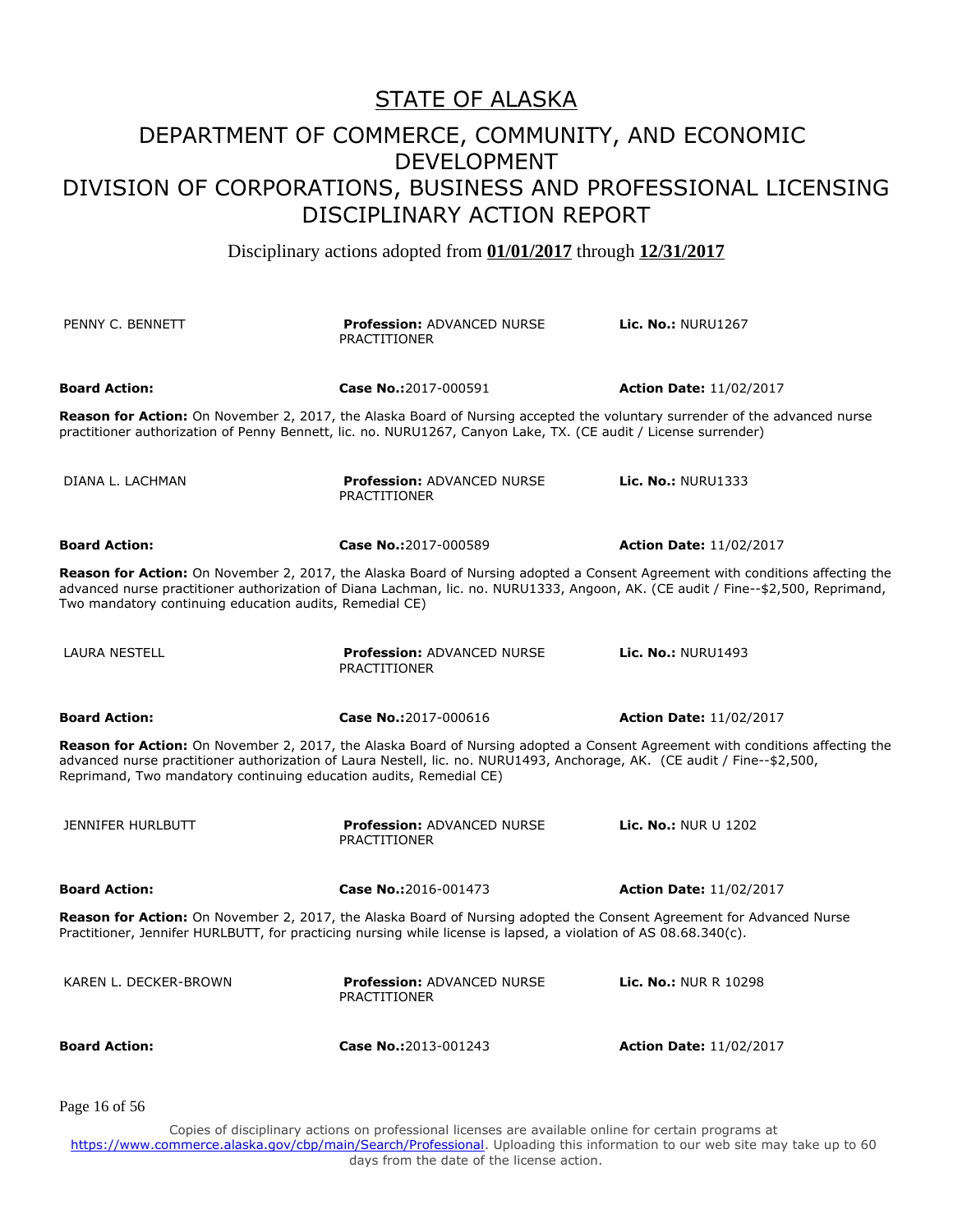Disciplinary actions adopted from **01/01/2017** through **12/31/2017**

**Reason for Action:** On 11/2/2017, the BON adopted the consent agreement signed by Karen Decker-Brown, ANP. Licensee under investigation for allegedly writing prescriptions that were excessive in nature.

| KELLY K. BINKOWSKI                                                                                                                                                                                                                                                                                                                                                                                                                          | <b>Profession: ADVANCED NURSE</b><br><b>PRACTITIONER</b>                                                                                                                                                                                                  | <b>Lic. No.: NURU1371</b>                                                                                                          |
|---------------------------------------------------------------------------------------------------------------------------------------------------------------------------------------------------------------------------------------------------------------------------------------------------------------------------------------------------------------------------------------------------------------------------------------------|-----------------------------------------------------------------------------------------------------------------------------------------------------------------------------------------------------------------------------------------------------------|------------------------------------------------------------------------------------------------------------------------------------|
| <b>Board Action:</b>                                                                                                                                                                                                                                                                                                                                                                                                                        | Case No.:2017-000341                                                                                                                                                                                                                                      | <b>Action Date: 11/02/2017</b>                                                                                                     |
| Two mandatory continuing education audits, Remedial CE)                                                                                                                                                                                                                                                                                                                                                                                     | advanced nurse practitioner authorization of Kelly Binkowski, lic.no. NURU1371, Ames, IA. (CE audit / Fine--\$2,500, Reprimand,                                                                                                                           | Reason for Action: On November 2, 2017, the Alaska Board of Nursing adopted a Consent Agreement with conditions affecting the      |
| SUSAN J. HOLIT                                                                                                                                                                                                                                                                                                                                                                                                                              | <b>Profession: ADVANCED NURSE</b><br>PRACTITIONER                                                                                                                                                                                                         | Lic. No.: NURU498                                                                                                                  |
| <b>Board Action:</b>                                                                                                                                                                                                                                                                                                                                                                                                                        | Case No.:2016-001343                                                                                                                                                                                                                                      | <b>Action Date: 08/03/2017</b>                                                                                                     |
| (27).                                                                                                                                                                                                                                                                                                                                                                                                                                       | Reason for Action: On August 3, 2017, the Alaska Board of Nursing adopted a voluntary Surrender of RN License and ANP<br>Authorization with Susan Holit while under investigation for alleged substance abuse dependency, a violation of AS 08.68.270 (1) | (3) and the alleged prescribing and/or misappropriating of medication a violation of AS 08.68.270 (7) and 12 AAC 44.770 (1)(9)(22) |
| ZAN M. WHITMAN                                                                                                                                                                                                                                                                                                                                                                                                                              | <b>Profession: ADVANCED NURSE</b><br><b>PRACTITIONER</b>                                                                                                                                                                                                  | Lic. No.: 102761                                                                                                                   |
| <b>Board Action:</b>                                                                                                                                                                                                                                                                                                                                                                                                                        | Case No.:2016-001442                                                                                                                                                                                                                                      | <b>Action Date: 05/04/2017</b>                                                                                                     |
| Reason for Action: On May 4, 2017, the Alaska Board of Nursing adopted a Consent Agreement regarding Zan Whitman RN, ANP<br>practicing nursing in Alaska with a lapsed Registered Nurse license. The terms of the Consent Agreement are a \$5,000 fine with<br>\$2,500 suspended due on or before October 31, 2017 (180 days) and a reprimand for practicing professional nursing with a lapsed<br>license, a violation of AS 08.68.340(c). |                                                                                                                                                                                                                                                           |                                                                                                                                    |
| <b>KATIE HALSEY</b>                                                                                                                                                                                                                                                                                                                                                                                                                         | <b>Profession: ADVANCED NURSE</b><br><b>PRACTITIONER</b>                                                                                                                                                                                                  | <b>Lic. No.: NURR38196</b>                                                                                                         |
| <b>Board Action:</b>                                                                                                                                                                                                                                                                                                                                                                                                                        | Case No.:2016-000914                                                                                                                                                                                                                                      | <b>Action Date: 05/04/2017</b>                                                                                                     |

Page 17 of 56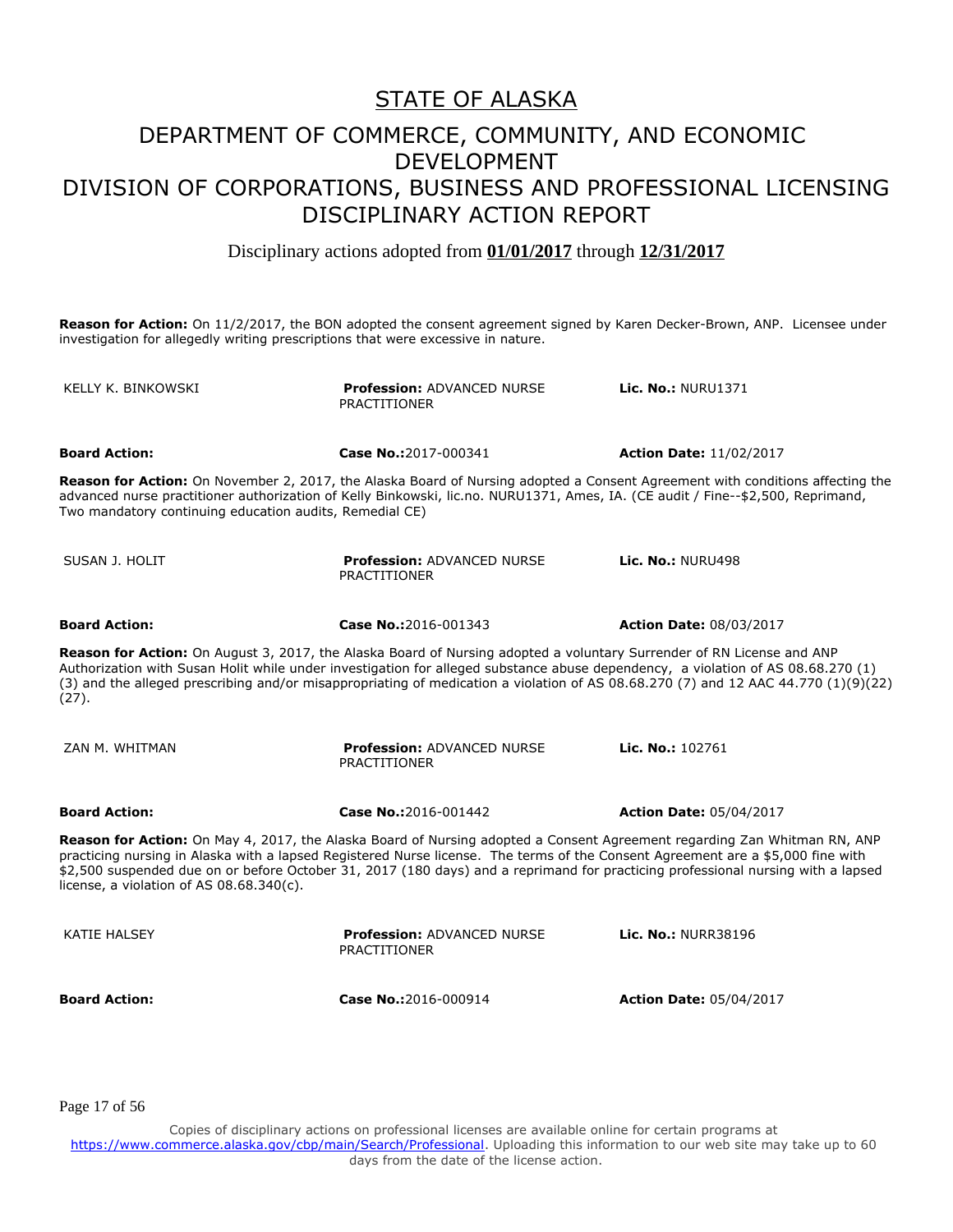Disciplinary actions adopted from **01/01/2017** through **12/31/2017**

**Reason for Action:** On May 4, 2017, the Alaska Board of Nursing adopted a voluntary consent agreement with Kate HALSEY for failing to adhere to minimum acceptable standard of care and unprofessional conduct related to the supervision of an attempted home birth for a mother with multiple risk factors, a violation of AS 08.68.270(5)(7) and 12 AAC 44.770(1)(5). The terms of the consent agreement include one year of probation, a \$2,000 fine due w/in 365 days (May 3, 2018), public reprimand, practice supervision and continuing education. The license probation monitoring will reflect a starting date of the adoption of the Consent Agreement, May 4, 2017.

ROXANNE M. HUZIEFF **Profession:** CERTIFIED NURSE AIDE **Lic. No.:** 120904 **Board Action: Case No.:**2017-000675 **Action Date:** 11/03/2017 **Reason for Action:** On November 2, 2017, the Alaska Board of Nursing adopted a Consent Agreement regarding Certified Nurse Aide applicant, Roxanne HUZIEFF. The terms of the Consent Agreement are as follows: a fine of \$500.00 due within 180 days of the adoption of the Consent Agreement by the Board, and a reprimand for attempting to obtain a license to practice nursing by fraud or deceit, which is a violation of AS 08.68.334(1). COURTNEY NEIDIFFER **Profession:** CERTIFIED NURSE AIDE **Lic. No.:** NUA A 13953 **Board Action: Case No.:**2016-001330 **Action Date:** 11/02/2017 **Reason for Action:** On November 2, 2017, the Alaska Board of Nursing accepted the voluntary surrender of the nurse aide certification of Courtney Neidiffer, NUAA13953, Sacramento, CA. (CE audit / License surrender) DIANA IVES **Profession:** CERTIFIED NURSE AIDE **Lic. No.:** NUAA13839 **Board Action: Case No.:**2017-000117 **Action Date:** 11/02/2017 **Reason for Action:** On November 2, 2017, the Alaska Board of Nursing adopted an Order of Revocation by Default for Diana Ives. Ives was under investigation resulting from her self-disclosure of a Class C felony conviction for Assault 3 which is a criminal conviction substantially related to the qualification, functions or duties of a Certified Nurse Aide, a violation of AS 08.68.334(20); 12 AAC 44.705 (a)(4) and failure to cooperate with the Division's Investigation a violation of AS 08.68.334(6) and 12 AAC 44.870(a). DIANA IVES **Profession:** CERTIFIED NURSE AIDE **Lic. No.:** NUAA13839 **Board Action: Case No.:**2017-000117 **Action Date:** 08/16/2017

Page 18 of 56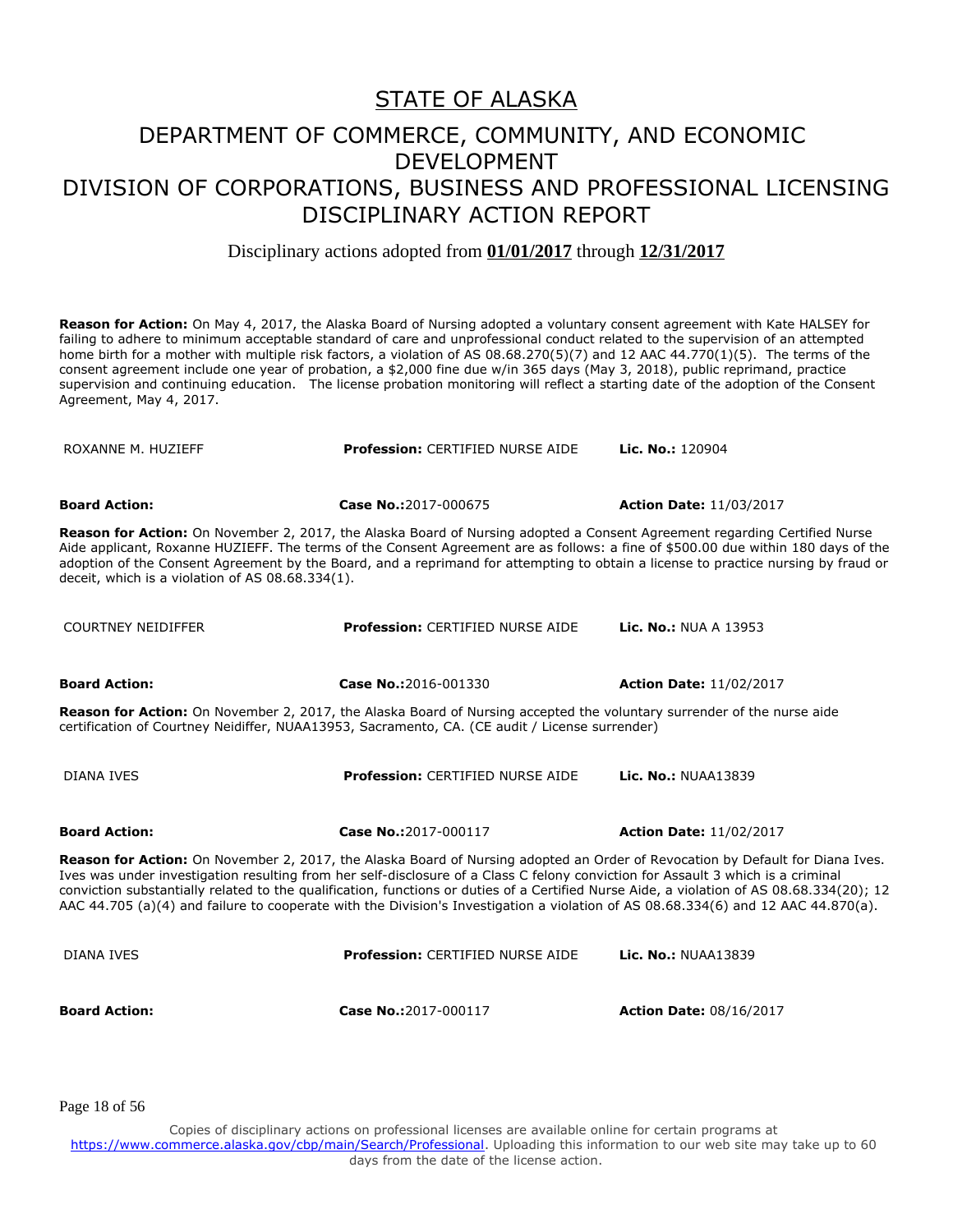Disciplinary actions adopted from **01/01/2017** through **12/31/2017**

Reason for Action: On August 16, 2017, the Division filed an accusation concerning Ms. Ives' self-disclosure of a Class C felony conviction for Assault 3, which is substantially related to the qualification, functions or duties of a Certified Nurse Aide, a violation of AS 08.68.334(20); 12 AAC 44.705 (a)(4). Ms. Ives failed to cooperate with the Division's Investigation, which is a violation of AS 08.68.334(6) and 12 AAC 44.870(a).

| LONA R. GEFFE                                                                                                                                                                                                                                                                                                                                                                                                                                                                                                                                                                                                                                                                                                                                                                                                                                                                                                | <b>Profession: CERTIFIED NURSE AIDE</b>                                                                                                                                                                                  | Lic. No.: NUAA13527                                                                                                                                                                                                                                                            |
|--------------------------------------------------------------------------------------------------------------------------------------------------------------------------------------------------------------------------------------------------------------------------------------------------------------------------------------------------------------------------------------------------------------------------------------------------------------------------------------------------------------------------------------------------------------------------------------------------------------------------------------------------------------------------------------------------------------------------------------------------------------------------------------------------------------------------------------------------------------------------------------------------------------|--------------------------------------------------------------------------------------------------------------------------------------------------------------------------------------------------------------------------|--------------------------------------------------------------------------------------------------------------------------------------------------------------------------------------------------------------------------------------------------------------------------------|
| <b>Board Action:</b>                                                                                                                                                                                                                                                                                                                                                                                                                                                                                                                                                                                                                                                                                                                                                                                                                                                                                         | Case No.:2016-000528                                                                                                                                                                                                     | <b>Action Date: 08/03/2017</b>                                                                                                                                                                                                                                                 |
| Reason for Action: On August 3, 2017, the Alaska Board of Nursing adopted a Consent Agreement regarding Certified Nurse Aide<br>(CNA), Lona GEFFE. The terms of the Consent Agreement are as follows: 5 year probation (with 2 years stayed), fine of \$500.00,<br>due on or before January 30, 2018, complete a new chemical dependency assessment (and treatment if recommended), AA/NA<br>Support Group Meetings, quarterly Self-Evaluation Reports, quarterly Employer Reports, and a reprimand for failing to disclose her<br>substance abuse treatment on her 2016 CNA online renewal application and for failing to cooperate with an official investigation by<br>not providing requested documents in a timely manner, failing to attend scheduled interviews, and failing to respond to requests for<br>contact by the Division, which are violations of AS 08.68.334(1) and 12 AAC 44.870(b)(27). |                                                                                                                                                                                                                          |                                                                                                                                                                                                                                                                                |
| SHEILA JOHANSEN                                                                                                                                                                                                                                                                                                                                                                                                                                                                                                                                                                                                                                                                                                                                                                                                                                                                                              | <b>Profession: CERTIFIED NURSE AIDE</b>                                                                                                                                                                                  | Lic. No.: 115065                                                                                                                                                                                                                                                               |
| <b>Board Action:</b>                                                                                                                                                                                                                                                                                                                                                                                                                                                                                                                                                                                                                                                                                                                                                                                                                                                                                         | Case No.:2016-001347                                                                                                                                                                                                     | <b>Action Date: 08/03/2017</b>                                                                                                                                                                                                                                                 |
| fine is due by December 1, 2017.                                                                                                                                                                                                                                                                                                                                                                                                                                                                                                                                                                                                                                                                                                                                                                                                                                                                             | Reason for Action: On August 3, 2017, the Alaska Board of Nursing adopted the Consent Agreement for Sheila Johansen, for                                                                                                 | falsifying her 2016 Application for CNA by Examination for failing to answer the application questions correctly and failure to disclose<br>a criminal conviction on her application, a violation of AS 08.68.334(1). JOHANSEN was given a fine and reprimand. The \$500 civil |
| SALLY S. TABBILOS                                                                                                                                                                                                                                                                                                                                                                                                                                                                                                                                                                                                                                                                                                                                                                                                                                                                                            | <b>Profession: CERTIFIED NURSE AIDE</b>                                                                                                                                                                                  | Lic. No.:                                                                                                                                                                                                                                                                      |
| <b>Board Action:</b>                                                                                                                                                                                                                                                                                                                                                                                                                                                                                                                                                                                                                                                                                                                                                                                                                                                                                         | Case No.:2017-000187                                                                                                                                                                                                     | <b>Action Date: 08/03/2017</b>                                                                                                                                                                                                                                                 |
|                                                                                                                                                                                                                                                                                                                                                                                                                                                                                                                                                                                                                                                                                                                                                                                                                                                                                                              | <b>Reason for Action:</b> On August 3, 2017, the Alaska Board of Nursing accepted the voluntary surrender of the nurse aide<br>certification of Sally Tabbilos, NUAA13212, Anchorage, AK. (CE Audit / License surrender) |                                                                                                                                                                                                                                                                                |
| MS. KAY K. TURNER                                                                                                                                                                                                                                                                                                                                                                                                                                                                                                                                                                                                                                                                                                                                                                                                                                                                                            | <b>Profession: CERTIFIED NURSE AIDE</b>                                                                                                                                                                                  | Lic. No.: NUAA11080                                                                                                                                                                                                                                                            |
| <b>Board Action:</b>                                                                                                                                                                                                                                                                                                                                                                                                                                                                                                                                                                                                                                                                                                                                                                                                                                                                                         | Case No.:2017-000467                                                                                                                                                                                                     | <b>Action Date: 08/03/2017</b>                                                                                                                                                                                                                                                 |

Page 19 of 56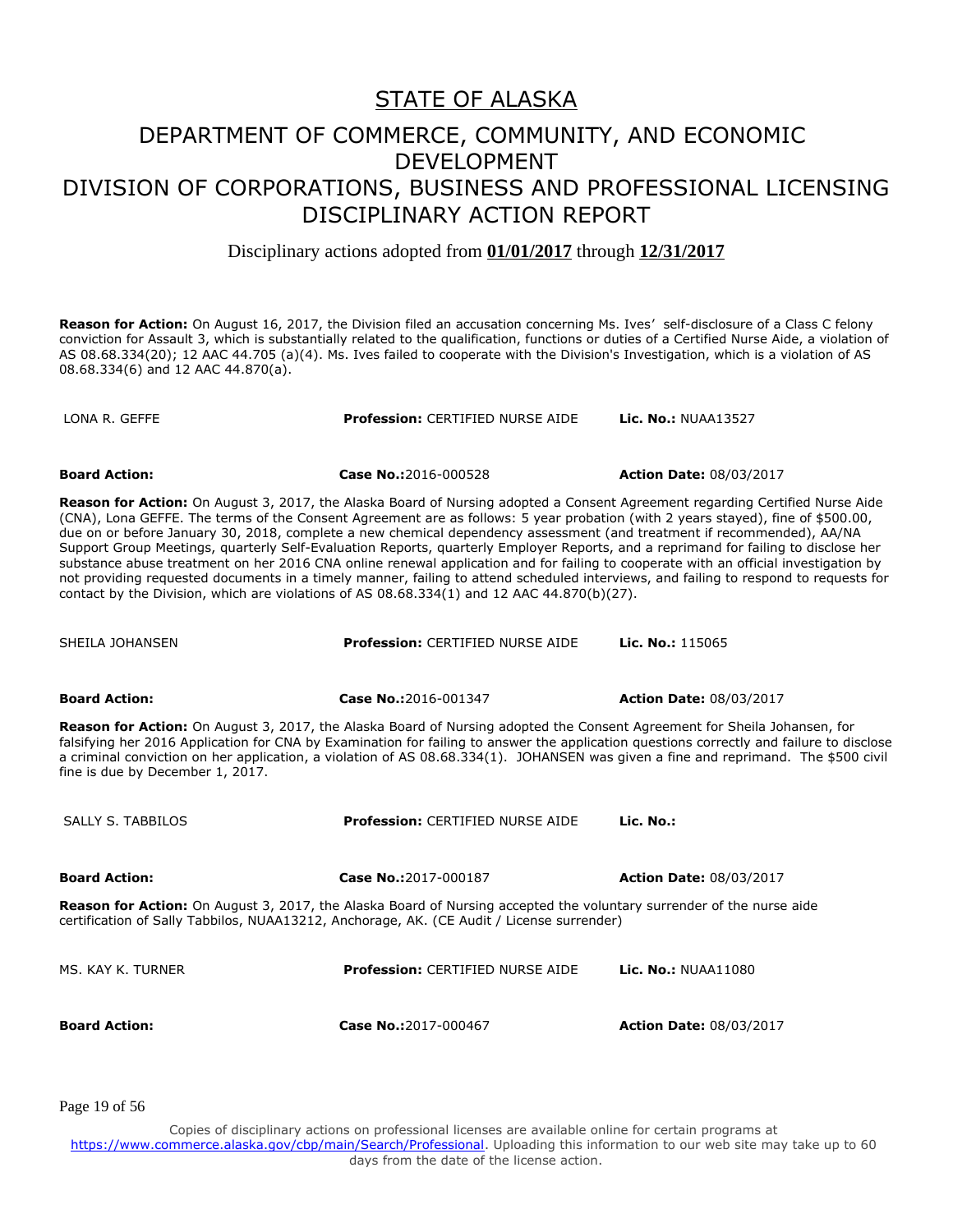Disciplinary actions adopted from **01/01/2017** through **12/31/2017**

**Reason for Action:** On August 3, 2017, the Alaska Board of Nursing adopted a Consent Agreement regarding Kay Turner, CNA for criminal convictions and alcohol use. The terms of the Consent Agreement are five (5) years' probation, quarterly reporting of AA program attendance, random urine drug screens twice per month, substance abuse counseling, self-evaluation, employer quarterly reports and a reprimand for violations of AS 08.68.270(2)(5)(B)(D)(6) and violations of 12AAC 44.770(1)(8)(26).

| AMBER L. LEATHAM                                                                                                                                                                                                                                                                                                                                                                                                                                                                                                                                                                                                                                                                                                                  | <b>Profession: CERTIFIED NURSE AIDE</b>        | Lic. No.: 117401               |
|-----------------------------------------------------------------------------------------------------------------------------------------------------------------------------------------------------------------------------------------------------------------------------------------------------------------------------------------------------------------------------------------------------------------------------------------------------------------------------------------------------------------------------------------------------------------------------------------------------------------------------------------------------------------------------------------------------------------------------------|------------------------------------------------|--------------------------------|
| <b>Board Action:</b>                                                                                                                                                                                                                                                                                                                                                                                                                                                                                                                                                                                                                                                                                                              | Case No.:2017-000564                           | <b>Action Date: 08/03/2017</b> |
| Reason for Action: Criminal Conviction, F2 Unable to Practice Safely by Reason of Alcohol or Other Substance Abuse                                                                                                                                                                                                                                                                                                                                                                                                                                                                                                                                                                                                                |                                                |                                |
| TINAI D. LEIATAUA                                                                                                                                                                                                                                                                                                                                                                                                                                                                                                                                                                                                                                                                                                                 | <b>Profession: CERTIFIED NURSE AIDE</b>        | <b>Lic. No.: NUAA11625</b>     |
| <b>Board Action:</b>                                                                                                                                                                                                                                                                                                                                                                                                                                                                                                                                                                                                                                                                                                              | Case No.:2011-001046                           | <b>Action Date: 05/04/2017</b> |
| Reason for Action: On May 4, 2017, the Alaska Board of Nursing (Board) adopted a Consent Agreement regarding CNA Tinai<br>Leiataua. The terms of the Consent Agreement consisted of a fine (\$500), additional CEUs, and a reprimand. The Board, however,<br>decided to stay the entire fine portion of the terms established in the Consent Agreement. The reprimand is for unprofessional<br>conduct in regards to her intentionally misappropriating personal property in the workplace and for failure to cooperate and provide<br>timely responses and information in cooperation with an official investigation by the Alaska Board of Nursing, which are violations of<br>AS 08.68.334(D) and 12 AAC 44.870(a)(b)(22)(27). |                                                |                                |
| PHILOMINA OMOGBEME                                                                                                                                                                                                                                                                                                                                                                                                                                                                                                                                                                                                                                                                                                                | <b>Profession: CERTIFIED NURSE AIDE</b>        | Lic. No.: NUAA12596            |
| <b>Board Action:</b>                                                                                                                                                                                                                                                                                                                                                                                                                                                                                                                                                                                                                                                                                                              | Case No.:2016-001331                           | <b>Action Date: 02/28/2017</b> |
| Reason for Action: On February 28, 2017, the Alaska Board of Nursing adopted a Consent Agreement regarding Certified Nurse<br>Aide Philomina Omogbeme for failing to comply with continuing competency requirements. The terms of the Consent Agreement are<br>a \$500 fine due on or before May 30, 2017, a mandatory audit of her continuing competency activities prior to the next two<br>renewals of her certificate, and a reprimand for failing to complete continuing competency activities as required by AS 08.68.331<br>and 12 AAC 44.825 et seq.                                                                                                                                                                      |                                                |                                |
| LAVERNE O'NEAL                                                                                                                                                                                                                                                                                                                                                                                                                                                                                                                                                                                                                                                                                                                    | Profession: LICENSED PRACTICAL<br><b>NURSE</b> | <b>Lic. No.: NURP5202</b>      |
| <b>Board Action:</b>                                                                                                                                                                                                                                                                                                                                                                                                                                                                                                                                                                                                                                                                                                              | Case No.:2017-000335                           | <b>Action Date: 11/02/2017</b> |

Page 20 of 56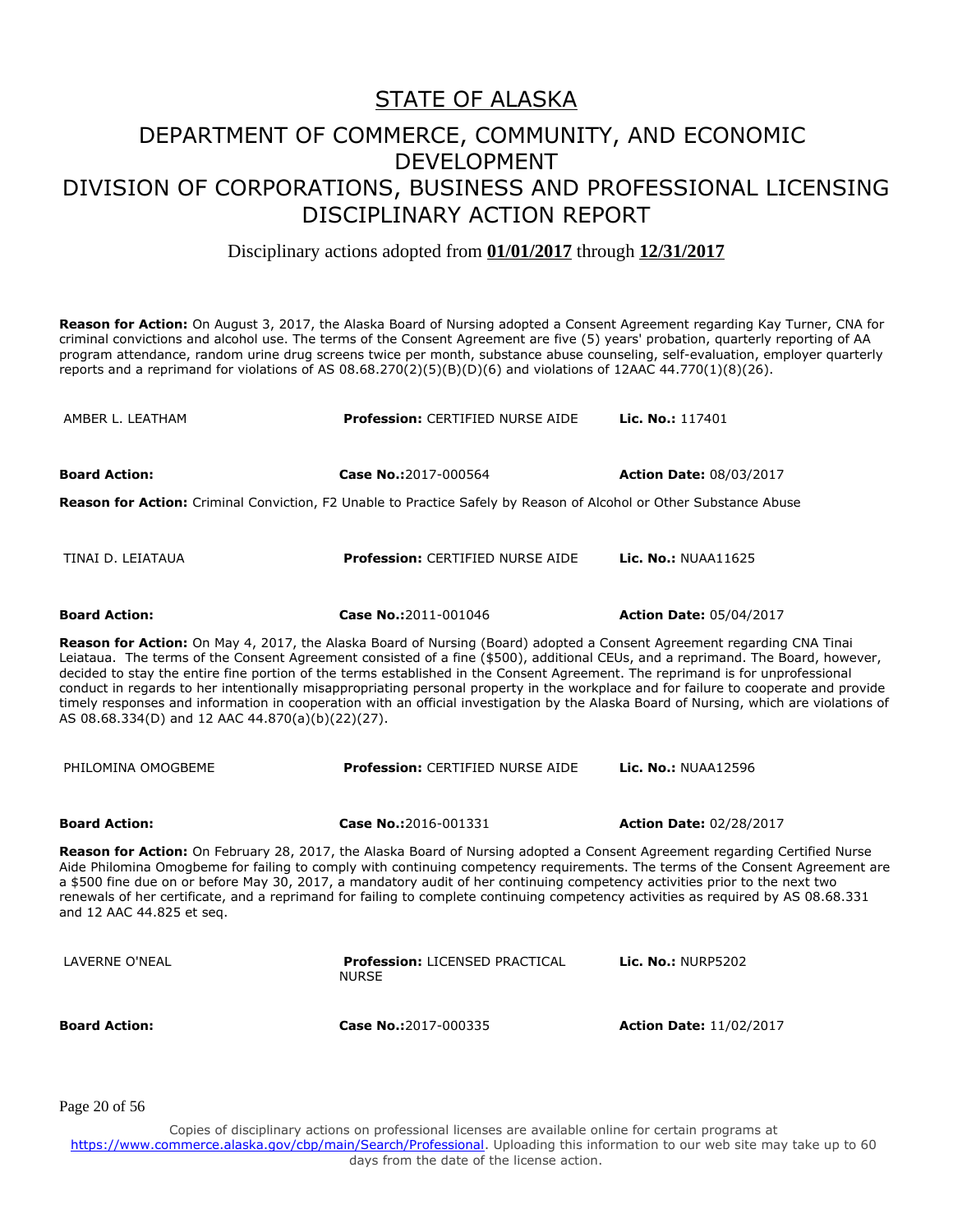Disciplinary actions adopted from **01/01/2017** through **12/31/2017**

**Reason for Action:** On November 2, 2017, the Alaska Board of Nursing adopted a Consent Agreement with conditions affecting the practical nurse license of Laverne O'Neal, NURP5202, Anchorage, AK. (CE audit / Fine--\$1,500, Reprimand, Two mandatory continuing education audits, Remedial CE)

| DANIEL WILLARD                                                                                                                                                                                                                                                                                                                                                                                                                                                              | <b>Profession: LICENSED PRACTICAL</b><br><b>NURSE</b>                                                                                                                                                                                                                                                                                                                                                                                                                                | <b>Lic. No.: NUR P 5269</b>    |
|-----------------------------------------------------------------------------------------------------------------------------------------------------------------------------------------------------------------------------------------------------------------------------------------------------------------------------------------------------------------------------------------------------------------------------------------------------------------------------|--------------------------------------------------------------------------------------------------------------------------------------------------------------------------------------------------------------------------------------------------------------------------------------------------------------------------------------------------------------------------------------------------------------------------------------------------------------------------------------|--------------------------------|
| <b>Board Action:</b>                                                                                                                                                                                                                                                                                                                                                                                                                                                        | Case No.:2017-000550                                                                                                                                                                                                                                                                                                                                                                                                                                                                 | <b>Action Date: 08/23/2017</b> |
|                                                                                                                                                                                                                                                                                                                                                                                                                                                                             | Reason for Action: On August 23, 2017, the Alaska Board of Nursing adopted the License Surrender for Daniel WILLARD after<br>failing to comply with a Board Order. WILLARD did not submit required forms, continuing education documents, and quarterly<br>reports as required. Failure to submit required documents were a violation of the conditions established within his 2017 Consent<br>Agreement. AS 08.01.075, 12 AAC 44.720(a)(2), 12 AAC 44.730(2), and 12 AAC 44.730(5). |                                |
| MICHAEL T. WILCHER                                                                                                                                                                                                                                                                                                                                                                                                                                                          | <b>Profession: LICENSED PRACTICAL</b><br><b>NURSE</b>                                                                                                                                                                                                                                                                                                                                                                                                                                | Lic. No.:                      |
| <b>Board Action:</b>                                                                                                                                                                                                                                                                                                                                                                                                                                                        | Case No.:2017-000233                                                                                                                                                                                                                                                                                                                                                                                                                                                                 | <b>Action Date: 08/03/2017</b> |
| continuing education audits, Remedial CE)                                                                                                                                                                                                                                                                                                                                                                                                                                   | Reason for Action: On August 3, 2017, the Alaska Board of Nursing adopted a Consent Agreement with conditions affecting the<br>practical nurse license of Michael Wilchers, NURP5388, North Pole, AK. (CE audit / Fine--\$1,500, Reprimand, Two mandatory                                                                                                                                                                                                                            |                                |
| <b>ANITA ELLSWORTH</b>                                                                                                                                                                                                                                                                                                                                                                                                                                                      | <b>Profession: LICENSED PRACTICAL</b><br><b>NURSE</b>                                                                                                                                                                                                                                                                                                                                                                                                                                | <b>Lic. No.: NURP5418</b>      |
| <b>Board Action:</b>                                                                                                                                                                                                                                                                                                                                                                                                                                                        | Case No.:2017-000052                                                                                                                                                                                                                                                                                                                                                                                                                                                                 | <b>Action Date: 08/03/2017</b> |
| Reason for Action: On August 3, 2017, the Alaska Board of Nursing adopted the Consent Agreement for LPN, Anita ELLSWORTH,<br>for falsifying her 2016 Renewal Application for Practical Nurse License by failing to answer the application questions correctly and<br>failure to disclose a California Disciplinary Action on her application, a violation of AS 08.68.270(1). ELLSWORTH was given a fine<br>and reprimand. The \$500 civil fine is due by December 1, 2017. |                                                                                                                                                                                                                                                                                                                                                                                                                                                                                      |                                |
| TIMOTHY HICKS-GLOVER                                                                                                                                                                                                                                                                                                                                                                                                                                                        | <b>Profession: LICENSED PRACTICAL</b><br><b>NURSE</b>                                                                                                                                                                                                                                                                                                                                                                                                                                | Lic. No.: 106035               |
| <b>Board Action:</b>                                                                                                                                                                                                                                                                                                                                                                                                                                                        | Case No.:2016-001336                                                                                                                                                                                                                                                                                                                                                                                                                                                                 | <b>Action Date: 08/03/2017</b> |

Page 21 of 56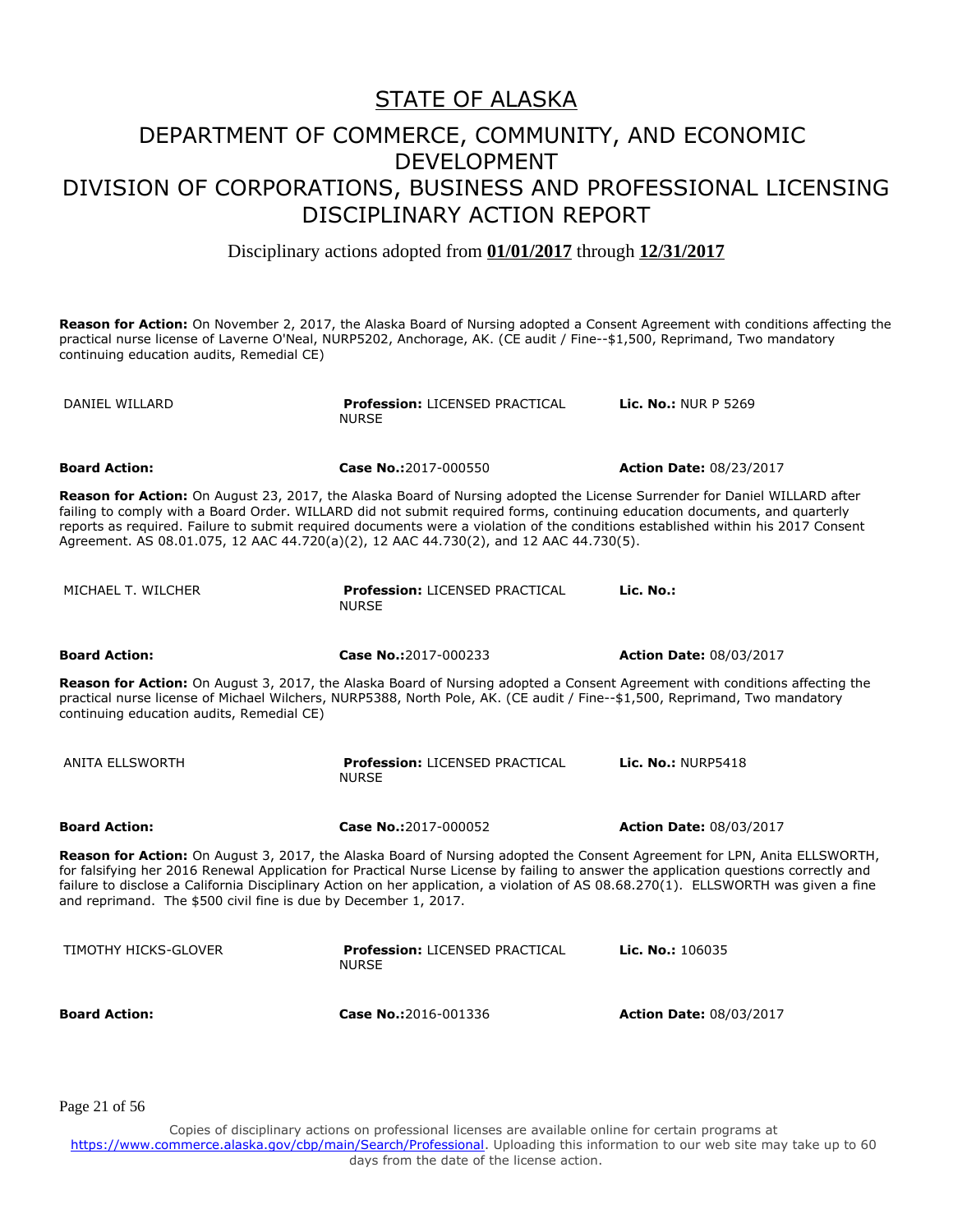Disciplinary actions adopted from **01/01/2017** through **12/31/2017**

**Reason for Action:** On August 3, 2017, the Alaska Board of Nursing adopted a Consent Agreement regarding Licensed Practical Nurse (LPN), Timothy HICKS-GLOVER. The terms of the Consent Agreement are as follows: a fine of \$1,500.00, due on or before January 30, 2018, and a reprimand for continuing to practice nursing for three days during the time his LPN license had lapsed, which is a violation of AS 08.68.340(c).

| CHRISTIANA ULOFOSHIO                                                                                                                                                                                                                                                                                                                                                                                                                                                                                                                                                            | Profession: LICENSED PRACTICAL<br><b>NURSE</b>                                                                                                                                                                                                                                                                                                                                                 | <b>Lic. No.: NURP4878</b>      |
|---------------------------------------------------------------------------------------------------------------------------------------------------------------------------------------------------------------------------------------------------------------------------------------------------------------------------------------------------------------------------------------------------------------------------------------------------------------------------------------------------------------------------------------------------------------------------------|------------------------------------------------------------------------------------------------------------------------------------------------------------------------------------------------------------------------------------------------------------------------------------------------------------------------------------------------------------------------------------------------|--------------------------------|
| <b>Board Action:</b>                                                                                                                                                                                                                                                                                                                                                                                                                                                                                                                                                            | Case No.:2017-000236                                                                                                                                                                                                                                                                                                                                                                           | <b>Action Date: 08/03/2017</b> |
| continuing education audits, Remedial CE)                                                                                                                                                                                                                                                                                                                                                                                                                                                                                                                                       | Reason for Action: On August 3, 2017, the Alaska Board of Nursing adopted a Consent Agreement with conditions affecting the<br>practical nurse license of Christiana Ulofoshio, NURP4878, Anchorage, AK. (CE audit / Fine--\$1,500, Reprimand, Two mandatory                                                                                                                                   |                                |
| DAVID ESHBAUGH                                                                                                                                                                                                                                                                                                                                                                                                                                                                                                                                                                  | <b>Profession: LICENSED PRACTICAL</b><br><b>NURSE</b>                                                                                                                                                                                                                                                                                                                                          | <b>Lic. No.: NURP5688</b>      |
| <b>Board Action:</b>                                                                                                                                                                                                                                                                                                                                                                                                                                                                                                                                                            | Case No.:2016-001341                                                                                                                                                                                                                                                                                                                                                                           | <b>Action Date: 05/04/2017</b> |
| violation of AS.08.68.270(7).                                                                                                                                                                                                                                                                                                                                                                                                                                                                                                                                                   | Reason for Action: On May 4, 2017, the Alaska Board of Nursing adopted the License Surrender of David Eshbaugh. The Division<br>received a complaint alleging LPN David Eshbaugh tested positive for alcohol and lorazepam in October 2016 after arriving to work<br>late and appearing abnormal. Eshbaugh was placed on Administrative Leave and resigned via voicemail on October 30, 2016 a |                                |
| <b>DANIEL WILLARD</b>                                                                                                                                                                                                                                                                                                                                                                                                                                                                                                                                                           | <b>Profession: LICENSED PRACTICAL</b><br><b>NURSE</b>                                                                                                                                                                                                                                                                                                                                          | Lic. No.: NUR P 5269           |
| <b>Board Action:</b>                                                                                                                                                                                                                                                                                                                                                                                                                                                                                                                                                            | Case No.:2016-001064                                                                                                                                                                                                                                                                                                                                                                           | <b>Action Date: 05/04/2017</b> |
| Reason for Action: On May 4, 2017, the Alaska Board of Nursing adopted a voluntary consent agreement with Daniel Willard, RN<br>for unprofessional conduct relating to disruptive behavior directed at staff members in his workplace a violation of AS 08.68.270(7)<br>and 12 AAC 44.770(29). The terms of the consent agreement include five years of probation, a \$2500 fine with \$1500 suspended<br>due by October 31, 2017 (180 days), public reprimand, and continuing education. The license probation monitoring will reflect a<br>starting date of October 15, 2015. |                                                                                                                                                                                                                                                                                                                                                                                                |                                |
| <b>RICHARD YOUNG</b>                                                                                                                                                                                                                                                                                                                                                                                                                                                                                                                                                            | <b>Profession: LICENSED PRACTICAL</b><br><b>NURSE</b>                                                                                                                                                                                                                                                                                                                                          | <b>Lic. No.: NURP6290</b>      |
| <b>Board Action:</b>                                                                                                                                                                                                                                                                                                                                                                                                                                                                                                                                                            | Case No.:2016-001435                                                                                                                                                                                                                                                                                                                                                                           | <b>Action Date: 02/28/2017</b> |

Page 22 of 56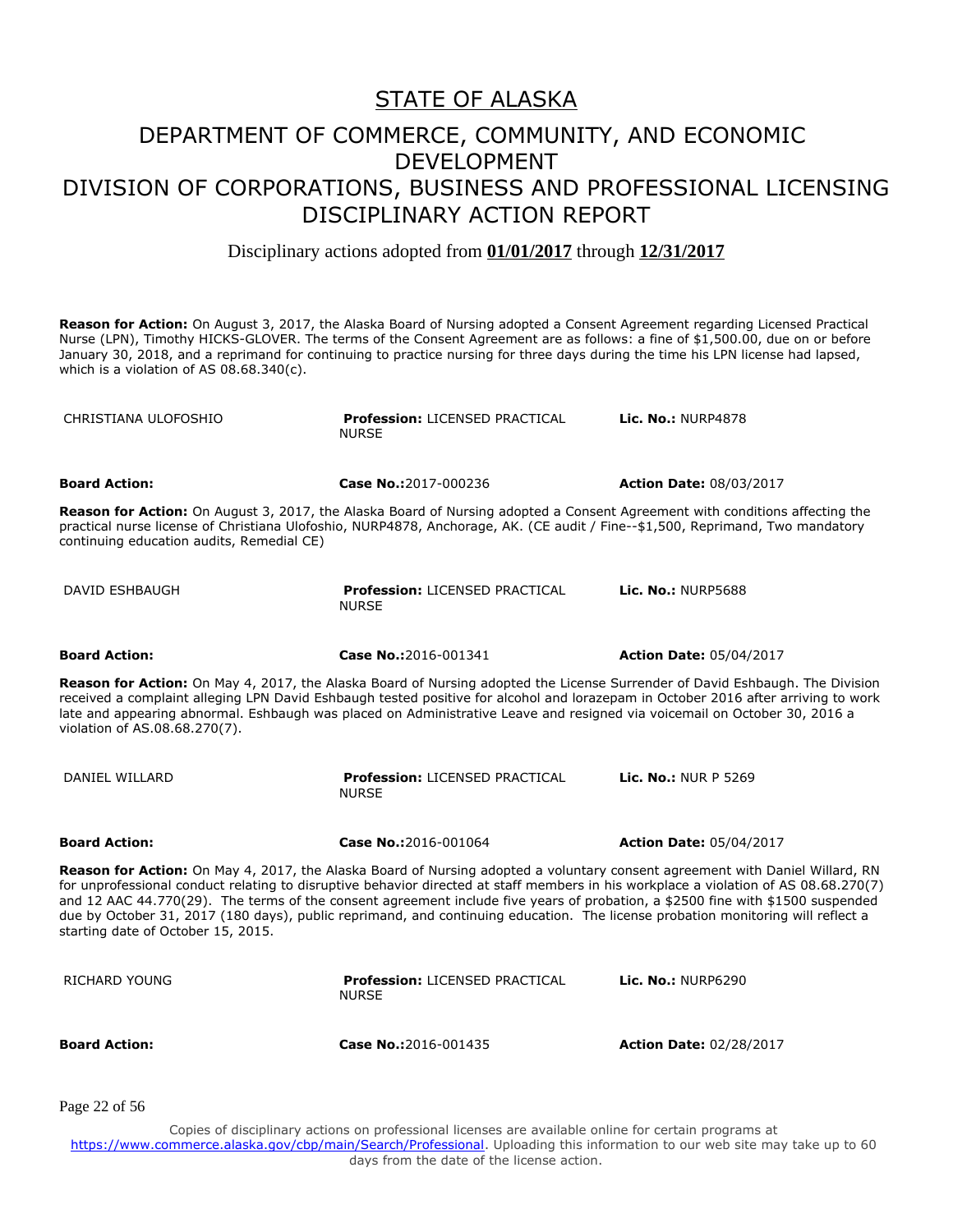Disciplinary actions adopted from **01/01/2017** through **12/31/2017**

**Reason for Action:** On February 28, 2017, the Alaska Board of Nursing adopted the Consent Agreement in reference to Richard YOUNG for violation of 08.62.270(1) and 12 AAC 44.720(a)(3) based upon his falsification of application. The Consent Agreement ordered YOUNG to pay \$1000 civil fine and was reprimanded by the Board.

| AMY WILSON                                                     | Profession: LICENSED PRACTICAL<br><b>NURSE</b>                                                                                                                                                                                                                                                                                                                                                                                                                                                                         | Lic. No.: 105739                                                                                                              |
|----------------------------------------------------------------|------------------------------------------------------------------------------------------------------------------------------------------------------------------------------------------------------------------------------------------------------------------------------------------------------------------------------------------------------------------------------------------------------------------------------------------------------------------------------------------------------------------------|-------------------------------------------------------------------------------------------------------------------------------|
| <b>Board Action:</b>                                           | Case No.:2016-001235                                                                                                                                                                                                                                                                                                                                                                                                                                                                                                   | <b>Action Date: 01/19/2017</b>                                                                                                |
| and reprimand. The \$1,000 civil fine is due by June 19, 2017. | Reason for Action: On January 19, 2017, the Alaska Board of Nursing adopted the Consent Agreement for Licensed Practical<br>Nurse, Amy WILSON, for falsifying her 2015 Application for LPN by Endorsement by failing to answer the application questions<br>correctly and failure to disclose a criminal conviction on her application, a violation of AS 08.68.270(1). WILSON was given a fine                                                                                                                        |                                                                                                                               |
| DEIDRE BEHRING                                                 | <b>Profession: REGISTERED NURSE</b>                                                                                                                                                                                                                                                                                                                                                                                                                                                                                    | Lic. No.: 115789                                                                                                              |
| <b>Board Action:</b>                                           | Case No.:2017-000040                                                                                                                                                                                                                                                                                                                                                                                                                                                                                                   | <b>Action Date: 11/02/2017</b>                                                                                                |
| 08.68.270(8) and 12 AAC 44.770(31).                            | Reason for Action: On November 2, 2017, the Alaska Board of Nursing adopted an Order of Revocation by Default for Deidre<br>substance abuse is a violation of AS 08.68.270(3) and drug diversion is a violation of AS 08.68.270(3),AS 08.68.270(7) 12 AAC<br>44.770(8) and 12 AAC 44.770 (22); attempting to obtain a license by deceit or material omission which is a violation of AS<br>08.68.270(1) and 12 AAC 44.720(a)(3); and failure to cooperate with the Division's investigation which is a violation of AS | BEHRING. BEHRING was under investigation resulting from: two separate employer reports of substance abuse and drug diversion; |
| LISA SIPES                                                     | <b>Profession: REGISTERED NURSE</b>                                                                                                                                                                                                                                                                                                                                                                                                                                                                                    | Lic. No.: 108273                                                                                                              |
| <b>Board Action:</b>                                           | Case No.:2017-000077                                                                                                                                                                                                                                                                                                                                                                                                                                                                                                   | <b>Action Date: 11/02/2017</b>                                                                                                |
|                                                                | Reason for Action: On November 2, 2017, the Alaska Board of nursing adopted a Voluntary Consent Agreement with Lisa SIPES.<br>SIPES engaged in unprofessional conduct by practicing beyond her scope of practice as she administered narcotic medication to a<br>patient without a valid order, a violation of AS 08.01.075, AS 08.68.270 (7) and 12 AAC 44.770(1). The terms of the Consent<br>Agreement include a \$3,000.00 fine with \$2,000.00 suspended (due by November 1, 2018) and a written reprimand.       |                                                                                                                               |
| KATHLEEN N. TRAUTNER                                           | Profession: REGISTERED NURSE                                                                                                                                                                                                                                                                                                                                                                                                                                                                                           | <b>Lic. No.: NURR6901</b>                                                                                                     |
| <b>Board Action:</b>                                           | Case No.:2017-000505                                                                                                                                                                                                                                                                                                                                                                                                                                                                                                   | <b>Action Date: 11/02/2017</b>                                                                                                |

Page 23 of 56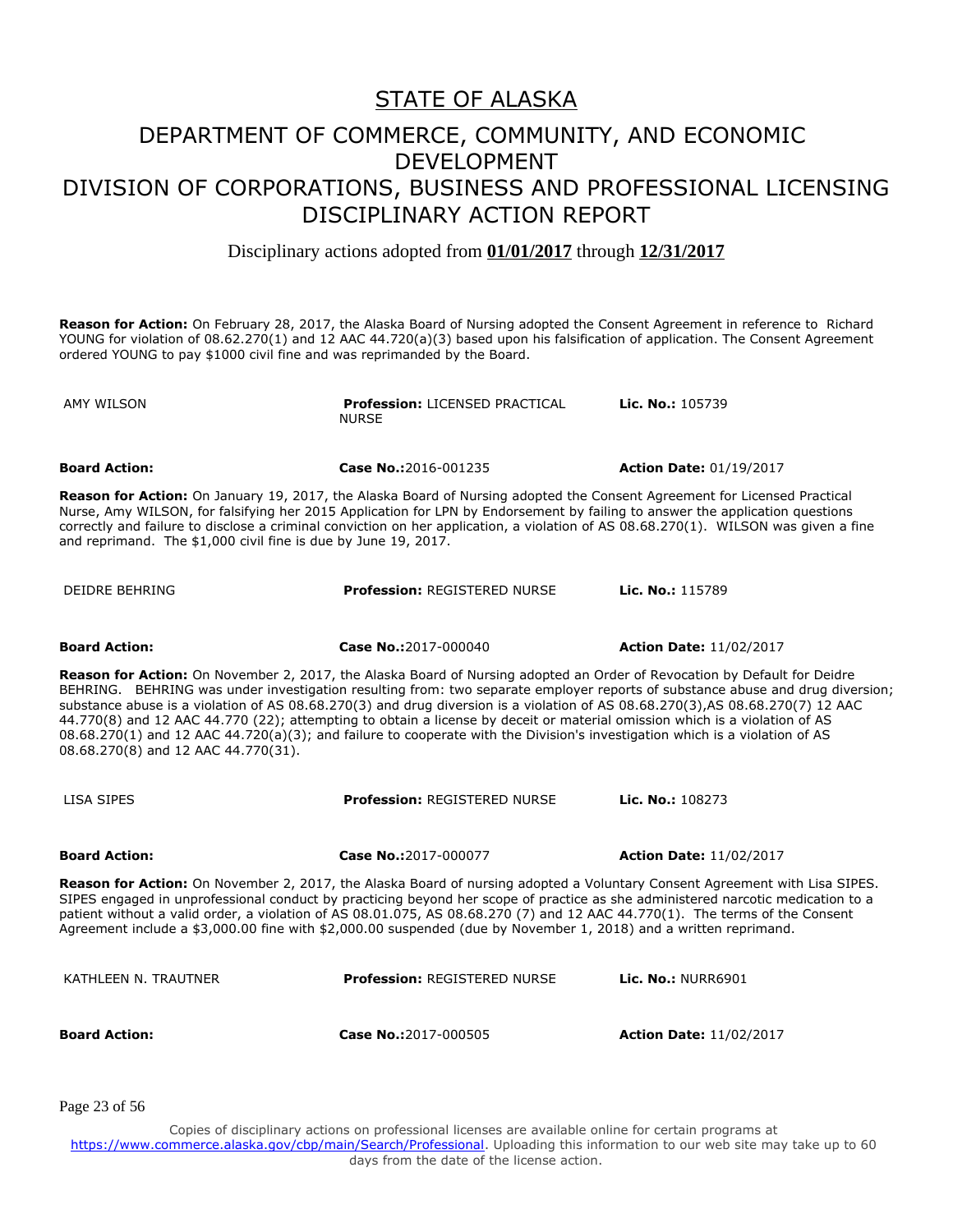Disciplinary actions adopted from **01/01/2017** through **12/31/2017**

**Reason for Action:** On November 2, 2017, the Alaska Board of Nursing accepted the voluntary surrender of the registered nurse license of Kathleen Trautner, lic. no. NURR6901, Girdwood, AK. (CE audit / License surrender)

MATTHEW J. PAVEGLIO **Profession:** REGISTERED NURSE **Lic. No.:** NURR28508 **Board Action: Case No.:**2017-000502 **Action Date:** 11/02/2017 **Reason for Action:** On November 2, 2017, the Alaska Board of NursinG adopted a Consent Agreement with conditions affecting the registered nurse license of Matthew Paveglio, lic. no. NURR28508, Eagle River, AK. (CE audit / Fine--\$2,000, Reprimand, Two mandatory continuing education audits, Remedial CE) KEITH J. ROUMELL **Profession:** REGISTERED NURSE **Lic. No.:** 102532 **Board Action: Case No.:**2017-000342 **Action Date:** 11/02/2017 **Reason for Action:** On November 2, 2017, the Alaska Board of Nursing adopted a Consent Agreement with conditions affecting the registered nurse license of Keith Roumell, lic. no. 102532, Kenai, AK. (CE audit / Fine--\$2,000, Reprimand, Two mandatory continuing education audits, Remedial CE). ALESSANDRA M. HANSEN **Profession:** REGISTERED NURSE **Lic. No.:** NURR27965 **Board Action: Case No.:**2017-000494 **Action Date:** 11/02/2017 **Reason for Action:** On November 2, 2017, the Alaska Board of Nursing adopted a Consent Agreement with conditions affecting the registered nurse license of Alessandra Hansen (nka Chung), lic. no. NURR27965, Bethel, AK. (CE audit / Fine--\$2,000, Reprimand, Two mandatory continuing education audits, Remedial CE) PAULA WITHERELL **Profession:** REGISTERED NURSE **Lic. No.:** NURR16172 **Board Action: Case No.:**2017-000082 **Action Date:** 08/23/2017 **Reason for Action:** On August 23, 2017, the Alaska Board of Nursing adopted the License Surrender for Paula WITHERELL after failing to comply with a Board Order. WITHERELL missed a total of three (3) UA tests (5/5/17, 6/30/17, & 7/11/17). Missing UA tests were violations of the conditions established within her 2017 Consent Agreement. AS 08.01.075, 12 AAC 44.720(a)(2), 12 AAC 44.730(2)and 12 AAC 44.740(a)(5).

Page 24 of 56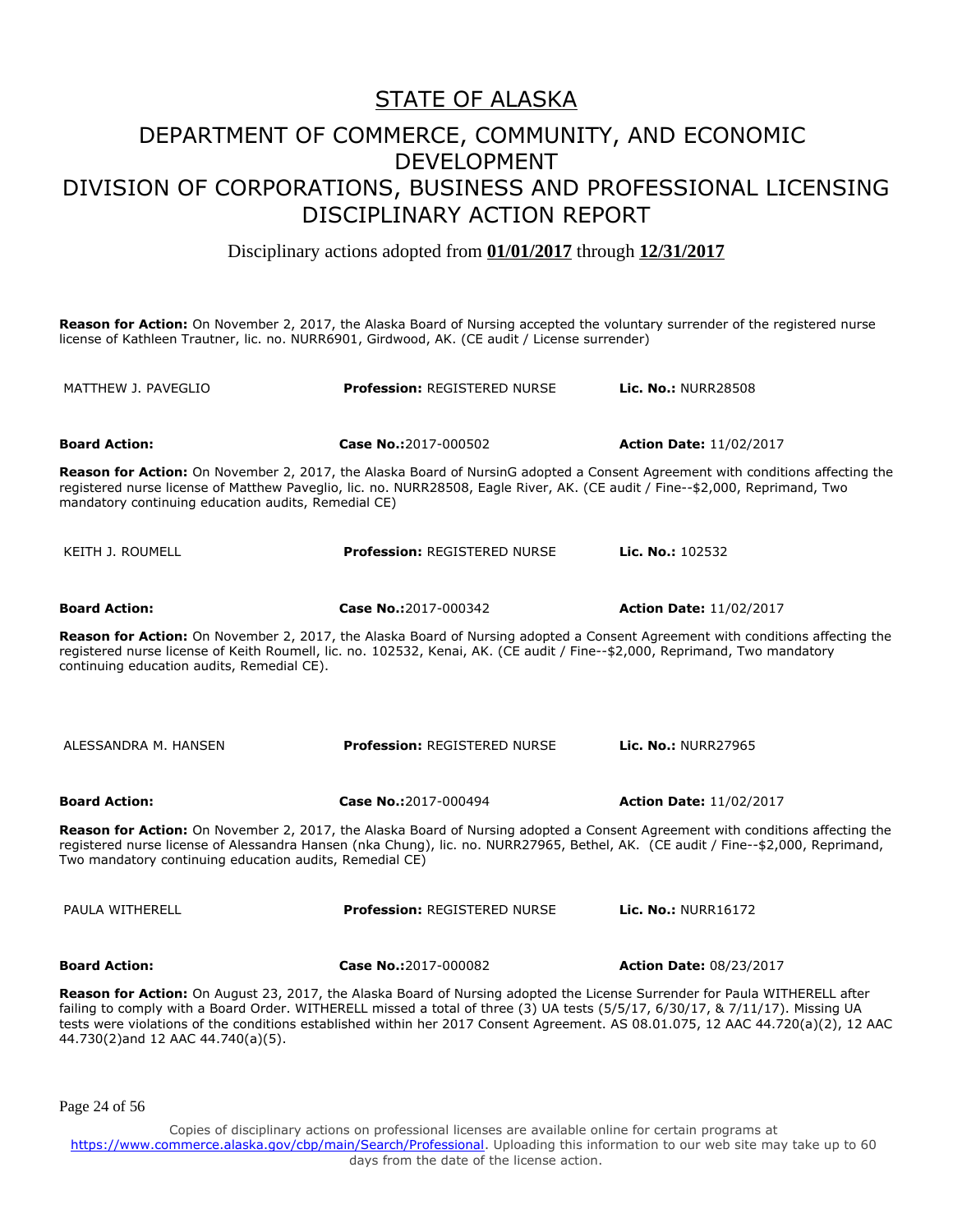Disciplinary actions adopted from **01/01/2017** through **12/31/2017**

| MS. JANICE INCE-MILLER                                                                                                                                                                                                                                                                                                                                                                                                                                          | Profession: REGISTERED NURSE                                                                                                                                                                                                                                                                                                                                                                        | <b>Lic. No.: NURR37222</b>     |  |
|-----------------------------------------------------------------------------------------------------------------------------------------------------------------------------------------------------------------------------------------------------------------------------------------------------------------------------------------------------------------------------------------------------------------------------------------------------------------|-----------------------------------------------------------------------------------------------------------------------------------------------------------------------------------------------------------------------------------------------------------------------------------------------------------------------------------------------------------------------------------------------------|--------------------------------|--|
| <b>Board Action:</b>                                                                                                                                                                                                                                                                                                                                                                                                                                            | Case No.:2014-001041                                                                                                                                                                                                                                                                                                                                                                                | <b>Action Date: 08/23/2017</b> |  |
| 44.730(5), and 12 AAC 44.740.                                                                                                                                                                                                                                                                                                                                                                                                                                   | <b>Reason for Action:</b> On August 23, 2017 the Alaska Board of Nursing adopted the Surrender of License for Janice INCE-MILLER<br>after failing to comply with a Board Order. Ms. INCE-MILLER allowed her AK Registered Nurse license (NURR37222) to lapse and<br>failed to comply with the conditions established within her 2014 Consent Agreement. (AS) 08.01.075, 12 AAC 44.720(a)(2), 12 AAC |                                |  |
| MARY T. FRANKS                                                                                                                                                                                                                                                                                                                                                                                                                                                  | <b>Profession: REGISTERED NURSE</b>                                                                                                                                                                                                                                                                                                                                                                 | Lic. No.: NURR19745            |  |
| <b>Board Action:</b>                                                                                                                                                                                                                                                                                                                                                                                                                                            | Case No.:2017-000330                                                                                                                                                                                                                                                                                                                                                                                | <b>Action Date: 08/03/2017</b> |  |
|                                                                                                                                                                                                                                                                                                                                                                                                                                                                 | Reason for Action: On August 3, 2017, the Alaska Board of Nursing accepted the voluntary surrender of the registered nurse<br>license of Mary Frank, lic. no. NURR19745, Overland Park, KS. (CE audit / License surrender)                                                                                                                                                                          |                                |  |
| AMBER J. STENDER                                                                                                                                                                                                                                                                                                                                                                                                                                                | <b>Profession: REGISTERED NURSE</b>                                                                                                                                                                                                                                                                                                                                                                 | Lic. No.: 122493               |  |
| <b>Board Action:</b>                                                                                                                                                                                                                                                                                                                                                                                                                                            | Case No.:2017-000612                                                                                                                                                                                                                                                                                                                                                                                | <b>Action Date: 08/03/2017</b> |  |
| Reason for Action: On August 3, 2017, the Alaska Board of Nursing adopted a Consent Agreement regarding Amber Stender, RN<br>for failing to disclose criminal convictions on her Application for RN License by Endorsement. The terms of the Consent Agreement<br>are a \$3,000 fine due on or before January 31, 2018 (180 days) and a reprimand for attempting to obtain a license to practice<br>nursing by fraud or deceit, a violation of AS 08.68.270(1). |                                                                                                                                                                                                                                                                                                                                                                                                     |                                |  |
| DHANE R. PIERCE                                                                                                                                                                                                                                                                                                                                                                                                                                                 | <b>Profession: REGISTERED NURSE</b>                                                                                                                                                                                                                                                                                                                                                                 | <b>Lic. No.: NURR33923</b>     |  |
| <b>Board Action:</b>                                                                                                                                                                                                                                                                                                                                                                                                                                            | Case No.:2017-000217                                                                                                                                                                                                                                                                                                                                                                                | <b>Action Date: 08/03/2017</b> |  |
| \$3,000 civil fine was suspended.                                                                                                                                                                                                                                                                                                                                                                                                                               | Reason for Action: On August 3, 2017, the Alaska Board of Nursing adopted the Consent Agreement for Registered Nurse, Dhane<br>PIERCE, for practicing nursing while license is lapsed, a violation of AS 08.68.340(c). PIERCE was given a fine and reprimand. The                                                                                                                                   |                                |  |
| <b>HALEY CHAPMAN</b>                                                                                                                                                                                                                                                                                                                                                                                                                                            | <b>Profession: REGISTERED NURSE</b>                                                                                                                                                                                                                                                                                                                                                                 | Lic. No.: NURR38116            |  |
| <b>Board Action:</b>                                                                                                                                                                                                                                                                                                                                                                                                                                            | Case No.:2017-000088                                                                                                                                                                                                                                                                                                                                                                                | <b>Action Date: 08/03/2017</b> |  |
| Page 25 of 56                                                                                                                                                                                                                                                                                                                                                                                                                                                   |                                                                                                                                                                                                                                                                                                                                                                                                     |                                |  |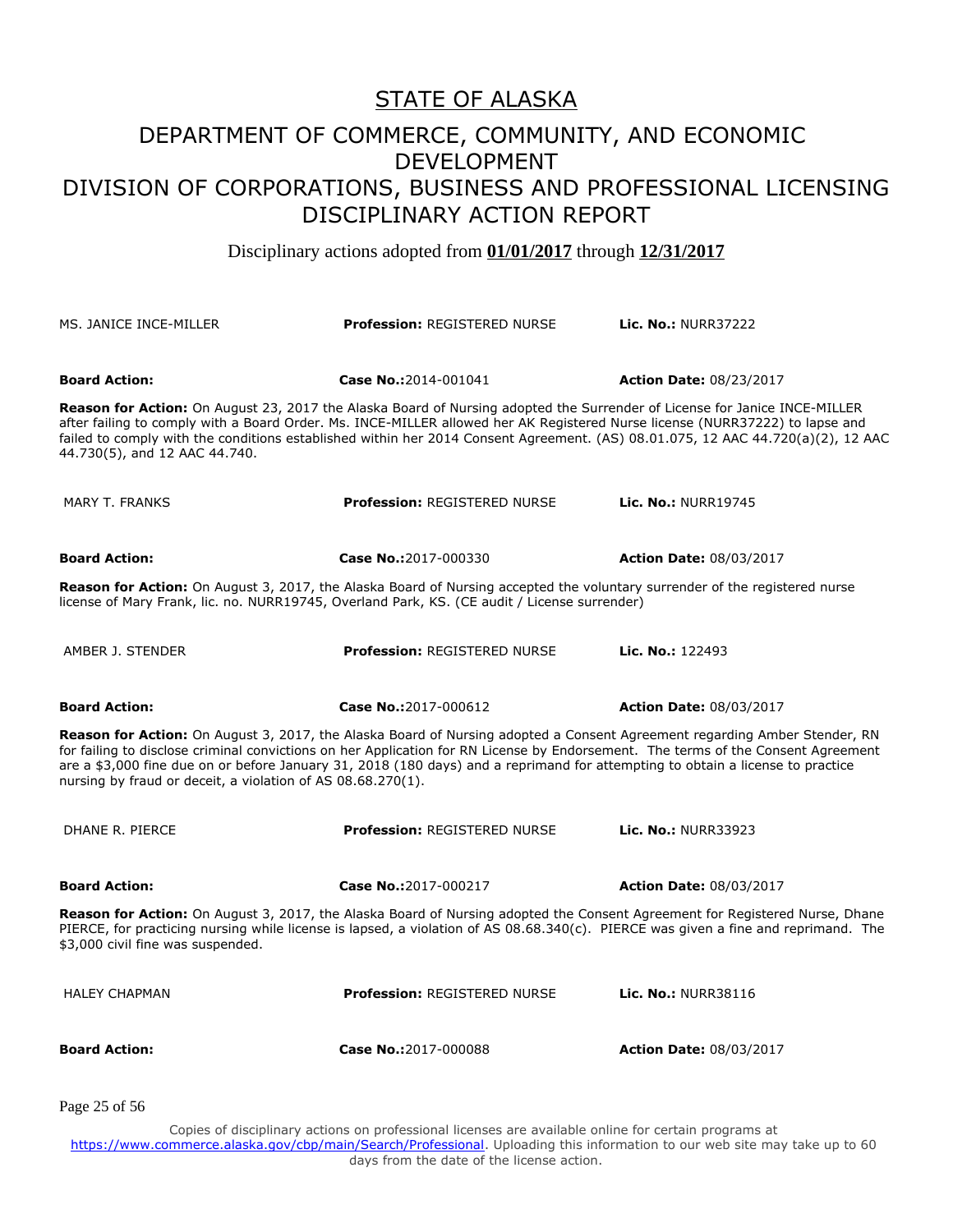Disciplinary actions adopted from **01/01/2017** through **12/31/2017**

**Reason for Action:** On August 03, 2017 the Alaska Board of Nursing adopted the Surrender of License for Haley CHAPMAN after violating the terms of a Board Order. Ms. CHAPMAN tested positive twice for oxycodone, a controlled substance she admitted not having a prescription for, and failed to submit multiple required urinalysis tests as required in her 2017 Consent Agreement. AS 08.01.075, AS 08.68.270(3), AS 08.68.270(8), 12 AAC 44.720(a)(2), 12 AAC 44.720(a)(5), 12 AAC 44.730(2).

| JOAN W. DIAMOND                                  | <b>Profession: REGISTERED NURSE</b>                                                                                                                                                                                                                                                                                                                                                            | <b>Lic. No.: NURR7949</b>                                                                                                                                                                                                                                                      |
|--------------------------------------------------|------------------------------------------------------------------------------------------------------------------------------------------------------------------------------------------------------------------------------------------------------------------------------------------------------------------------------------------------------------------------------------------------|--------------------------------------------------------------------------------------------------------------------------------------------------------------------------------------------------------------------------------------------------------------------------------|
| <b>Board Action:</b>                             | Case No.:2017-000489                                                                                                                                                                                                                                                                                                                                                                           | <b>Action Date: 08/03/2017</b>                                                                                                                                                                                                                                                 |
|                                                  | <b>Reason for Action:</b> On August 3, 2017, the Alaska Board of Nursing accepted the voluntary surrender of the registered nurse<br>license of Joan Diamond, lic. no. NURR7949, Anchorage, AK. (CE audit / License surrender)                                                                                                                                                                 |                                                                                                                                                                                                                                                                                |
| KIMBERLY B. WILLIAMS                             | Profession: REGISTERED NURSE                                                                                                                                                                                                                                                                                                                                                                   | Lic. No.: 103483                                                                                                                                                                                                                                                               |
| <b>Board Action:</b>                             | Case No.:2017-000249                                                                                                                                                                                                                                                                                                                                                                           | <b>Action Date: 08/03/2017</b>                                                                                                                                                                                                                                                 |
| continuing education audits, Remedial CE)        | <b>Reason for Action:</b> On August 3, 2017, the Alaska Board of Nursing adopted a Consent Agreement with conditions affecting the<br>registered nurse license of Kimberly Williams, lic no. 103483, Glen Allen, VA. (CE audit / Fine--\$500, Reprimand, Two mandatory                                                                                                                         |                                                                                                                                                                                                                                                                                |
| <b>TAMIKO ROBINSON</b>                           | <b>Profession: REGISTERED NURSE</b>                                                                                                                                                                                                                                                                                                                                                            | Lic. No.: NURR31964                                                                                                                                                                                                                                                            |
| <b>Board Action:</b>                             | Case No.:2016-001382                                                                                                                                                                                                                                                                                                                                                                           | <b>Action Date: 08/03/2017</b>                                                                                                                                                                                                                                                 |
| 08.68.270(7) and 12 AAC 44.770(31).              | Reason for Action: On August 3, 2017, the Alaska Board of Nursing adopted an Order of Revocation by Default for Tomiko<br>Robinson. Robinson was under investigation for obtaining a license by fraud or deceit and failing to cooperative with an<br>investigation; fraud/deceit is a violation of as $08.68.270(1)$ and $12AAC 44.720(a)(3)$ , and failure to cooperate is a violation of as |                                                                                                                                                                                                                                                                                |
| REBECCA ROTH                                     | <b>Profession: REGISTERED NURSE</b>                                                                                                                                                                                                                                                                                                                                                            | Lic. No.: 109497                                                                                                                                                                                                                                                               |
| <b>Board Action:</b>                             | Case No.:2016-001346                                                                                                                                                                                                                                                                                                                                                                           | <b>Action Date: 08/03/2017</b>                                                                                                                                                                                                                                                 |
| The \$2,500 civil fine is due by August 3, 2018. | Reason for Action: On August 3, 2017, the Alaska Board of Nursing adopted the Consent Agreement for Registered Nurse,                                                                                                                                                                                                                                                                          | Rebecca ROTH, for falsifying her 2016 Renewal Application for RN by failing to answer the application questions correctly and failure<br>to disclose a California Disciplinary Action on her application, a violation of AS 08.68.270(1). ROTH was given a fine and reprimand. |

Page 26 of 56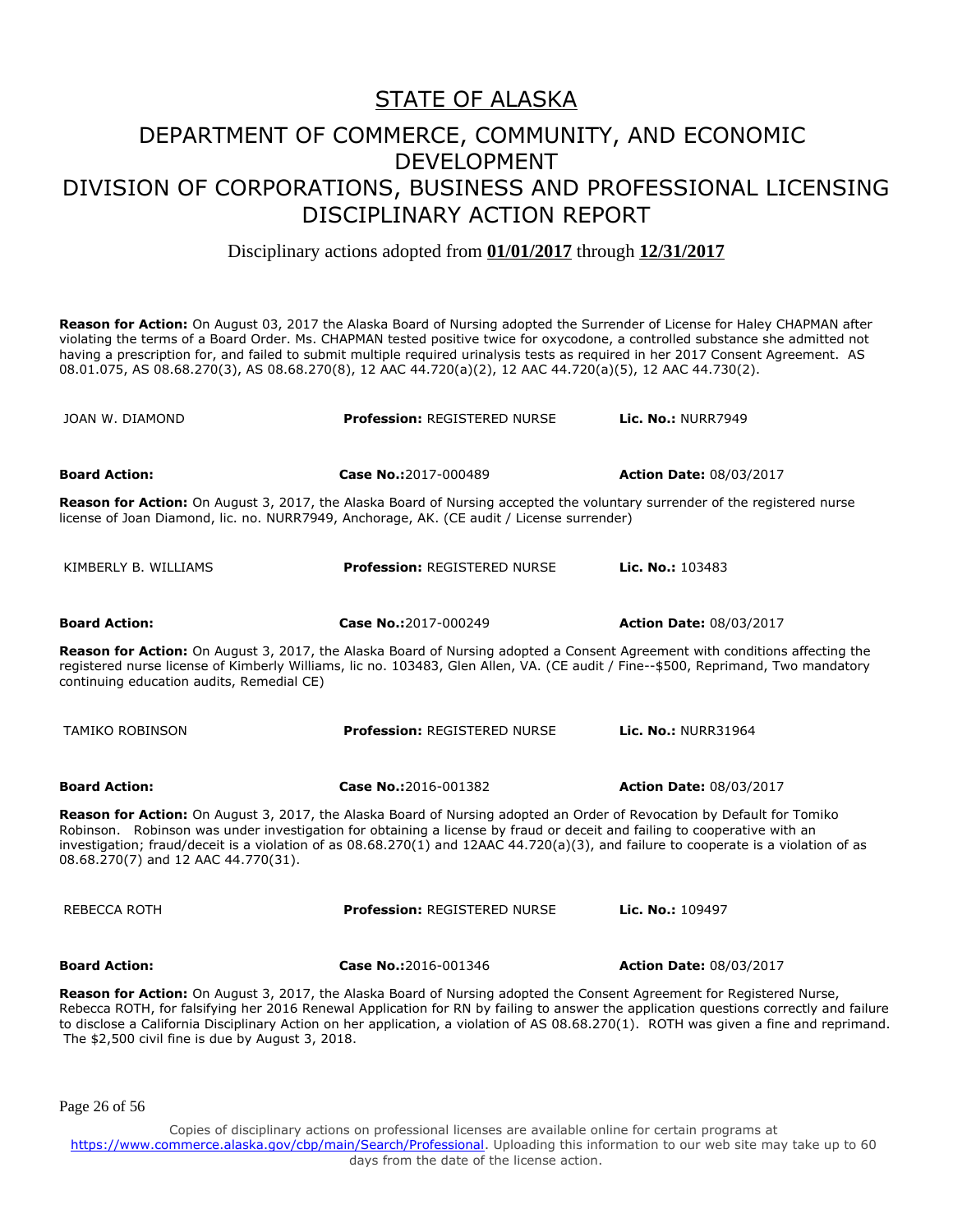Disciplinary actions adopted from **01/01/2017** through **12/31/2017**

| <b>SUSAN CURRY</b>                                                                                                                                                                                                                                                                                                                                                                                                                                                                                                                                                                                        | <b>Profession: REGISTERED NURSE</b> | <b>Lic. No.: NURR18262</b>     |  |
|-----------------------------------------------------------------------------------------------------------------------------------------------------------------------------------------------------------------------------------------------------------------------------------------------------------------------------------------------------------------------------------------------------------------------------------------------------------------------------------------------------------------------------------------------------------------------------------------------------------|-------------------------------------|--------------------------------|--|
| <b>Board Action:</b>                                                                                                                                                                                                                                                                                                                                                                                                                                                                                                                                                                                      | Case No.:2015-001235                | <b>Action Date: 08/03/2017</b> |  |
| Reason for Action: August 3, 2017, the Alaska Board of Nursing adopted a Consent Agreement with conditions affecting the<br>registered nurse license of Susan Curry, lic. no. NURR18262, Wasilla, AK. (CE audit / 50 hours community service, Reprimand, Two<br>mandatory continuing education audits, Remedial CE)                                                                                                                                                                                                                                                                                       |                                     |                                |  |
| BRANDIE J. JOHNSON                                                                                                                                                                                                                                                                                                                                                                                                                                                                                                                                                                                        | Profession: REGISTERED NURSE        | <b>Lic. No.: NURR34344</b>     |  |
| <b>Board Action:</b>                                                                                                                                                                                                                                                                                                                                                                                                                                                                                                                                                                                      | Case No.:2017-000767                | <b>Action Date: 08/03/2017</b> |  |
| Reason for Action: On August 3, 2017, the Alaska Board of Nursing adopted a Consent Agreement regarding Brandi Johnson, RN<br>practicing nursing in Alaska with a lapsed Registered Nurse license. The terms of the Consent Agreement are a \$7,500 fine due<br>within two (2) years or the adoption of this agreement, probation for two (2) renewal cycles not to exceed December 1, 2020 and a<br>reprimand for practicing professional nursing with a lapsed license, a violation of AS 08.68.340(c).                                                                                                 |                                     |                                |  |
| <b>ALYSON RAMSTAD</b>                                                                                                                                                                                                                                                                                                                                                                                                                                                                                                                                                                                     | <b>Profession: REGISTERED NURSE</b> | Lic. No.: 119300               |  |
| <b>Board Action:</b>                                                                                                                                                                                                                                                                                                                                                                                                                                                                                                                                                                                      | Case No.:2017-000355                | <b>Action Date: 05/04/2017</b> |  |
| Reason for Action: On May 4, 2017, the Alaska Board of Nursing adopted a voluntary Consent Agreement for Alyson RAMSTAD,<br>resulting from disciplinary action in Texas due to unsafe medication administration. RAMSTAD properly disclosed her Texas license<br>action on her Application for RN by Endorsement. Pursuant to AS 08.68.270(5)(7)(9) and 12 AAC 44.770(1)(5), the Board found<br>one year probation with quarterly employer reporting was warranted.                                                                                                                                       |                                     |                                |  |
| VIRGINIA E. WERTHWEIN, RN                                                                                                                                                                                                                                                                                                                                                                                                                                                                                                                                                                                 | <b>Profession: REGISTERED NURSE</b> | <b>Lic. No.: NURR11749</b>     |  |
| <b>Board Action:</b>                                                                                                                                                                                                                                                                                                                                                                                                                                                                                                                                                                                      | Case No.:2016-001134                | <b>Action Date: 05/04/2017</b> |  |
| Reason for Action: On May 4, 2017, the Alaska Board of Nursing adopted a voluntary consent agreement with Virginia Werthwein,<br>RN for unprofessional conduct and a lack of critical thinking as shown by inappropriate nursing practices in medication safety,<br>security, and dosing verifications a violation of AS 08.68.270(5)(7)(9) and 12 AAC 44.770(1)(10). The terms of the consent<br>agreement include two years of probation, public reprimand, and continuing education. The license probation monitoring will<br>commence May 4, 2017, the date of the adoption of the Consent Agreement. |                                     |                                |  |

Page 27 of 56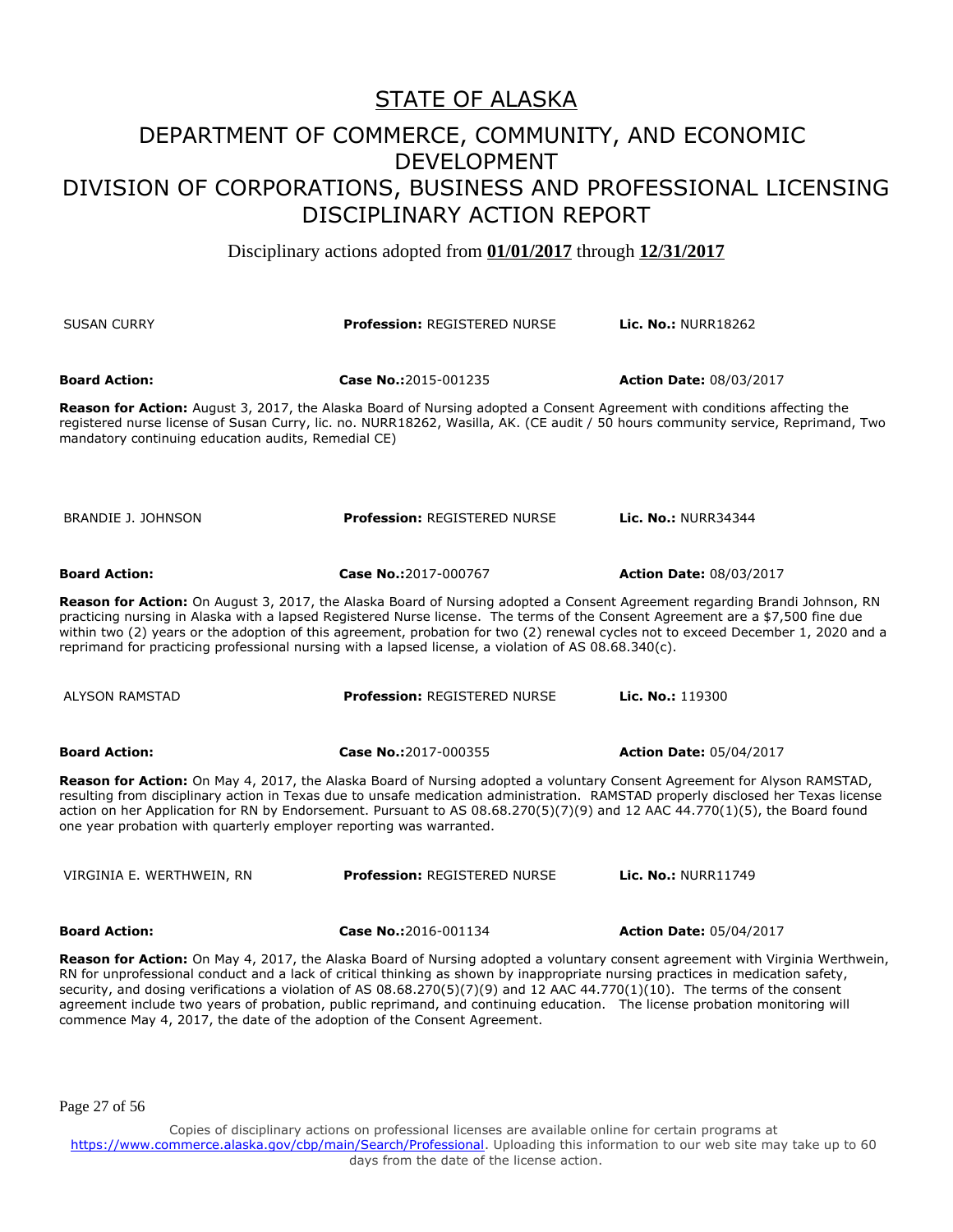Disciplinary actions adopted from **01/01/2017** through **12/31/2017**

| KIMBERLY SHRACK                                                                                                                                                                  | <b>Profession: REGISTERED NURSE</b>                                                                                                                                                                                                                                                                                                                                                                                                                                                                                  | <b>Lic. No.: NURR32946</b>     |
|----------------------------------------------------------------------------------------------------------------------------------------------------------------------------------|----------------------------------------------------------------------------------------------------------------------------------------------------------------------------------------------------------------------------------------------------------------------------------------------------------------------------------------------------------------------------------------------------------------------------------------------------------------------------------------------------------------------|--------------------------------|
| <b>Board Action:</b>                                                                                                                                                             | Case No.:2017-000116                                                                                                                                                                                                                                                                                                                                                                                                                                                                                                 | <b>Action Date: 05/04/2017</b> |
| license, a violation of AS 08.68.340(c).                                                                                                                                         | Reason for Action: On May 4, 2017, the Alaska Board of Nursing adopted a Consent Agreement regarding Kimberly Shrack, RN<br>practicing nursing in Alaska with a lapsed Registered Nurse license. The terms of the Consent Agreement are a \$3,000 fine with<br>\$1,500 suspended due within 180 days (October 31, 2017) and a reprimand for practicing professional nursing with a lapsed                                                                                                                            |                                |
| <b>MAIA SINGHMOR</b>                                                                                                                                                             | <b>Profession: REGISTERED NURSE</b>                                                                                                                                                                                                                                                                                                                                                                                                                                                                                  | <b>Lic. No.: NURR37107</b>     |
| <b>Board Action:</b>                                                                                                                                                             | Case No.:2017-000216                                                                                                                                                                                                                                                                                                                                                                                                                                                                                                 | <b>Action Date: 05/04/2017</b> |
|                                                                                                                                                                                  | Reason for Action: On May 04, 2017 the Alaska Board of Nursing adopted the Voluntary Suspension of License for Maia Singhmor<br>for failing to comply with the terms of her 2017 Consent Agreement and violating a Board Order (12 AAC 44.720 (a)(2)). She<br>intends to reinstate her Registered Nurse license in December 2017. She chose to voluntarily suspend her Alaska license.                                                                                                                               |                                |
| SARA CARTERETTE                                                                                                                                                                  | <b>Profession: REGISTERED NURSE</b>                                                                                                                                                                                                                                                                                                                                                                                                                                                                                  | <b>Lic. No.: NURR36150</b>     |
| <b>Board Action:</b>                                                                                                                                                             | Case No.:2016-001324                                                                                                                                                                                                                                                                                                                                                                                                                                                                                                 | <b>Action Date: 05/04/2017</b> |
|                                                                                                                                                                                  | Reason for Action: On May 04, 2017 the Alaska Board of Nursing adopted the Surrender of License for Sara Carterette for<br>violating the terms of a Board Order (12 AAC 44.720 (a)(2)). Ms. Carterette failed to pay the balance of her civil fine, failed to<br>submit required urinalysis tests, and failed to submit quarterly reports as required in her 2016 Consent Agreement.                                                                                                                                 |                                |
| MELIA LINDEKE                                                                                                                                                                    | <b>Profession: REGISTERED NURSE</b>                                                                                                                                                                                                                                                                                                                                                                                                                                                                                  | <b>Lic. No.: NURR34355</b>     |
| <b>Board Action:</b>                                                                                                                                                             | Case No.:2017-000050                                                                                                                                                                                                                                                                                                                                                                                                                                                                                                 | <b>Action Date: 05/04/2017</b> |
| suspended due w/in 365 days (May 3, 2018). The license suspension and probation monitoring will reflect a starting date of the<br>adoption of the Consent Agreement May 4, 2017. | Reason for Action: On May 4, 2017, the Alaska Board of Nursing adopted a voluntary consent agreement with Melia LINDEKE<br>resulting from LINDEKES self-report of substance abuse and drug diversion; substance abuse is a violation of AS 08.68.270 (3),<br>and drug diversion is a violation of AS 08.68.270(7), 12 AAC 44.770(8) and 12 AAC 44.770 (22). The terms of the consent<br>agreement include a one year suspension of license, five years of license probation, reprimand and a \$2500 fine with \$2000 |                                |
| JORDAN N. STROUT                                                                                                                                                                 | Profession: REGISTERED NURSE                                                                                                                                                                                                                                                                                                                                                                                                                                                                                         | Lic. No.: 104569               |
| Page 28 of 56                                                                                                                                                                    |                                                                                                                                                                                                                                                                                                                                                                                                                                                                                                                      |                                |
|                                                                                                                                                                                  | Copies of disciplinary actions on professional licenses are available online for certain programs at                                                                                                                                                                                                                                                                                                                                                                                                                 |                                |

https://www.commerce.alaska.gov/cbp/main/Search/Professional</u>. Uploading this information to our web site may take up to 60 days from the date of the license action.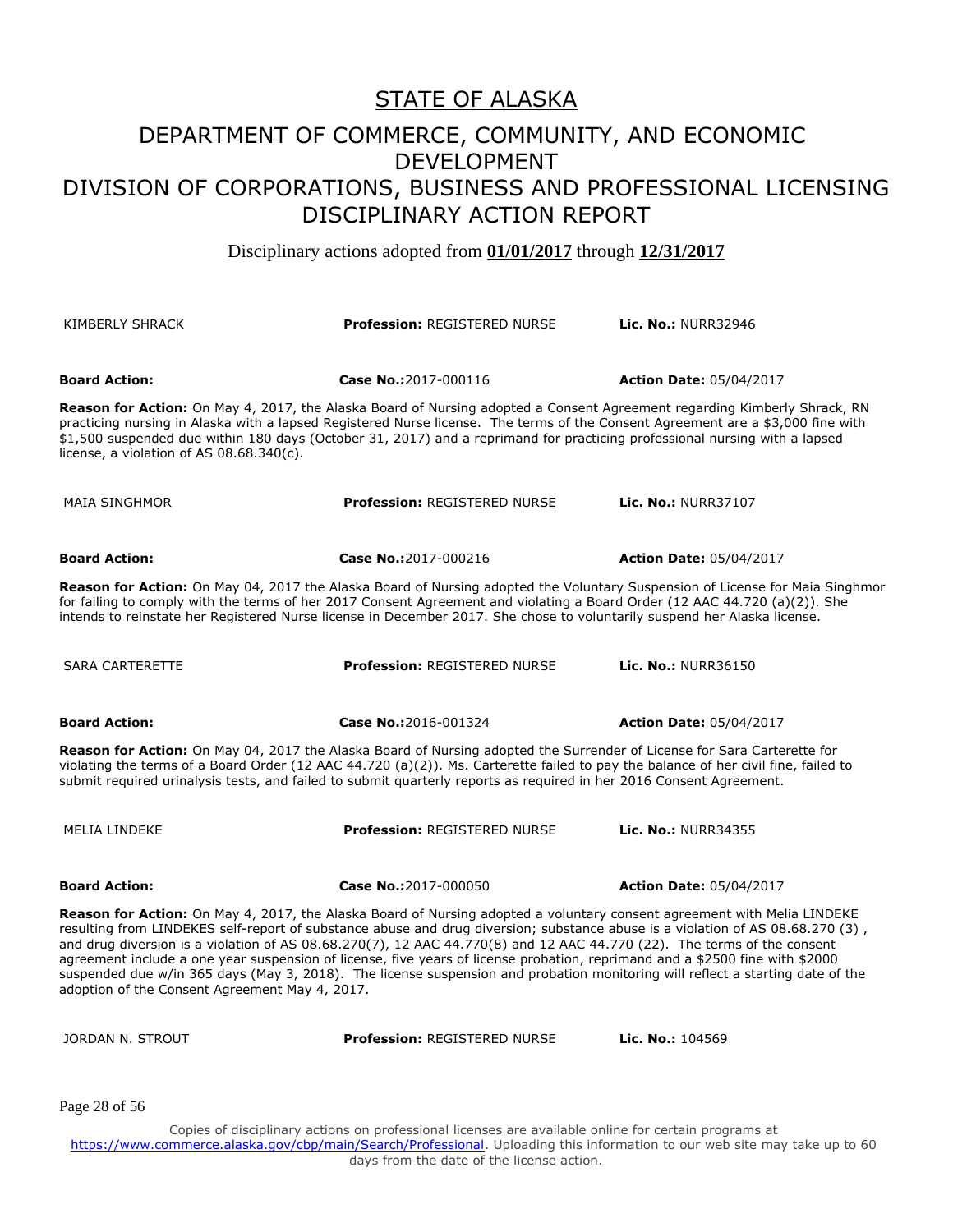Disciplinary actions adopted from **01/01/2017** through **12/31/2017**

| <b>Board Action:</b>                                                                                                                                                                                                                                                                                                                                                                                                                                                                                                                                                                                                               | Case No.:2017-000076                | <b>Action Date: 02/28/2017</b> |  |
|------------------------------------------------------------------------------------------------------------------------------------------------------------------------------------------------------------------------------------------------------------------------------------------------------------------------------------------------------------------------------------------------------------------------------------------------------------------------------------------------------------------------------------------------------------------------------------------------------------------------------------|-------------------------------------|--------------------------------|--|
| <b>Reason for Action:</b> On February 28, 2017, the Alaska Board of Nursing adopted the License Surrender pertaining to Jordan Strout,<br>Registered Nurse License (104569) for working as a registered nurse while her license was lapsed between December 1, 2016 and<br>January 10, 2017. Consent Agreement contains a civil fine for \$3000.00 with \$1500.00 suspended and a public reprimand.                                                                                                                                                                                                                                |                                     |                                |  |
| <b>MAIA SINGHMOR</b>                                                                                                                                                                                                                                                                                                                                                                                                                                                                                                                                                                                                               | <b>Profession: REGISTERED NURSE</b> | <b>Lic. No.: NURR37107</b>     |  |
| <b>Board Action:</b>                                                                                                                                                                                                                                                                                                                                                                                                                                                                                                                                                                                                               | Case No.:2016-001140                | <b>Action Date: 02/28/2017</b> |  |
| <b>Reason for Action:</b> On February 28, 2017, the Alaska Board of Nursing adopted a Consent Agreement regarding the substance<br>abuse of registered nurse, Maia SINGHMOR. Substance abuse is a violation of AS 08.68.270(3). The terms of the Consent<br>Agreement consists of five (5) years license probation (to commence February 28, 2017) for substance abuse; the five (5) year<br>probation includes one year license suspension (with one year stayed).                                                                                                                                                                |                                     |                                |  |
| CHRISTINE A. LOFFERT                                                                                                                                                                                                                                                                                                                                                                                                                                                                                                                                                                                                               | <b>Profession: REGISTERED NURSE</b> | Lic. No.: 109160               |  |
| <b>Board Action:</b>                                                                                                                                                                                                                                                                                                                                                                                                                                                                                                                                                                                                               | Case No.:2016-001464                | <b>Action Date: 02/28/2017</b> |  |
| Reason for Action: On February 28, 2017, the Alaska Board of Nursing adopted a License Surrender pertaining to Christine A.<br>Loffert's Registered Nurse license #109160 for violation of Alaska Statute 08.68.270(9) based upon allegations of substandard or<br>inadequate care in connection to an investigation in another jurisdiction.                                                                                                                                                                                                                                                                                      |                                     |                                |  |
| <b>SAMUEL SEALE</b>                                                                                                                                                                                                                                                                                                                                                                                                                                                                                                                                                                                                                | <b>Profession: REGISTERED NURSE</b> | <b>Lic. No.: NURR38168</b>     |  |
| <b>Board Action:</b>                                                                                                                                                                                                                                                                                                                                                                                                                                                                                                                                                                                                               | Case No.:2016-001368                | <b>Action Date: 01/19/2017</b> |  |
| Reason for Action: On January 19, 2017, the Alaska Board of Nursing agreed to accept the consent agreement sanctioning Seale<br>for failing to disclose he was the subject of a licensing sanction by the Board of Nursing of the State of North Dakota when he<br>applied to renew his license in Alaska as a registered nurse. As a means of resolving his violation Seale agreed to accept a consent<br>agreement requiring Seale to pay a civil fine of \$2,500.00 (with \$500.00 suspended), to receive a reprimand from the Board, to<br>serve three years probation, and to complete two continuing education requirements. |                                     |                                |  |
| AMIE JORDAN                                                                                                                                                                                                                                                                                                                                                                                                                                                                                                                                                                                                                        | <b>Profession: REGISTERED NURSE</b> | Lic. No.: 105716               |  |
| <b>Board Action:</b>                                                                                                                                                                                                                                                                                                                                                                                                                                                                                                                                                                                                               | Case No.:2016-000842                | <b>Action Date: 01/19/2017</b> |  |
| Page 29 of 56                                                                                                                                                                                                                                                                                                                                                                                                                                                                                                                                                                                                                      |                                     |                                |  |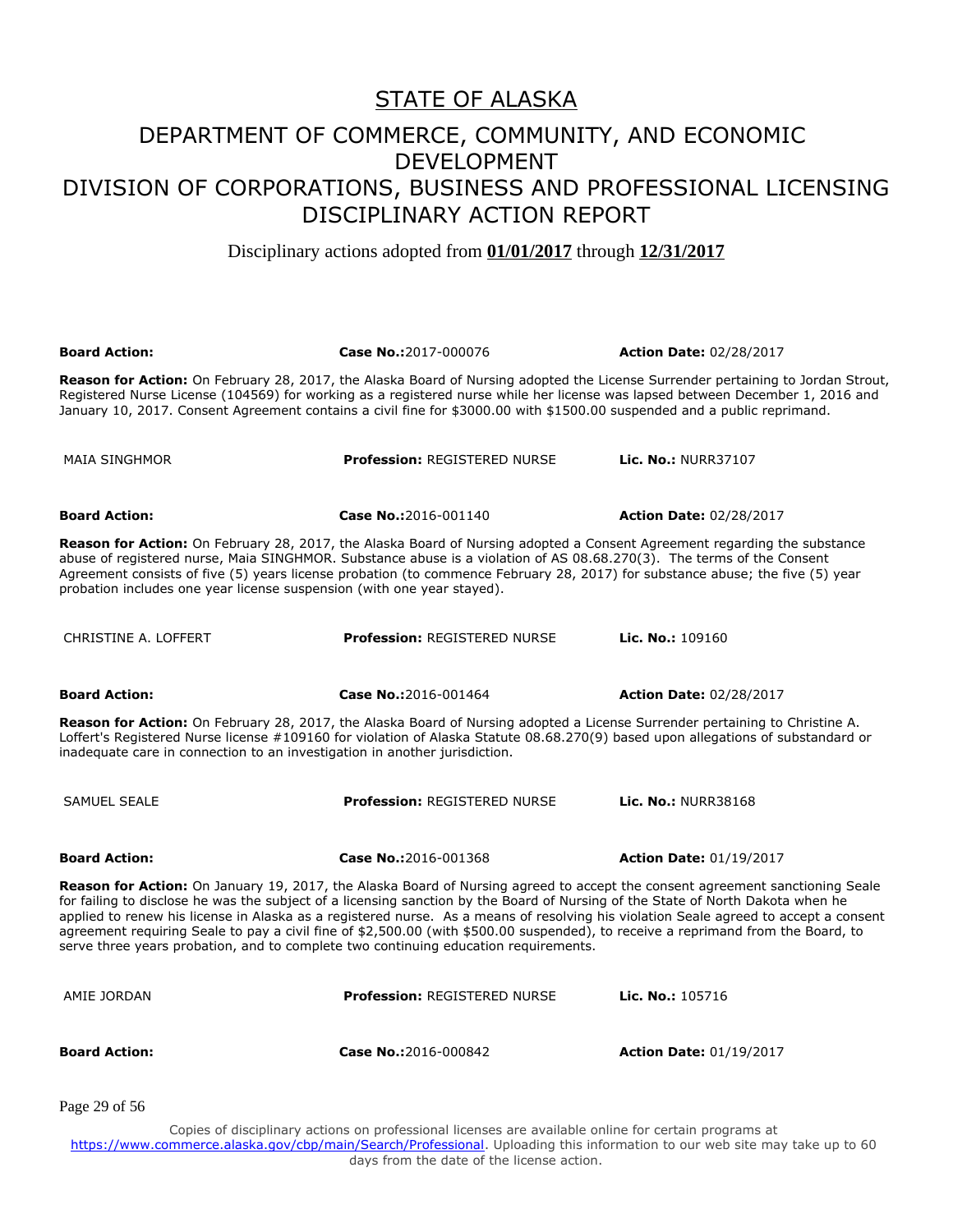Disciplinary actions adopted from **01/01/2017** through **12/31/2017**

**Reason for Action:** On January 19, 2017, the Alaska Board of Nursing adopted a voluntary Consent Agreement with RESPONDENT resulting from Ms. Jordan's employer report of substance abuse and drug diversion; substance abuse is a violation of AS 08.68.270 (3), and drug diversion a violation of AS 08.68.270(7), 12 AAC 44.770(8), and 12 AAC 44.770(22). The terms of the Consent Agreement include five (5) years of license probation for substance abuse. This probation monitoring will reflect a starting date of the adoption of the Consent Agreement and continue for five (5) years.

LAURA SPRING **Profession:** REGISTERED NURSE **Lic. No.:** NURR34661 **Board Action: Case No.:**2016-000407 **Action Date:** 01/19/2017 **Reason for Action:** On January 19, 2017, the Alaska Board of Nursing adopted a voluntary Consent Agreement regarding Registered Nurse, Laura SPRING resulting from Ms. SPRING's forgery of a narcotic prescription, a violation of AS 08.68.270(7) and 12 AAC 44.770(9). The terms of the Consent Agreement include the following: a \$1,500 fine due on or before July 19, 2017; 15 hours of Additional Education in the areas of ethics and critical thinking; and a reprimand for unprofessional conduct. MARCIE CRITES-BURGESS **Profession:** REGISTERED NURSE **Lic. No.:** NURR27359 **Board Action: Case No.:**2015-001105 **Action Date:** 01/19/2017 **Reason for Action:** On January 19, 2017, the Alaska Board of Nursing adopted a Surrender of License with Marcie Crites-Burgess due to employer and self-disclosed substance abuse, a violation of AS 08.68.270(3) and 12 AAC 44.770(8). JESSICA HARDY **Profession:** REGISTERED NURSE **Lic. No.:** 105489 **Board Action: Case No.:**2016-001413 **Action Date:** 01/19/2017 **Reason for Action:** On January 19, 2017, the Alaska Board of Nursing agreed to accept the surrender of Hardy's registered nurse license. Investigation revealed Hardy failed to disclose she was under investigation, which resulted in a licensing sanction by the Tennessee Board of Nursing, when she applied to renew her license in Alaska as a registered nurse. Hardy agreed to surrender her registered nurse license in Alaska in lieu of other possible licensing sanction(s). HALEY CHAPMAN **Profession:** REGISTERED NURSE **Lic. No.:** NURR38116 **Board Action: Case No.:**2015-000780 **Action Date:** 01/19/2017

Page 30 of 56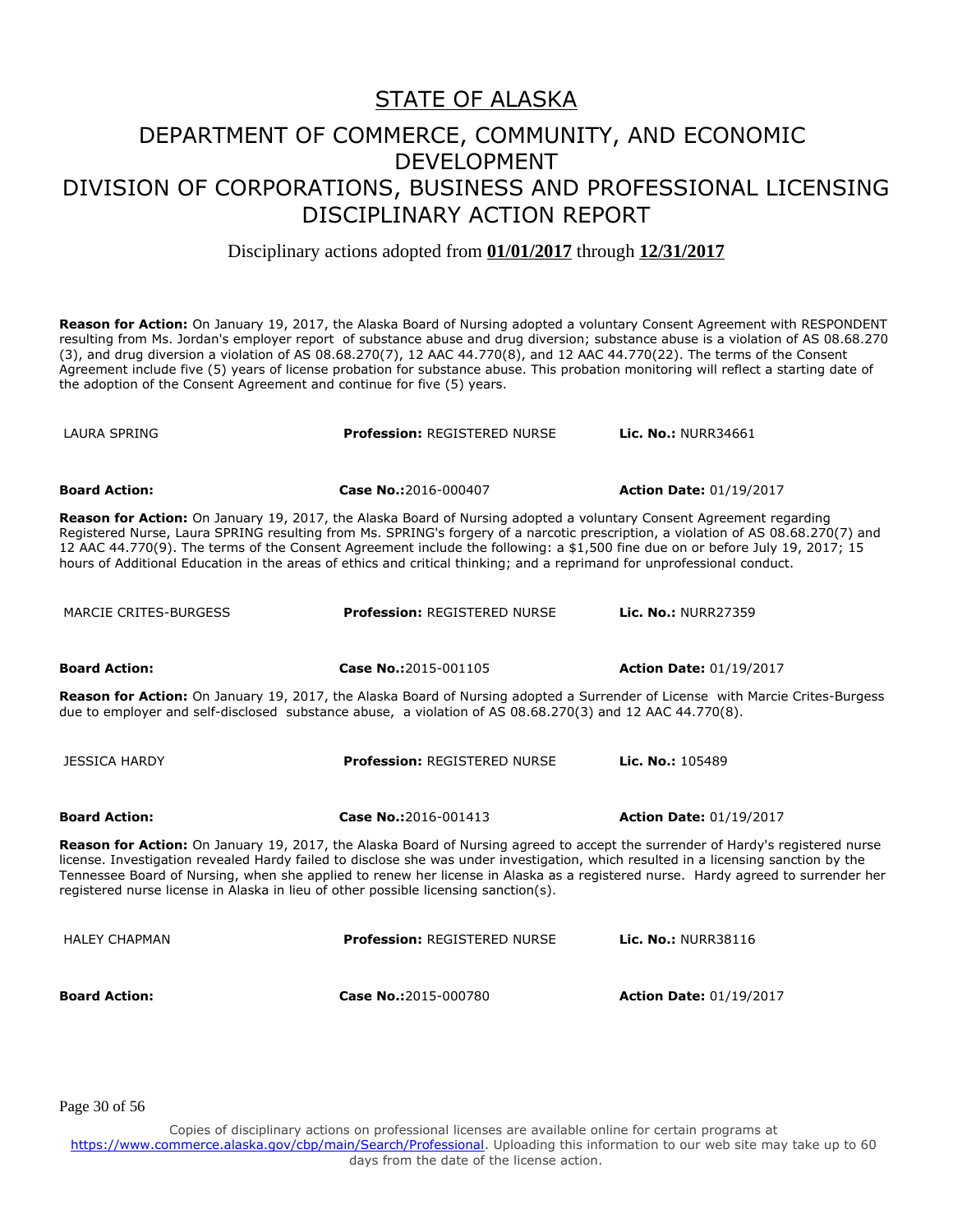Disciplinary actions adopted from **01/01/2017** through **12/31/2017**

**Reason for Action:** On January 19, 2017 , the Alaska Board of Nursing adopted a voluntary Consent Agreement with Haley CHAPMAN resulting from Ms. CHAPMAN's drug diversion and use of diverted controlled substances; drug diversion is a violation of AS 08.68.270(7) and 12 AAC 44.770(22); illegal use of a controlled substance and using the controlled substances to the extent it interferes with nursing functions in a violation of 08.68.270(3) and 12 AAC 44.770(8). The terms of the Consent Agreement include five (5) years of license probation for drug diversion and illegal use of a controlled substance, as well as suspension of license (1 year with 6 months stayed), fine (\$1,500, due October 17, 2017) and reprimand. This probation monitoring will reflect a starting date of the adoption of the Consent Agreement (January 19, 2017) and continue for five (5) years.

CATHERINE HAESE **Profession:** REGISTERED NURSE **Lic. No.:** NURR29623 **Board Action: Case No.:**2016-001156 **Action Date:** 01/19/2017

**Reason for Action:** On January 19, 2017, the Alaska Board of Nursing adopted a voluntary Consent Agreement with Catherine HAESE resulting from Ms. HAESE self-report of substance abuse; substance abuse is a violation of AS 08.68.270(3). The terms of the Consent Agreement include five (5) years of license probation for substance abuse. This probation monitoring will reflect a starting date of the effective date of the Order (January 19, 2017) and continue for five (5) years.

PAULA WITHERELL **Profession:** REGISTERED NURSE **Lic. No.:** NURR16172

**Reason for Action:** On January 19, 2017 the Alaska Board of Nursing adopted a voluntary Consent Agreement with Paula WITHERELL resulting from Ms. WITHERELL'S Cannabis Use Disorder, Moderate Dependence and her unprofessional conduct resulting from a positive drug test at work; substance abuse is a violation of AS 08.68.270(3) and unprofessional conduct a violation of AS 08.68.270(7) and 12 AAC 44.770(8). The terms of the Consent Agreement include five (5) years of license probation for substance abuse, with one year license suspension (stayed). This probation monitoring will reflect a starting date of the adoption of the Consent Agreement (January 19, 2017) and continue for five (5) years.

BRIAN E. MILLER **Profession:** REGISTERED NURSE

ANESTHETIST

**Board Action: Case No.:**2017-000362 **Action Date:** 08/03/2017

**Lic. No.:** NURR36960

**Reason for Action:** On August 3, 2017, the Alaska Board of Nursing adopted a Consent Agreement regarding Registered Nurse (RN) and Registered Nurse Anesthetist (CRNA), Brian MILLER. The terms of the Consent Agreement are as follows: a fine of \$7,500.00, due on or before April 30, 2018, and a reprimand for continuing to practice nursing during the time his RN license and CRNA authorization were lapsed, which is a violation of AS 08.68.340(c).

#### **Board of Pharmacy**

Page 31 of 56

Copies of disciplinary actions on professional licenses are available online for certain programs at https://www.commerce.alaska.gov/cbp/main/Search/Professional</u>. Uploading this information to our web site may take up to 60 days from the date of the license action.

**Board Action: Case No.:**2016-001329 **Action Date:** 01/19/2017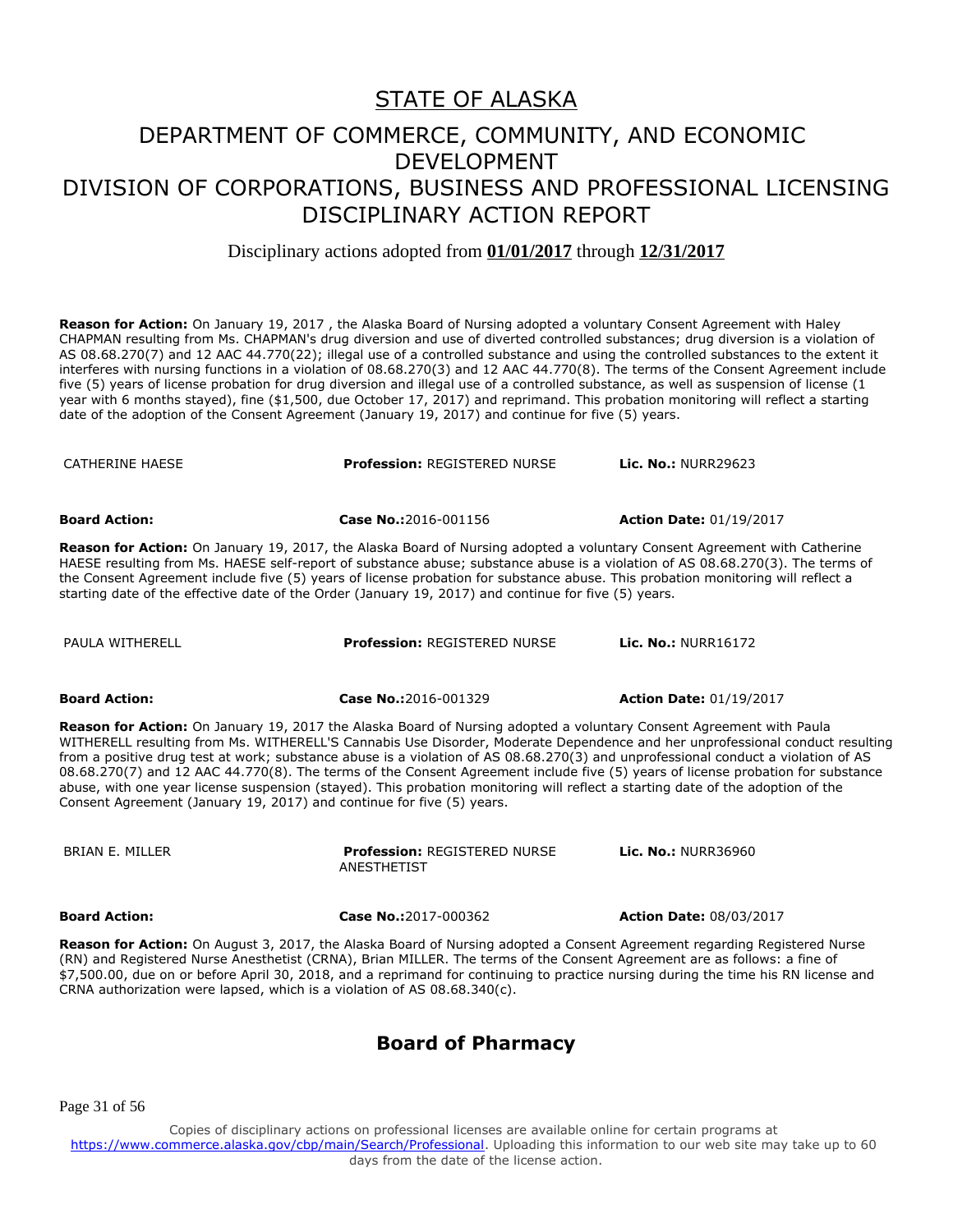Disciplinary actions adopted from **01/01/2017** through **12/31/2017**

| PAREEK, INC                                                                         | <b>Profession: OUT OF STATE PHARMACY</b>                                                                                | <b>Lic. No.: PHAO1194</b>      |
|-------------------------------------------------------------------------------------|-------------------------------------------------------------------------------------------------------------------------|--------------------------------|
| <b>Board Action:</b><br>Reason for Action: Falsified application                    | Case No.:2016-001037                                                                                                    | <b>Action Date: 05/04/2017</b> |
| WELLS PHARMACY NETWORK, LLC                                                         | <b>Profession: OUT OF STATE PHARMACY</b>                                                                                | Lic. No.: PHA01183             |
| <b>Board Action:</b>                                                                | Case No.:2016-001006                                                                                                    | <b>Action Date: 05/04/2017</b> |
| Reason for Action: Falsified application                                            |                                                                                                                         |                                |
| INJURED WORKERS PHARMACY LLC                                                        | Profession: OUT OF STATE PHARMACY                                                                                       | Lic. No.: PHA01020             |
| <b>Board Action:</b>                                                                | Case No.:2016-001008                                                                                                    | <b>Action Date: 01/23/2017</b> |
|                                                                                     | Reason for Action: Respondent failed to disclose a disciplinary action with their renewal application.                  |                                |
| LISA A. GORE                                                                        | <b>Profession: PHARMACIST</b>                                                                                           | Lic. $No.:$ PHAP1100           |
| <b>Board Action:</b>                                                                | Case No.:2017-000719                                                                                                    | <b>Action Date: 12/01/2017</b> |
| license of Lisa Gore, lic. no. PHAP1100, Coward, SC. (CE audit / License surrender) | Reason for Action: On December 1, 2017, the Alaska Board of Pharmacy accepted the voluntary surrender of the pharmacist |                                |
| CYNTHIA AGUIAR                                                                      | <b>Profession: PHARMACIST</b>                                                                                           | Lic. No.: PHAP1602             |
| <b>Board Action:</b>                                                                | Case No.:2017-000092                                                                                                    | <b>Action Date: 05/04/2017</b> |
| Reason for Action: substance abuse and mental health issues                         |                                                                                                                         |                                |
| SAFEWAY PHARMACY # 1820                                                             | <b>Profession: PHARMACY</b>                                                                                             | <b>Lic. No.: 120100</b>        |

Page 32 of 56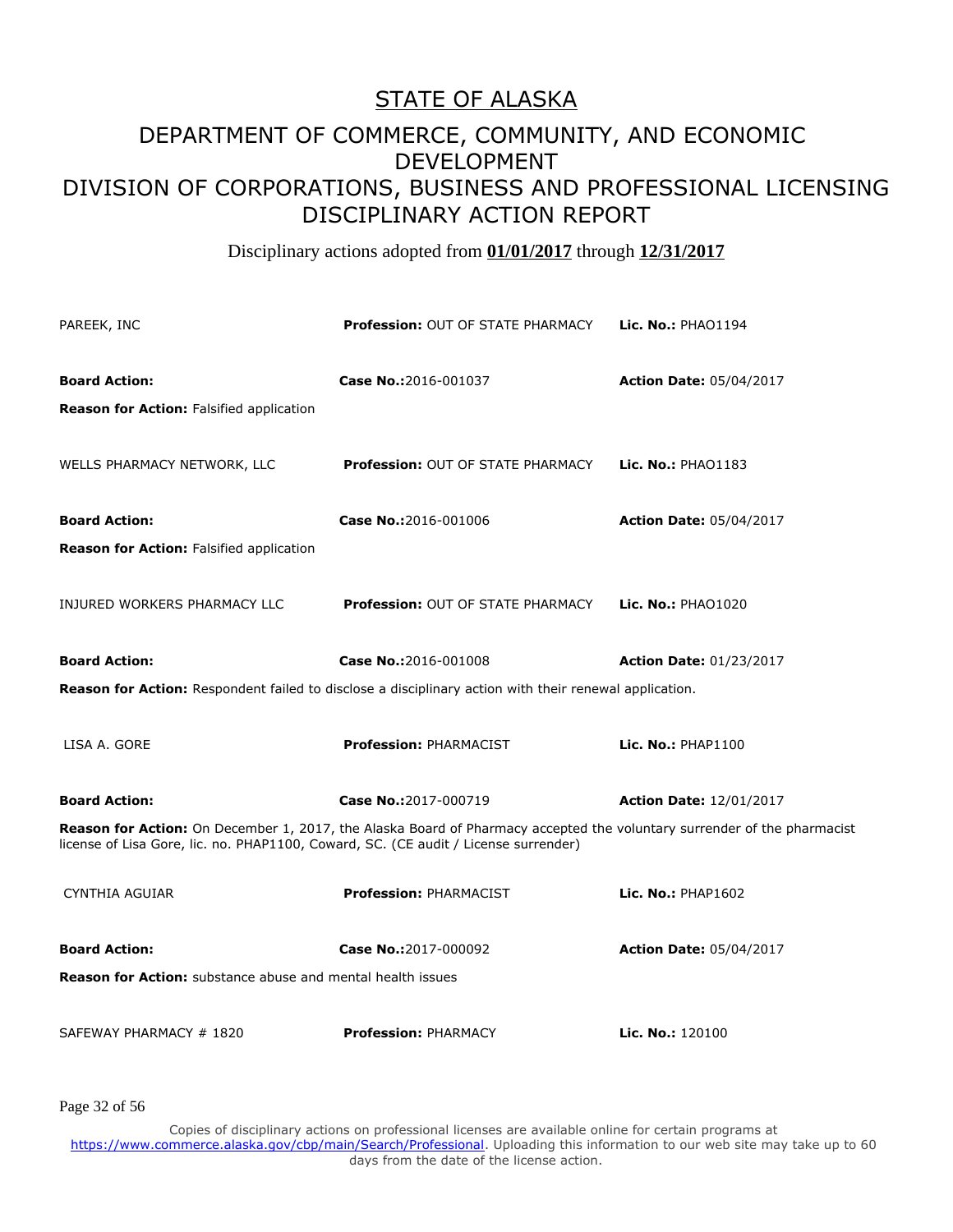Disciplinary actions adopted from **01/01/2017** through **12/31/2017**

| <b>Board Action:</b>                                                                                                                                                                                                                                                                                                                                                                   | Case No.:2018-000278                                                                                                                                                                                                                                          | <b>Action Date: 11/03/2017</b> |  |
|----------------------------------------------------------------------------------------------------------------------------------------------------------------------------------------------------------------------------------------------------------------------------------------------------------------------------------------------------------------------------------------|---------------------------------------------------------------------------------------------------------------------------------------------------------------------------------------------------------------------------------------------------------------|--------------------------------|--|
| Reason for Action: On November 3, 2017, the State Medical Board issued Civil Fine of \$500 to John Doe, lic. no. 145677<br>Osteopath, Eagle River, AK for falsified 2016-2018 renewal application, not related to practice.                                                                                                                                                            |                                                                                                                                                                                                                                                               |                                |  |
| <b>GENEVA WOODS MEDSET</b>                                                                                                                                                                                                                                                                                                                                                             | <b>Profession: PHARMACY</b>                                                                                                                                                                                                                                   | <b>Lic. No.: PHAR398</b>       |  |
| <b>Board Action:</b>                                                                                                                                                                                                                                                                                                                                                                   | Case No.:2014-001553                                                                                                                                                                                                                                          | <b>Action Date: 06/13/2017</b> |  |
| <b>Reason for Action: Failure to Properly Fill and Document Prescriptions</b>                                                                                                                                                                                                                                                                                                          |                                                                                                                                                                                                                                                               |                                |  |
| ODILIO A. KONG                                                                                                                                                                                                                                                                                                                                                                         | <b>Profession: PHARMACY TECHNICIAN</b>                                                                                                                                                                                                                        | Lic. No.: $PHAC3011$           |  |
| <b>Board Action:</b>                                                                                                                                                                                                                                                                                                                                                                   | Case No.:2017-000459                                                                                                                                                                                                                                          | <b>Action Date: 12/01/2017</b> |  |
| Reason for Action: On December 1, 2017, the Alaska Board of Pharmacy adopted a Consent Agreement with conditions affecting<br>the pharmacy technician license of Odilio Kong, lic. no. PHAC3011, Anchorage, AK. (Failed continuing education audit / Fine-\$25,<br>reprimand, two mandatory continuing education audits.                                                               |                                                                                                                                                                                                                                                               |                                |  |
| <b>ZOE STUCKY</b>                                                                                                                                                                                                                                                                                                                                                                      | <b>Profession: PHARMACY TECHNICIAN</b>                                                                                                                                                                                                                        | Lic. No.: PHAC2110             |  |
| <b>Board Action:</b>                                                                                                                                                                                                                                                                                                                                                                   | Case No.:2017-000919                                                                                                                                                                                                                                          | <b>Action Date: 11/30/2017</b> |  |
| Reason for Action: On Thursday, November 30, 2017, the Board of Pharmacy adopted the license surrender for pharmacy<br>technician, Zoe A. Stuckey, lic. no. PHAC2110, for the diversion and theft of controlled substances while employed as a pharmacy<br>technician. Ms. Stuckey convicted of Misconduct Involving a Controlled Substance in the Fourth Degree. (Case # 2017-000919) |                                                                                                                                                                                                                                                               |                                |  |
| LUCY SCHUROSKY, RPHT                                                                                                                                                                                                                                                                                                                                                                   | <b>Profession: PHARMACY TECHNICIAN</b>                                                                                                                                                                                                                        | Lic. No.: 125366               |  |
| <b>Board Action:</b>                                                                                                                                                                                                                                                                                                                                                                   | Case No.:2017-000840                                                                                                                                                                                                                                          | <b>Action Date: 11/30/2017</b> |  |
| pharmacy technician license renewal. (Case # 2017-000840)                                                                                                                                                                                                                                                                                                                              | Reason for Action: On Thursday, November 30, 2017, the Board of Pharmacy adopted the imposition of civil fine of \$500 for<br>pharmacy technician Lucy Schurosky, lic. no. 125366, for failure to disclose a criminal conviction as required by her 2008-2010 |                                |  |

Page 33 of 56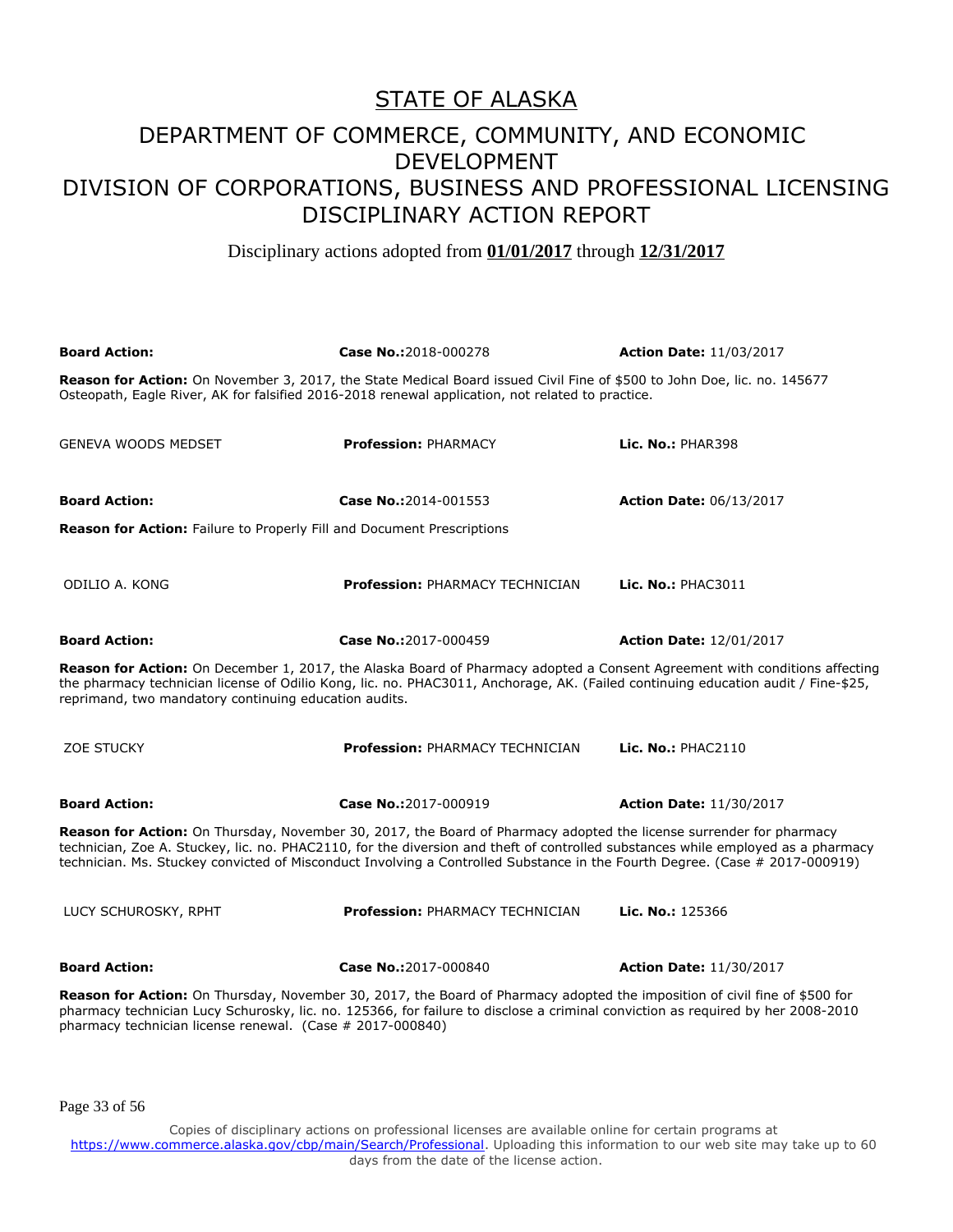Disciplinary actions adopted from **01/01/2017** through **12/31/2017**

| <b>BARRON ALLEN</b>                                                                                                                                                                                                     | <b>Profession: PHARMACY TECHNICIAN</b> | Lic. $No.:$ PHAC479            |
|-------------------------------------------------------------------------------------------------------------------------------------------------------------------------------------------------------------------------|----------------------------------------|--------------------------------|
| <b>Board Action:</b>                                                                                                                                                                                                    | Case No.:2016-001084                   | <b>Action Date: 06/13/2017</b> |
| <b>Reason for Action: Falsified Application</b>                                                                                                                                                                         |                                        |                                |
| <b>CHARLES BLATTNER</b>                                                                                                                                                                                                 | <b>Profession: PHARMACY TECHNICIAN</b> | Lic. No.: 116886               |
| <b>Board Action:</b>                                                                                                                                                                                                    | Case No.:2016-001308                   | <b>Action Date: 02/10/2017</b> |
| Reason for Action: On November 17, 2016, the Board of Pharmacy reviewed and approved the application of Mr. Blattner with the<br>assessment of a \$500 civil fine with \$250 suspended for his failure to report a DUI. |                                        |                                |

#### **Board of Physical Therapy & Occupational Therapy**

KRISTIN COFFIN **Profession:** OCCUPATIONAL THERAPIST **Lic. No.:** PHYO2158

**Board Action: Case No.:**2016-001034 **Action Date:** 01/18/2017

**Reason for Action:** Working while license lapsed.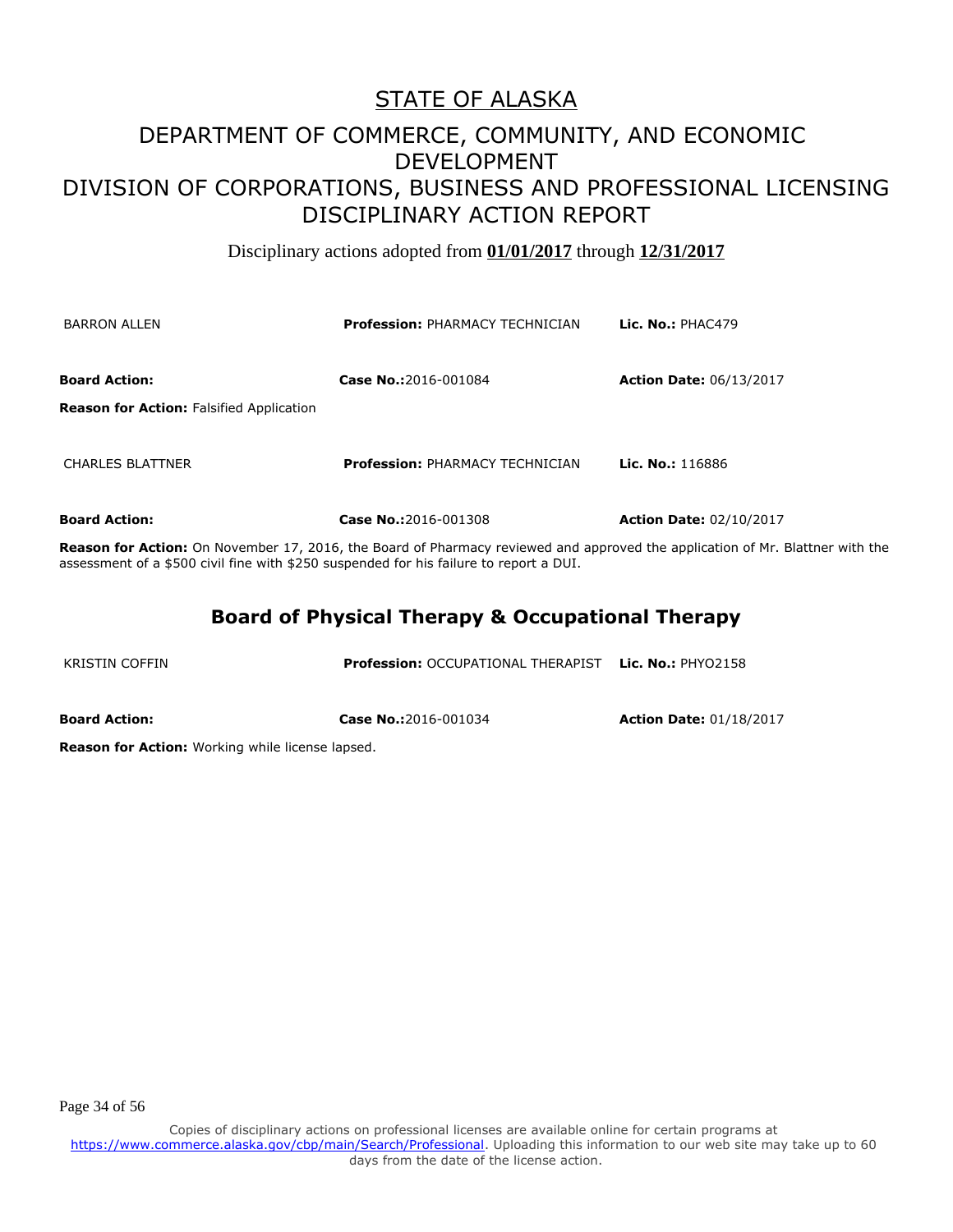Disciplinary actions adopted from **01/01/2017** through **12/31/2017**

#### **Board of Social Work Examiners**

| <b>SHERRY BYERS</b>                                                                                                                                                                                                                                                                                                                      | <b>Profession: CLINICAL SOCIAL WORKER</b> | <b>Lic. No.: CSWS176</b>       |  |
|------------------------------------------------------------------------------------------------------------------------------------------------------------------------------------------------------------------------------------------------------------------------------------------------------------------------------------------|-------------------------------------------|--------------------------------|--|
| <b>Board Action:</b>                                                                                                                                                                                                                                                                                                                     | Case No.:2016-001265                      | <b>Action Date: 09/25/2017</b> |  |
| Reason for Action: On September 25, 2017, the Alaska Board of Social Work Examiners adopted a Consent Agreement with<br>conditions affecting the clinical social worker license of Sherry Byers, CSWS176, Fairbanks, AK. (CE audit / Fine--\$100, Reprimand,<br>Two mandatory continuing education audits, Remedial CE).                 |                                           |                                |  |
| LORRAINE M. JAEGER-KIRSCH                                                                                                                                                                                                                                                                                                                | <b>Profession: CLINICAL SOCIAL WORKER</b> | Lic. No.: CSWS844              |  |
| <b>Board Action:</b>                                                                                                                                                                                                                                                                                                                     | Case No.:2017-000323                      | <b>Action Date: 09/25/2017</b> |  |
| Reason for Action: On September 25, 2017, the Alaska Board of Social Work Examiners adopted a Consent Agreement with<br>conditions affecting the clinical social worker license of Lorraine Jaeger-Kirsch, lic. no. CSWS844, Wasilla, AK. (CE audit /<br>Fine--\$600, Reprimand, Two mandatory continuing education audits, Remedial CE) | <b>Board of Veterinary Examiners</b>      |                                |  |
| JERRY D. FROESCHLE                                                                                                                                                                                                                                                                                                                       | <b>Profession: VETERINARIAN</b>           | Lic. No.: VETV89               |  |
| <b>Board Action:</b>                                                                                                                                                                                                                                                                                                                     | Case No.:2017-000938                      | <b>Action Date: 10/20/2017</b> |  |
| Reason for Action: On October 20, 2017, the Alaska Board of Veterinary Examiners accepted the voluntary surrender of the<br>veterinary license of Dr. Jerry Froeschle, lic. no. VETV89, Homer, AK. (CE audit / License surrender)                                                                                                        |                                           |                                |  |
| <b>Business Licensing</b>                                                                                                                                                                                                                                                                                                                |                                           |                                |  |
| TRADER JIM'S INCORPORATED                                                                                                                                                                                                                                                                                                                | <b>Profession: TOBACCO ENDORSEMENT</b>    | Lic. No.: 977222               |  |
| <b>Board Action:</b>                                                                                                                                                                                                                                                                                                                     | Case No.:2017-000822                      | <b>Action Date: 12/20/2017</b> |  |

Page 35 of 56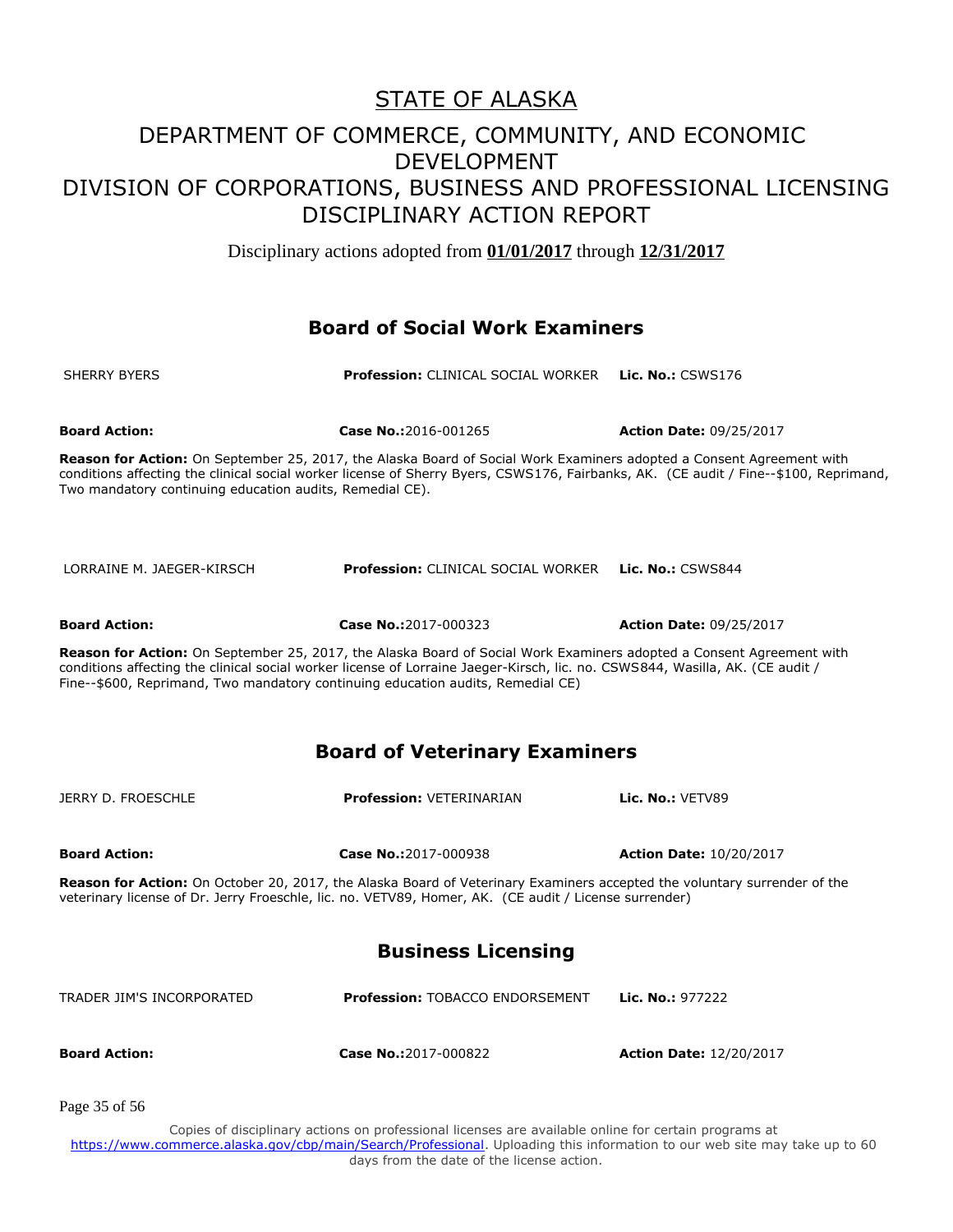#### STATE OF ALASKA

### DEPARTMENT OF COMMERCE, COMMUNITY, AND ECONOMIC DEVELOPMENT DIVISION OF CORPORATIONS, BUSINESS AND PROFESSIONAL LICENSING DISCIPLINARY ACTION REPORT

Disciplinary actions adopted from **01/01/2017** through **12/31/2017**

**Reason for Action:** Selling tobacco to a minor.

| THIBODEAU'S MARKET INC.                                                | Profession: TOBACCO ENDORSEMENT | Lic. No.: 249994               |
|------------------------------------------------------------------------|---------------------------------|--------------------------------|
| <b>Board Action:</b><br>Reason for Action: Selling tobacco to a minor. | Case No.:2017-000845            | <b>Action Date: 12/06/2017</b> |
|                                                                        |                                 |                                |
| BAYSIDE INN & RESTAURANT                                               | Profession: TOBACCO ENDORSEMENT | Lic. No.: 309323               |
| <b>Board Action:</b>                                                   | Case No.:2017-000794            | <b>Action Date: 11/30/2017</b> |
| Reason for Action: Selling tobacco to a minor.                         |                                 |                                |
|                                                                        |                                 |                                |
| TRIDENT SEAFOODS CORPORATION                                           | Profession: TOBACCO ENDORSEMENT | Lic. No.: 153797               |
| <b>Board Action:</b>                                                   | Case No.:2017-001108            | <b>Action Date: 11/01/2017</b> |
| Reason for Action: Selling tobacco to a minor.                         |                                 |                                |
|                                                                        |                                 |                                |
| FAIRWAY MARKET, INCORPORATED                                           | Profession: TOBACCO ENDORSEMENT | Lic. No.: 291361               |
|                                                                        |                                 |                                |
| <b>Board Action:</b>                                                   | Case No.:2017-000835            | <b>Action Date: 10/31/2017</b> |
| Reason for Action: Selling tobacco to a minor                          |                                 |                                |
|                                                                        |                                 |                                |
| SOUTHSIDE CHEVRON LLC                                                  | Profession: TOBACCO ENDORSEMENT | Lic. No.: 1030065              |
| <b>Board Action:</b>                                                   | Case No.:2017-000750            | <b>Action Date: 10/31/2017</b> |
| Reason for Action: Selling tobacco to a minor                          |                                 |                                |

Page 36 of 56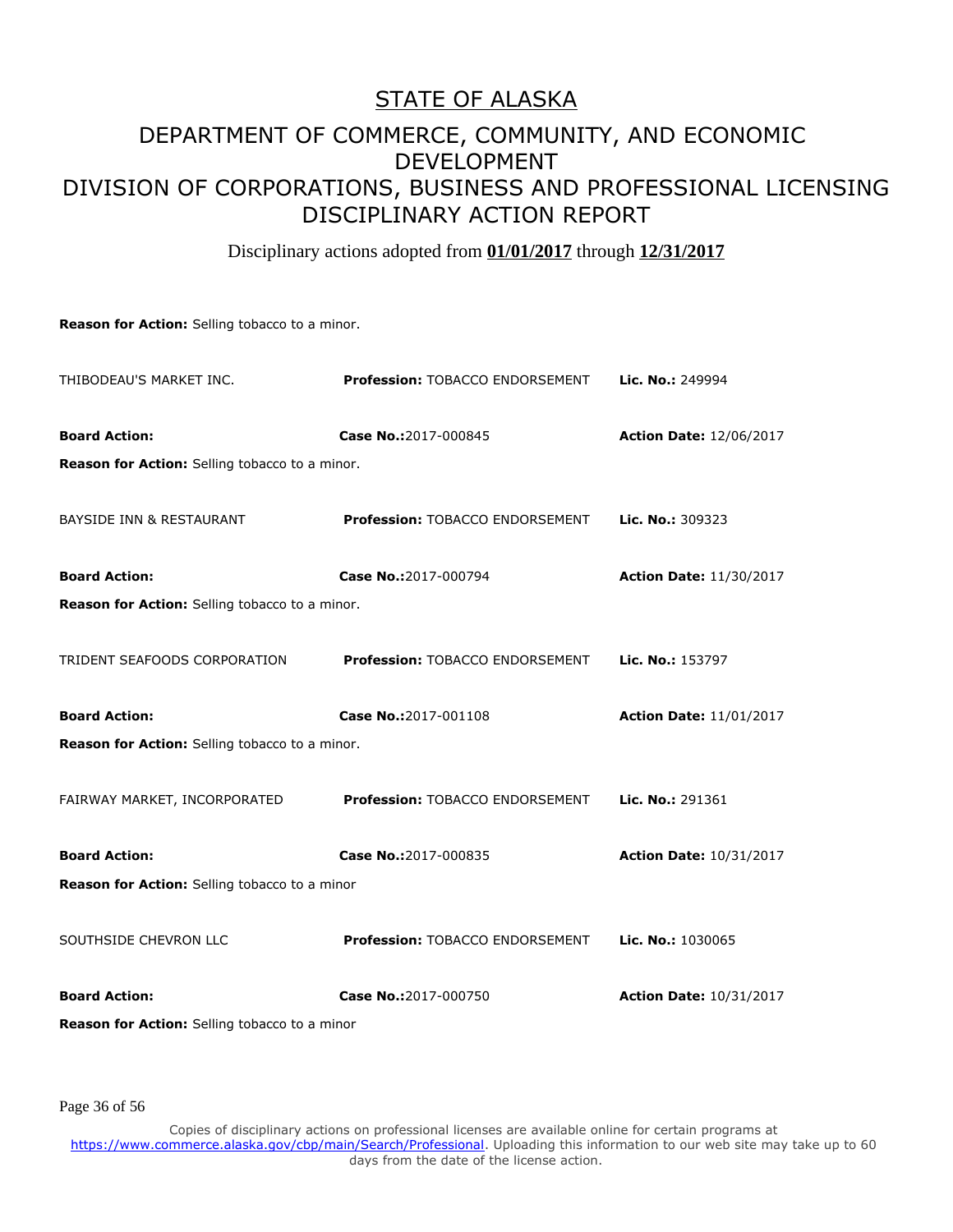#### STATE OF ALASKA

### DEPARTMENT OF COMMERCE, COMMUNITY, AND ECONOMIC DEVELOPMENT DIVISION OF CORPORATIONS, BUSINESS AND PROFESSIONAL LICENSING DISCIPLINARY ACTION REPORT

Disciplinary actions adopted from **01/01/2017** through **12/31/2017**

| 3J AND P CORPORATION                           | Profession: TOBACCO ENDORSEMENT | Lic. No.: 435729               |
|------------------------------------------------|---------------------------------|--------------------------------|
| <b>Board Action:</b>                           | Case No.:2017-000821            | <b>Action Date: 10/31/2017</b> |
| Reason for Action: Selling tobacco to a minor  |                                 |                                |
| ALBA'S COFFEE SHOP LLC                         | Profession: TOBACCO ENDORSEMENT | Lic. No.: 1002098              |
| <b>Board Action:</b>                           | Case No.:2017-000792            | <b>Action Date: 10/12/2017</b> |
| Reason for Action: Selling tobacco to a minor  |                                 |                                |
| PETRO 49, INC                                  | Profession: TOBACCO ENDORSEMENT | Lic. No.: 234301               |
| <b>Board Action:</b>                           | Case No.:2017-000763            | <b>Action Date: 10/06/2017</b> |
| Reason for Action: Selling tobacco to a minor  |                                 |                                |
| TRADER JIM'S INCORPORATED                      | Profession: TOBACCO ENDORSEMENT | Lic. No.: 977222               |
| <b>Board Action:</b>                           | Case No.:2017-000822            | <b>Action Date: 09/26/2017</b> |
| Reason for Action: Selling tobacco to a minor. |                                 |                                |
| THIBODEAU'S MARKET INC.                        | Profession: TOBACCO ENDORSEMENT | Lic. No.: 249994               |
| <b>Board Action:</b>                           | Case No.:2017-000845            | <b>Action Date: 09/26/2017</b> |
| Reason for Action: Selling tobacco to a minor. |                                 |                                |
| 3J AND P CORPORATION                           | Profession: TOBACCO ENDORSEMENT | Lic. No.: 435729               |

Page 37 of 56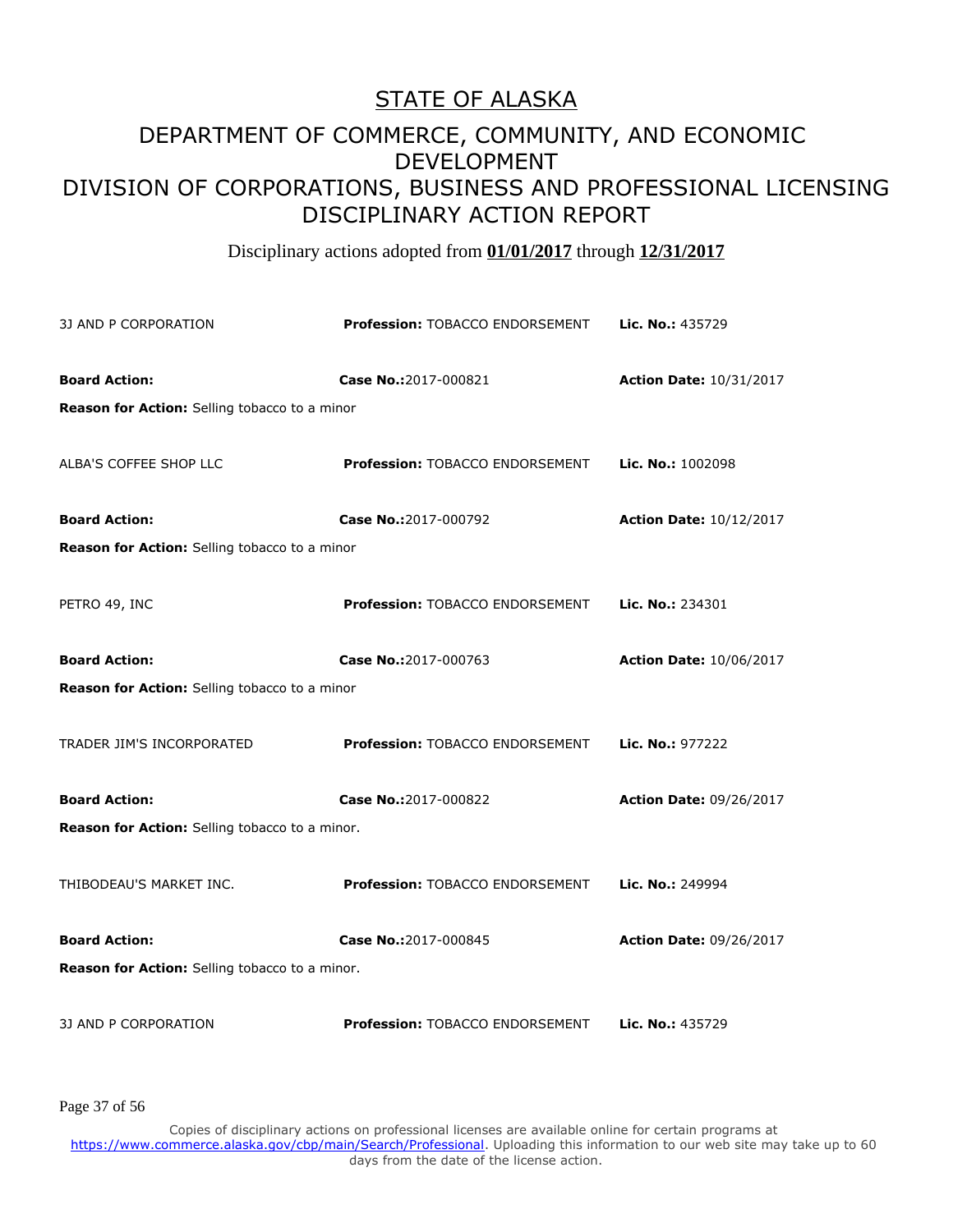Disciplinary actions adopted from **01/01/2017** through **12/31/2017**

| <b>Board Action:</b>                                 | Case No.:2017-000821                   | <b>Action Date: 09/26/2017</b> |  |
|------------------------------------------------------|----------------------------------------|--------------------------------|--|
| Reason for Action: Selling tobacco to a minor.       |                                        |                                |  |
|                                                      |                                        |                                |  |
| CHICKEN ALASKA INC.                                  | Profession: TOBACCO ENDORSEMENT        | Lic. No.: 720119               |  |
|                                                      |                                        |                                |  |
| <b>Board Action:</b>                                 | Case No.:2017-000778                   | <b>Action Date: 08/28/2017</b> |  |
| <b>Reason for Action: Conviction</b>                 |                                        |                                |  |
|                                                      |                                        |                                |  |
| SOUTHSIDE CHEVRON LLC                                | Profession: TOBACCO ENDORSEMENT        | Lic. No.: 1030065              |  |
| <b>Board Action:</b>                                 | Case No.:2017-000750                   | <b>Action Date: 08/22/2017</b> |  |
| Reason for Action: Selling tobacco to a minor.       |                                        |                                |  |
|                                                      |                                        |                                |  |
| CHICKEN ALASKA INC.                                  | Profession: TOBACCO ENDORSEMENT        | Lic. No.: 720119               |  |
|                                                      |                                        |                                |  |
| <b>Board Action:</b>                                 | Case No.:2017-000778                   | <b>Action Date: 08/04/2017</b> |  |
| Reason for Action: Selling tobacco to a minor.       |                                        |                                |  |
|                                                      |                                        |                                |  |
| MARKET BASKET, INC.                                  | <b>Profession: TOBACCO ENDORSEMENT</b> | Lic. No.: 963278               |  |
|                                                      |                                        |                                |  |
| <b>Board Action:</b>                                 | Case No.:2017-000646                   | <b>Action Date: 08/02/2017</b> |  |
| Reason for Action: sold a tobacco product to a minor |                                        |                                |  |
| ALBA'S COFFEE SHOP LLC                               | <b>Profession: TOBACCO ENDORSEMENT</b> | Lic. No.: 1002098              |  |
|                                                      |                                        |                                |  |
| <b>Board Action:</b>                                 | Case No.:2017-000792                   | <b>Action Date: 07/27/2017</b> |  |
| Reason for Action: Selling tobacco to a minor.       |                                        |                                |  |

Page 38 of 56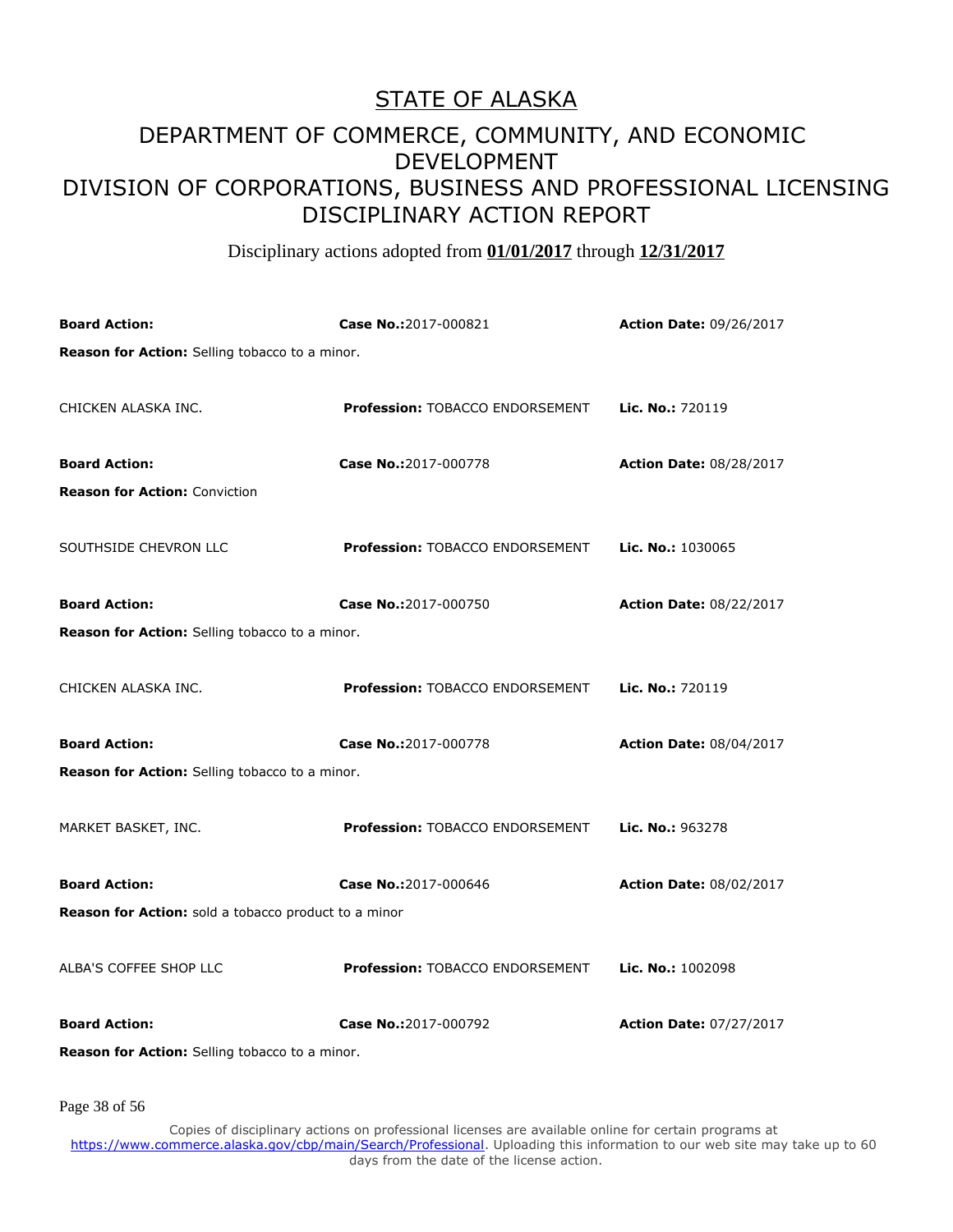#### STATE OF ALASKA

### DEPARTMENT OF COMMERCE, COMMUNITY, AND ECONOMIC DEVELOPMENT DIVISION OF CORPORATIONS, BUSINESS AND PROFESSIONAL LICENSING DISCIPLINARY ACTION REPORT

Disciplinary actions adopted from **01/01/2017** through **12/31/2017**

| BAYSIDE INN & RESTAURANT                                             | Profession: TOBACCO ENDORSEMENT        | Lic. No.: 309323               |
|----------------------------------------------------------------------|----------------------------------------|--------------------------------|
| <b>Board Action:</b>                                                 | Case No.:2017-000794                   | <b>Action Date: 07/27/2017</b> |
| Reason for Action: Selling tobacco to a minor.                       |                                        |                                |
| SMOKING JOE'S, INCORPORATED                                          | Profession: TOBACCO ENDORSEMENT        | Lic. No.: 992187               |
| <b>Board Action:</b>                                                 | Case No.:2017-000269                   | <b>Action Date: 07/13/2017</b> |
| Reason for Action: Selling tobacco to a minor under 19               |                                        |                                |
| MS. NAN SIDDIQUISMOKING JOE'S<br><b>INCORPORATED</b>                 | Profession: TOBACCO ENDORSEMENT        | Lic. No.: $901161$             |
| <b>Board Action:</b>                                                 | Case No.:2017-000274                   | <b>Action Date: 07/13/2017</b> |
| Reason for Action: Selling tobacco to a minor under the age of 19    |                                        |                                |
| AK, INC.                                                             | <b>Profession: TOBACCO ENDORSEMENT</b> | Lic. No.: 1013171              |
| <b>Board Action:</b>                                                 | Case No.:2017-000268                   | <b>Action Date: 07/08/2017</b> |
| Reason for Action: Selling Tobacco to a minor under 19 years of age. |                                        |                                |
| MARKET BASKET, INC.                                                  | Profession: TOBACCO ENDORSEMENT        | Lic. No.: 963278               |
| <b>Board Action:</b>                                                 | Case No.:2017-000646                   | <b>Action Date: 07/06/2017</b> |
| Reason for Action: Selling tobacco to a minor.                       |                                        |                                |
|                                                                      | <b>Profession: TOBACCO ENDORSEMENT</b> | Lic. No.:                      |

Page 39 of 56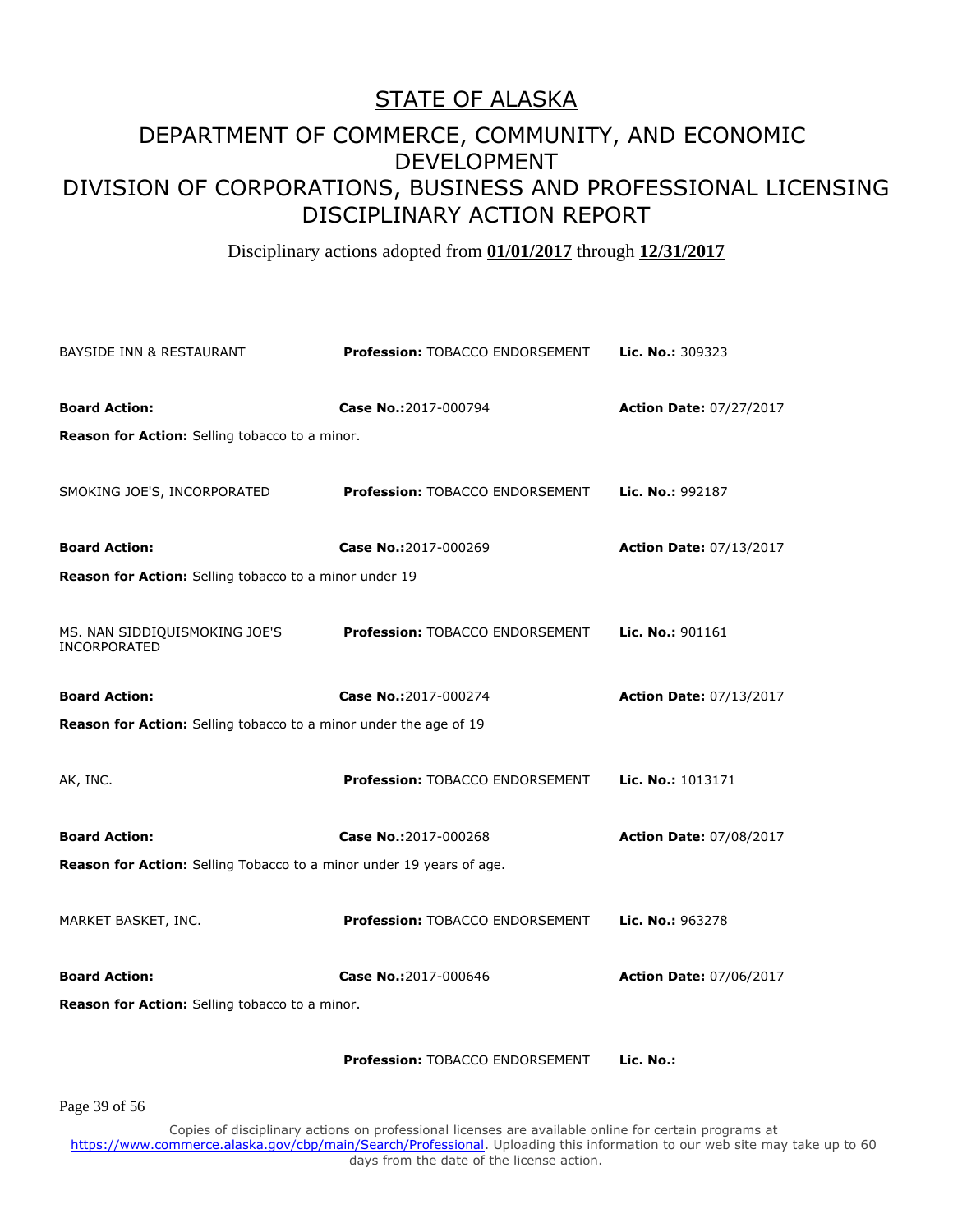Disciplinary actions adopted from **01/01/2017** through **12/31/2017**

| <b>Board Action:</b>                                                        | Case No.:2017-000649                   | <b>Action Date: 07/06/2017</b> |  |
|-----------------------------------------------------------------------------|----------------------------------------|--------------------------------|--|
| Reason for Action: Selling tobacco to a minor.                              |                                        |                                |  |
|                                                                             |                                        |                                |  |
| HYEJIN LEEHANNA KUSH, INC.                                                  | <b>Profession: TOBACCO ENDORSEMENT</b> | Lic. No.: 1042050              |  |
|                                                                             |                                        |                                |  |
| <b>Board Action:</b>                                                        | Case No.:2017-000267                   | <b>Action Date: 06/28/2017</b> |  |
| Reason for Action: Selling tobacco to a minor                               |                                        |                                |  |
|                                                                             |                                        |                                |  |
| <b>J&amp;J INVESTMENTS OF AMERICA LLC</b>                                   | Profession: TOBACCO ENDORSEMENT        | Lic. No.: 965662               |  |
|                                                                             |                                        |                                |  |
| <b>Board Action:</b>                                                        | Case No.:2017-000273                   | <b>Action Date: 06/28/2017</b> |  |
| Reason for Action: Selling tobacco to a minor                               |                                        |                                |  |
| MR. MUSTAFA ALIJUBA HALAL MARKET                                            | Profession: TOBACCO ENDORSEMENT        | Lic. No.: 1049707              |  |
|                                                                             |                                        |                                |  |
| <b>Board Action:</b>                                                        | Case No.:2017-000271                   | <b>Action Date: 06/16/2017</b> |  |
| Reason for Action: Selling tobacco to a minor under the age of nineteen(19) |                                        |                                |  |
|                                                                             |                                        |                                |  |
| EUNYOUNG KOKO KIM CORP                                                      | Profession: TOBACCO ENDORSEMENT        | Lic. No.: 1028931              |  |
|                                                                             |                                        |                                |  |
| <b>Board Action:</b>                                                        | Case No.:2017-000275                   | <b>Action Date: 05/26/2017</b> |  |
| Reason for Action: Selling tobacco to a minor.                              |                                        |                                |  |
|                                                                             |                                        |                                |  |
| POPEYE'S EMPORIUM INC.                                                      | Profession: TOBACCO ENDORSEMENT        | Lic. No.: 258829               |  |
|                                                                             |                                        |                                |  |
| <b>Board Action:</b>                                                        | Case No.:2017-000272                   | <b>Action Date: 05/23/2017</b> |  |
|                                                                             |                                        |                                |  |

Page 40 of 56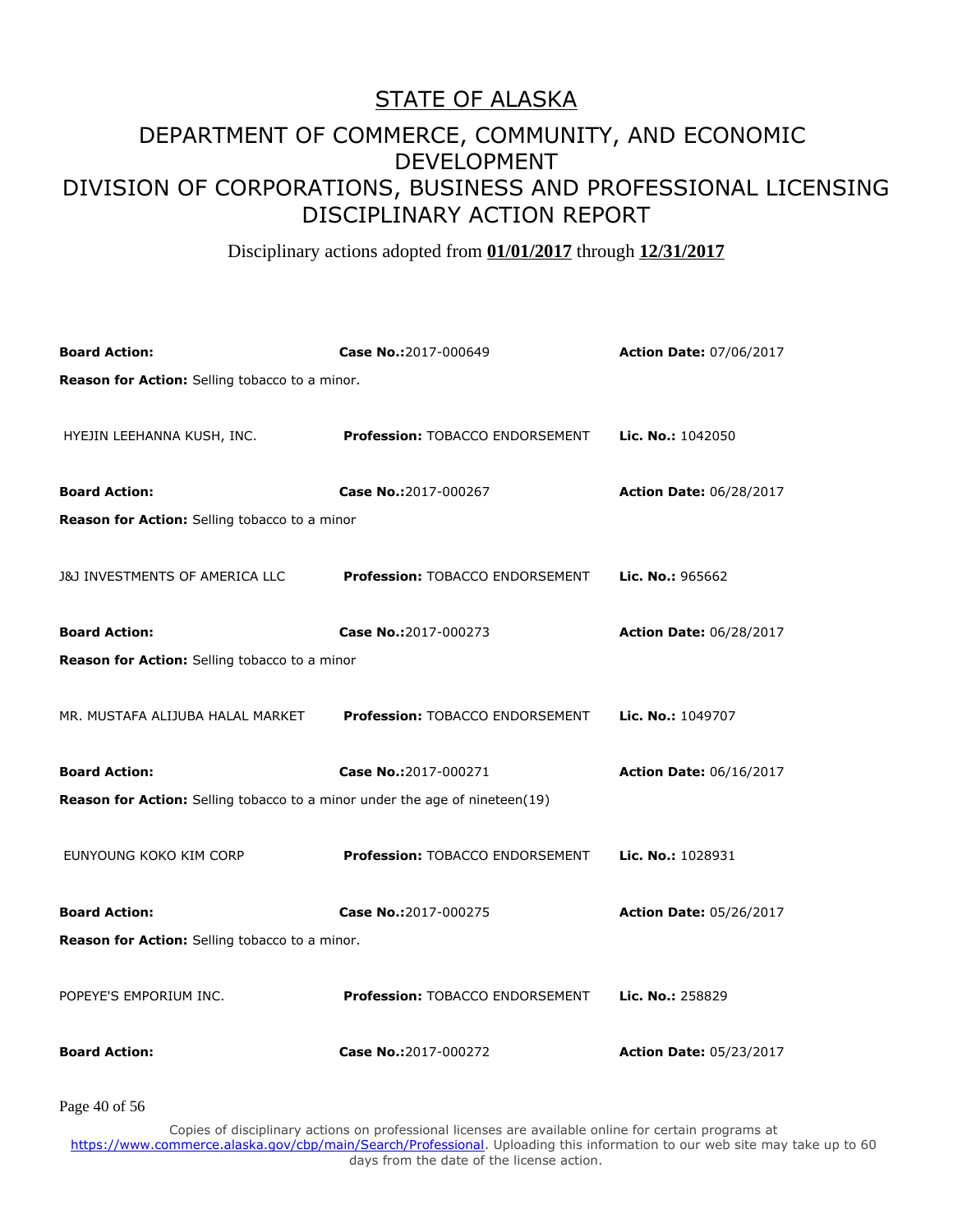#### STATE OF ALASKA

### DEPARTMENT OF COMMERCE, COMMUNITY, AND ECONOMIC DEVELOPMENT DIVISION OF CORPORATIONS, BUSINESS AND PROFESSIONAL LICENSING DISCIPLINARY ACTION REPORT

Disciplinary actions adopted from **01/01/2017** through **12/31/2017**

**Reason for Action:** Selling tobacco to a minor. POPEYE'S EMPORIUM INC. **Profession:** TOBACCO ENDORSEMENT **Lic. No.:** 258829 **Board Action: Case No.:**2017-000272 **Action Date:** 05/02/2017 **Reason for Action:** Selling tobacco to a minor. AK, INC. **Profession:** TOBACCO ENDORSEMENT **Lic. No.:** 1013171 **Board Action: Case No.:**2017-000268 **Action Date:** 05/02/2017 **Reason for Action:** Selling tobacco to a minor. J&J INVESTMENTS OF AMERICA LLC **Profession:** TOBACCO ENDORSEMENT **Lic. No.:** 965662 **Board Action: Case No.:**2017-000273 **Action Date:** 05/01/2017 **Reason for Action:** Selling tobacco to a minor. EUNYOUNG KOKO KIM CORP **Profession:** TOBACCO ENDORSEMENT **Lic. No.:** 1028931 **Board Action: Case No.:**2017-000275 **Action Date:** 05/01/2017 **Reason for Action:** Selling tobacco to a minor. SMOKING JOE'S, INCORPORATED **Profession:** TOBACCO ENDORSEMENT **Lic. No.:** 992187 **Board Action: Case No.:**2017-000269 **Action Date:** 05/01/2017 **Reason for Action:** Selling tobacco to a minor.

Page 41 of 56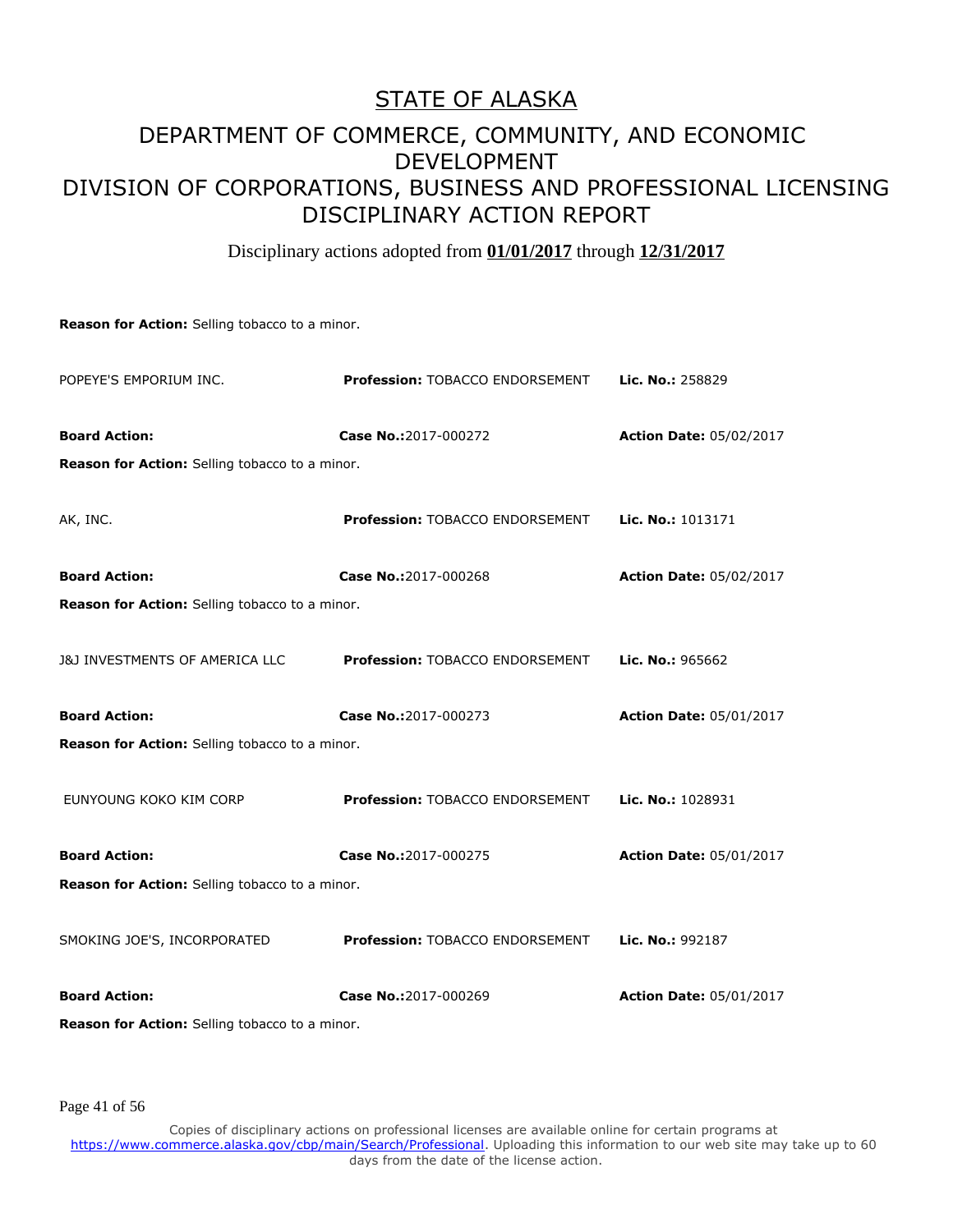#### STATE OF ALASKA

### DEPARTMENT OF COMMERCE, COMMUNITY, AND ECONOMIC DEVELOPMENT DIVISION OF CORPORATIONS, BUSINESS AND PROFESSIONAL LICENSING DISCIPLINARY ACTION REPORT

Disciplinary actions adopted from **01/01/2017** through **12/31/2017**

| JUNEAU SUPERMARKET, L.L.C.                     | <b>Profession: TOBACCO ENDORSEMENT</b>               | Lic. No.: 978332               |
|------------------------------------------------|------------------------------------------------------|--------------------------------|
| <b>Board Action:</b>                           | Case No.:2017-000246                                 | <b>Action Date: 04/20/2017</b> |
| Reason for Action: Selling tobacco to a minor. |                                                      |                                |
| JUNEAU SUPERMARKET, L.L.C.                     | Profession: TOBACCO ENDORSEMENT                      | Lic. No.: 978332               |
| <b>Board Action:</b>                           | Case No.:2017-000246                                 | <b>Action Date: 03/15/2017</b> |
| Reason for Action: Selling tobacco to a minor. |                                                      |                                |
| AK, INC.                                       | Profession: TOBACCO ENDORSEMENT                      | Lic. No.: 1013171              |
| <b>Board Action:</b>                           | Case No.:2017-000062                                 | <b>Action Date: 03/13/2017</b> |
| Reason for Action: Selling tobacco to a minor. |                                                      |                                |
| AK, INC.                                       | Profession: TOBACCO ENDORSEMENT                      | Lic. No.: 1013171              |
| <b>Board Action:</b>                           | Case No.:2017-000062                                 | <b>Action Date: 02/21/2017</b> |
| Reason for Action: Selling tobacco to a minor. |                                                      |                                |
|                                                | <b>Real Estate Commission</b>                        |                                |
| MR. TYSON THOMPSON                             | Profession: REAL ESTATE SALESPERSON Lic. No.: 111289 |                                |

**Board Action: Case No.:**2017-000598 **Action Date:** 07/12/2017

**Reason for Action:** Failure to submit quarterly reports as required by his Consent Agreement.

Page 42 of 56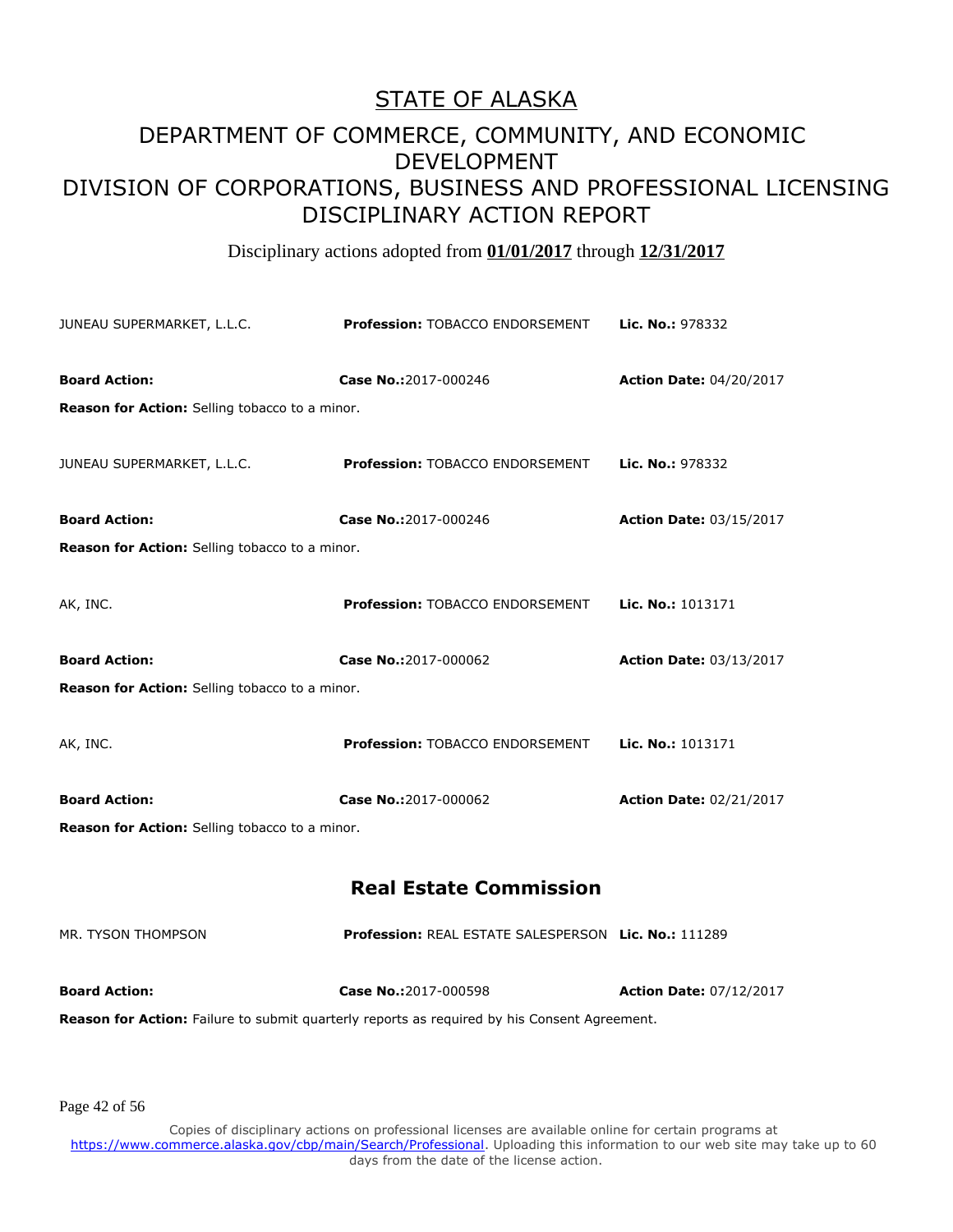Disciplinary actions adopted from **01/01/2017** through **12/31/2017**

| MARVIE LYON                                                                        | <b>Profession: REAL ESTATE SALESPERSON Lic. No.: RECS19169</b>                                                                                                                                                     |                                |
|------------------------------------------------------------------------------------|--------------------------------------------------------------------------------------------------------------------------------------------------------------------------------------------------------------------|--------------------------------|
| <b>Board Action:</b>                                                               | Case No.:2016-001080                                                                                                                                                                                               | <b>Action Date: 07/12/2017</b> |
|                                                                                    | Reason for Action: On July 12, 2017, the Alaska Real Estate Commission adopted an Order of Default revoking the real estate<br>salesperson license of Marvie Lyon, RECS19169, Chugiak, AK. (CE audit / Revocation) |                                |
| MR. TYSON THOMPSON                                                                 | Profession: REAL ESTATE SALESPERSON Lic. No.: 111289                                                                                                                                                               |                                |
| <b>Board Action:</b>                                                               | Case No.:2016-000609                                                                                                                                                                                               | <b>Action Date: 07/12/2017</b> |
| <b>Reason for Action: Probation Violation</b>                                      |                                                                                                                                                                                                                    |                                |
| MR. TYSON THOMPSON                                                                 | <b>Profession: REAL ESTATE SALESPERSON Lic. No.: 111289</b>                                                                                                                                                        |                                |
| <b>Board Action:</b>                                                               | Case No.:2016-000335                                                                                                                                                                                               | <b>Action Date: 07/12/2017</b> |
| <b>Reason for Action: Probation Violation</b>                                      |                                                                                                                                                                                                                    |                                |
| LANDAU AURORA                                                                      | <b>Profession: REAL ESTATE SALESPERSON Lic. No.:</b>                                                                                                                                                               |                                |
| <b>Board Action:</b>                                                               | Case No.:2016-001104                                                                                                                                                                                               | <b>Action Date: 03/29/2017</b> |
|                                                                                    | Reason for Action: Criminal Conviction; Fraud, deceit or material omission in obtaining license                                                                                                                    |                                |
| <b>SHANE O'HARE</b>                                                                | Profession: REAL ESTATE SALESPERSON Lic. No.: REC S 18390                                                                                                                                                          |                                |
| <b>Board Action:</b>                                                               | Case No.:2016-000423                                                                                                                                                                                               | <b>Action Date: 01/01/2017</b> |
| Reason for Action: Order on Remand in 3AN-15-06467 CI, Alaska<br>December 31, 2017 | Real Estate Salesperson License #RECS18390 is suspended from January 1, 2017 to                                                                                                                                    |                                |

Page 43 of 56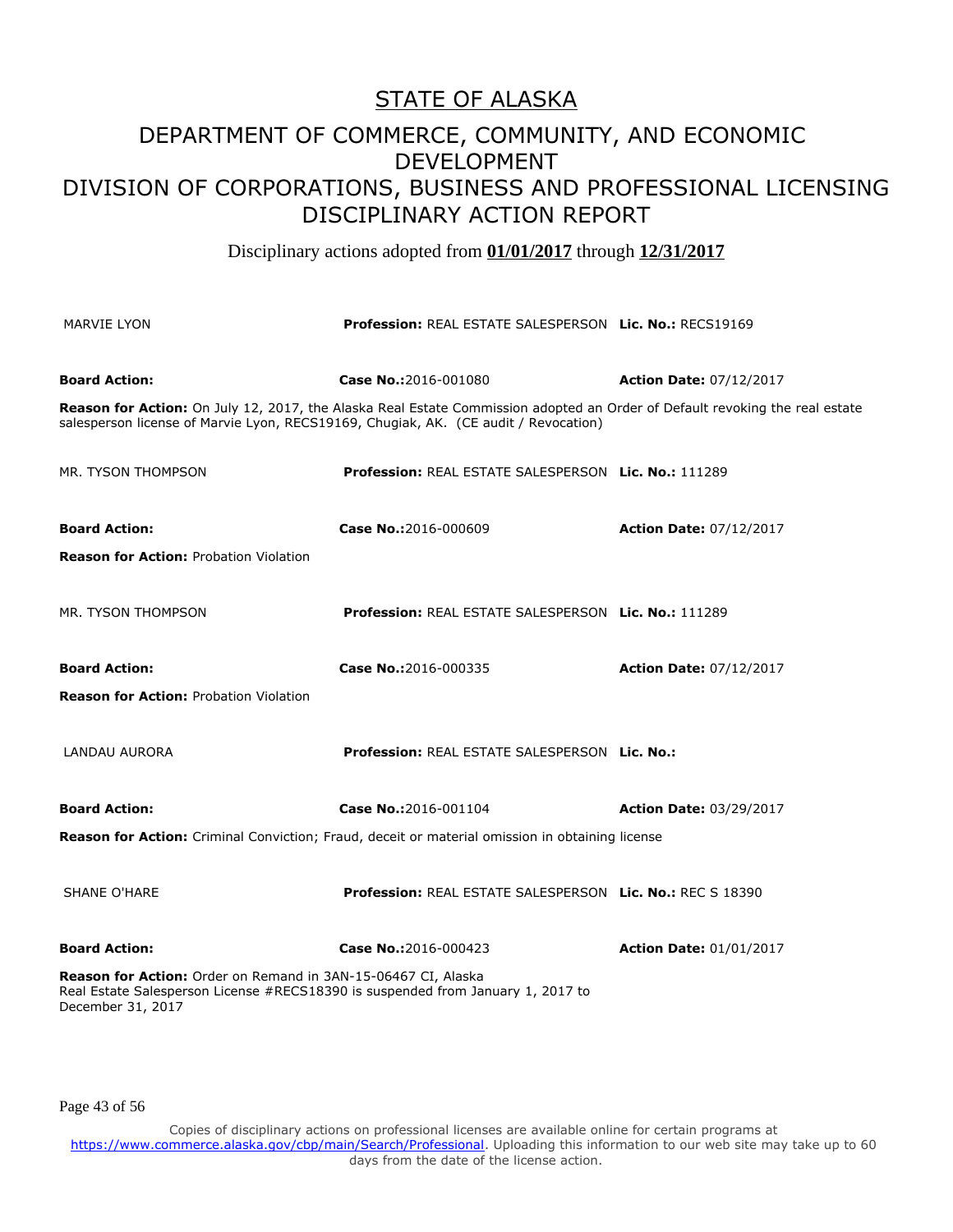Disciplinary actions adopted from **01/01/2017** through **12/31/2017**

#### **Regulation of Collection Agencies**

| <b>COURTNEY DANIEL</b>                          | <b>Profession: COLLECTION AGENCY</b><br><b>OPERATOR</b> | Lic. No.: $115322$             |
|-------------------------------------------------|---------------------------------------------------------|--------------------------------|
| <b>Board Action:</b>                            | Case No.:2016-001170                                    | <b>Action Date: 05/12/2017</b> |
| <b>Reason for Action:</b> Falsified application |                                                         |                                |

#### **Regulation of Guardians & Conservators**

| JUAN SAN MIGUEL      | <b>Profession: GUARDIAN OR</b><br><b>CONSERVATOR</b> | <b>Lic. No.:</b> $162523$      |
|----------------------|------------------------------------------------------|--------------------------------|
| <b>Board Action:</b> | Case No.:2017-000359                                 | <b>Action Date: 06/20/2017</b> |

**Reason for Action:** Failure to Submit Timely Reports & Unlicensed Practice

#### **State Medical Board**

| MEGAN YOUNG                                                                                              | <b>Profession: OSTEOPATHIC PHYSICIAN</b> | Lic. No.:                      |
|----------------------------------------------------------------------------------------------------------|------------------------------------------|--------------------------------|
| <b>Board Action:</b><br><b>Reason for Action:</b> Failure to disclose                                    | Case No.:2017-000679                     | <b>Action Date: 08/03/2017</b> |
| DAVID BOWMAN                                                                                             | <b>Profession: OSTEOPATHIC PHYSICIAN</b> | Lic. No.: 113132               |
| <b>Board Action:</b><br><b>Reason for Action:</b> Failure to Meet Licensing Board Reporting Requirements | Case No.:2017-000070                     | <b>Action Date: 08/03/2017</b> |
| <b>JORDAN GREER</b>                                                                                      | Profession: OSTEOPATHIC PHYSICIAN        | Lic. No.: MED02266             |

Page 44 of 56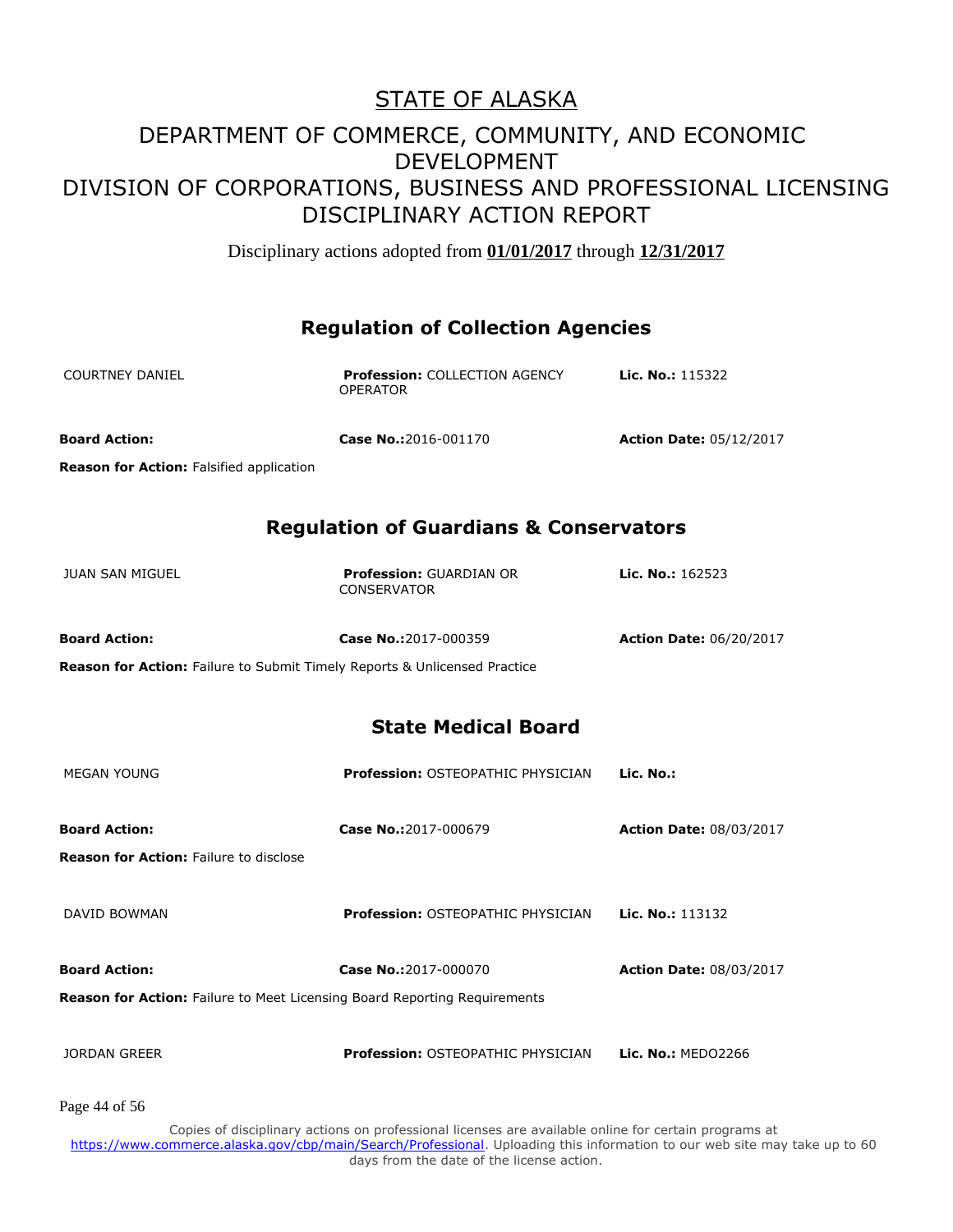Disciplinary actions adopted from **01/01/2017** through **12/31/2017**

| <b>Board Action:</b>                                                                                                                                                                                                                                                                                                                                                                                                                                                                                                                             | Case No.:2016-001304                                                                                                                                                                                                               | <b>Action Date: 02/03/2017</b> |  |
|--------------------------------------------------------------------------------------------------------------------------------------------------------------------------------------------------------------------------------------------------------------------------------------------------------------------------------------------------------------------------------------------------------------------------------------------------------------------------------------------------------------------------------------------------|------------------------------------------------------------------------------------------------------------------------------------------------------------------------------------------------------------------------------------|--------------------------------|--|
| <b>Reason for Action:</b> Failure to comply with a Board Order                                                                                                                                                                                                                                                                                                                                                                                                                                                                                   |                                                                                                                                                                                                                                    |                                |  |
|                                                                                                                                                                                                                                                                                                                                                                                                                                                                                                                                                  |                                                                                                                                                                                                                                    |                                |  |
| <b>MELIA LINDEKE</b>                                                                                                                                                                                                                                                                                                                                                                                                                                                                                                                             | <b>Profession: PARAMEDIC</b>                                                                                                                                                                                                       | <b>Lic. No.: NURR34355</b>     |  |
|                                                                                                                                                                                                                                                                                                                                                                                                                                                                                                                                                  |                                                                                                                                                                                                                                    |                                |  |
| <b>Board Action:</b>                                                                                                                                                                                                                                                                                                                                                                                                                                                                                                                             | Case No.:2017-000051                                                                                                                                                                                                               | <b>Action Date: 08/03/2017</b> |  |
| practice safely by Reason of Alcohol or other Substance Abuse                                                                                                                                                                                                                                                                                                                                                                                                                                                                                    | Reason for Action: H6 Diversion of controlled substance, 16 Misappropriation of patient property or other property, F2 Unable to                                                                                                   |                                |  |
| <b>GREGORY HYATT</b>                                                                                                                                                                                                                                                                                                                                                                                                                                                                                                                             | <b>Profession: PARAMEDIC</b>                                                                                                                                                                                                       | Lic. No.:                      |  |
|                                                                                                                                                                                                                                                                                                                                                                                                                                                                                                                                                  |                                                                                                                                                                                                                                    |                                |  |
| <b>Board Action:</b>                                                                                                                                                                                                                                                                                                                                                                                                                                                                                                                             | Case No.:2017-000172                                                                                                                                                                                                               | <b>Action Date: 05/04/2017</b> |  |
|                                                                                                                                                                                                                                                                                                                                                                                                                                                                                                                                                  | <b>Reason for Action:</b> failure to notify the Board within 30 days of his criminal conviction                                                                                                                                    |                                |  |
|                                                                                                                                                                                                                                                                                                                                                                                                                                                                                                                                                  |                                                                                                                                                                                                                                    |                                |  |
| LORRAINE G. GRUBE                                                                                                                                                                                                                                                                                                                                                                                                                                                                                                                                | <b>Profession: PHYSICIAN ASSISTANT</b>                                                                                                                                                                                             | Lic. No.:                      |  |
|                                                                                                                                                                                                                                                                                                                                                                                                                                                                                                                                                  |                                                                                                                                                                                                                                    |                                |  |
| <b>Board Action:</b>                                                                                                                                                                                                                                                                                                                                                                                                                                                                                                                             | Case No.:2017-000744                                                                                                                                                                                                               | <b>Action Date: 11/02/2017</b> |  |
| <b>Reason for Action:</b> E4 Fraud, Deceit or Material Omission in Obtaining License or Credentials                                                                                                                                                                                                                                                                                                                                                                                                                                              |                                                                                                                                                                                                                                    |                                |  |
|                                                                                                                                                                                                                                                                                                                                                                                                                                                                                                                                                  |                                                                                                                                                                                                                                    |                                |  |
| <b>TYSON E. BUBNAR</b>                                                                                                                                                                                                                                                                                                                                                                                                                                                                                                                           | <b>Profession: PHYSICIAN ASSISTANT</b>                                                                                                                                                                                             | Lic. No.: PADA931              |  |
|                                                                                                                                                                                                                                                                                                                                                                                                                                                                                                                                                  |                                                                                                                                                                                                                                    |                                |  |
| <b>Board Action:</b>                                                                                                                                                                                                                                                                                                                                                                                                                                                                                                                             | Case No.:2016-001260                                                                                                                                                                                                               | <b>Action Date: 05/04/2017</b> |  |
| Reason for Action: On 05/08/2017, the Alaska State Medical Board adopted an Imposition of Civil Fine (ICF) resulting from the<br>Respondent's failure to disclose his past disciplinary action from the State of West Virginia against his Physician Assistant License<br>(1894) issued in that state. The disciplinary action took place in June 2015 however the Respondent failed to report it to the State of<br>Alaska Medical Board within the required 30 days by statute. The ICF was in the amount of one thousand (\$1000.00) dollars. |                                                                                                                                                                                                                                    |                                |  |
| <b>LARRY MYERS</b>                                                                                                                                                                                                                                                                                                                                                                                                                                                                                                                               | <b>Profession: PHYSICIAN OR SURGEON</b>                                                                                                                                                                                            | Lic. No.:                      |  |
| Page 45 of 56                                                                                                                                                                                                                                                                                                                                                                                                                                                                                                                                    |                                                                                                                                                                                                                                    |                                |  |
|                                                                                                                                                                                                                                                                                                                                                                                                                                                                                                                                                  | Copies of disciplinary actions on professional licenses are available online for certain programs at<br>https://www.commerce.alaska.gov/cbp/main/Search/Professional. Uploading this information to our web site may take up to 60 |                                |  |
|                                                                                                                                                                                                                                                                                                                                                                                                                                                                                                                                                  |                                                                                                                                                                                                                                    |                                |  |

days from the date of the license action.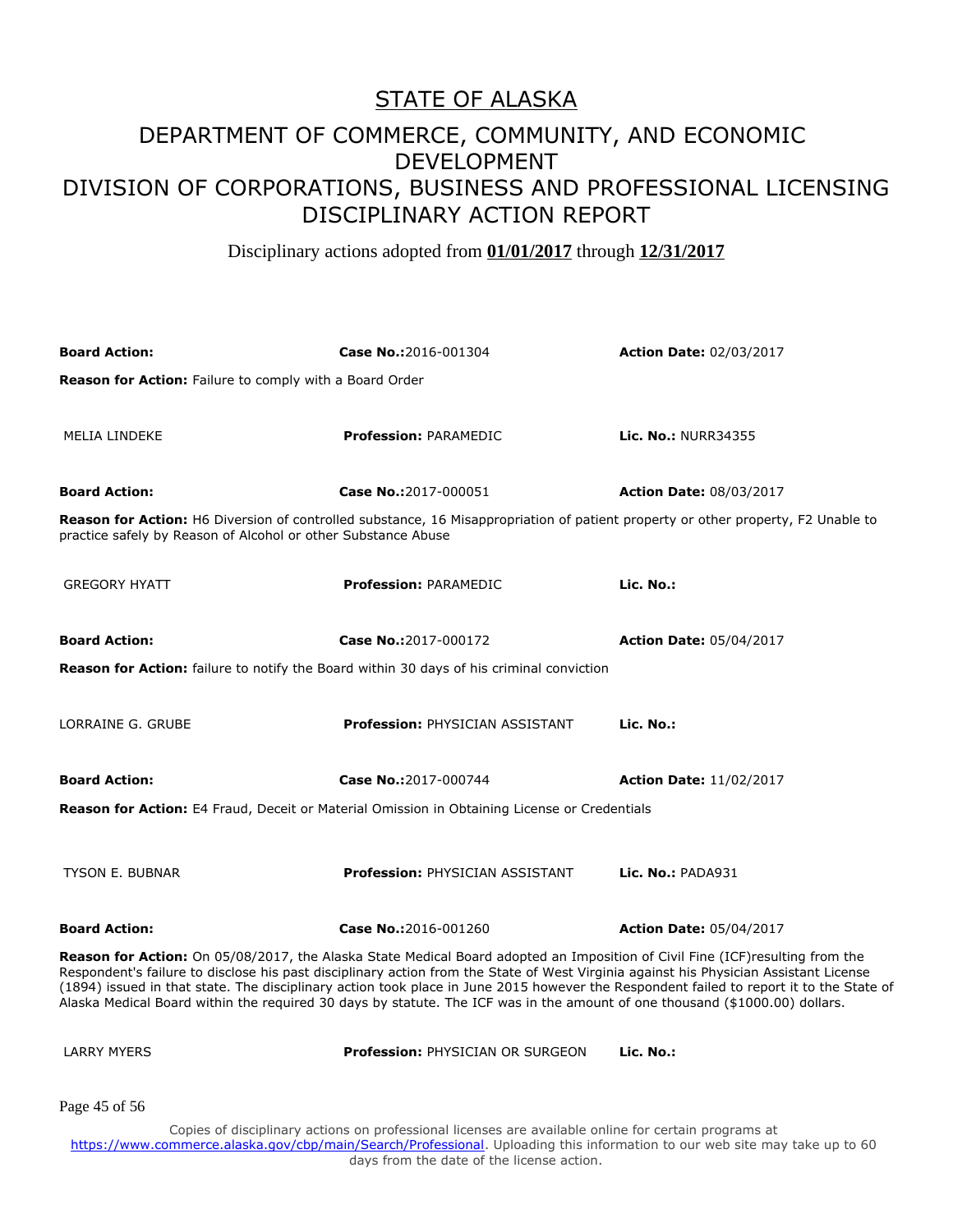Disciplinary actions adopted from **01/01/2017** through **12/31/2017**

**Board Action: Case No.:**2017-000426 **Action Date:** 12/14/2017 **Reason for Action:** On December 14, 2017, the Alaska State Medical Board adopted the Surrender of License of Dr. MYERS via mail ballot. The surrender is effective immediately. JOHNNY DELASHAW **Profession:** PHYSICIAN OR SURGEON **Lic. No.:** 105106 **Board Action: Case No.:**2017-000992 **Action Date:** 12/14/2017 **Reason for Action:** On September 20, 2017, Inv. Lipker received a referral from Debora Stovern, Executive Administrator for the Alaska State Medical Board, regarding Dr. Johnny DELASHAW self-reported Summary of Suspension by the Washington Medical Board. On June 6, 2017, Dr. DELASHAW notified the Alaska Medical Board his Washington license was suspended for Unprofessional Conduct for incompetence, negligence, or malpractice with results in injury to a patient or creates an unreasonable risk that patient may be harmed. Washington found Dr. DELASHAW created a hostile work environment by his interactions with medical staff that may effect patient care. Dr. DELASHAW reported the disciplinary action to the Alaska Medical Board within 30 days as required. Virginia and California suspended Dr. DELASHAW's license based on the Washington action. Dr. DELASHAW did not report these suspensions to the Board as required. LARRY MYERS **Profession:** PHYSICIAN OR SURGEON **Lic. No.: Board Action: Case No.:**2017-000839 **Action Date:** 12/14/2017 **Reason for Action:** On December 14, 2017, the Alaska State Medical Board adopted the Surrender of License of Dr. MYERS via mail ballot. The surrender is effective immediately. RICHARD S. ADLER **Profession:** PHYSICIAN OR SURGEON **Lic. No.:** MEDS7707 **Board Action: Case No.:**2017-000728 **Action Date:** 11/02/2017 **Reason for Action:** On November 2, 2017, the Alaska State Medical Board adopted a Consent Agreement with conditions affecting the physician license of Richard Adler, MEDS7707, Seattle, WA. (CE audit / Fine--\$1,000, Reprimand, Two mandatory continuing education audits, Remedial CE) ROBERT DINGEMAN **Profession:** PHYSICIAN OR SURGEON **Lic. No.:** MEDS2137

Page 46 of 56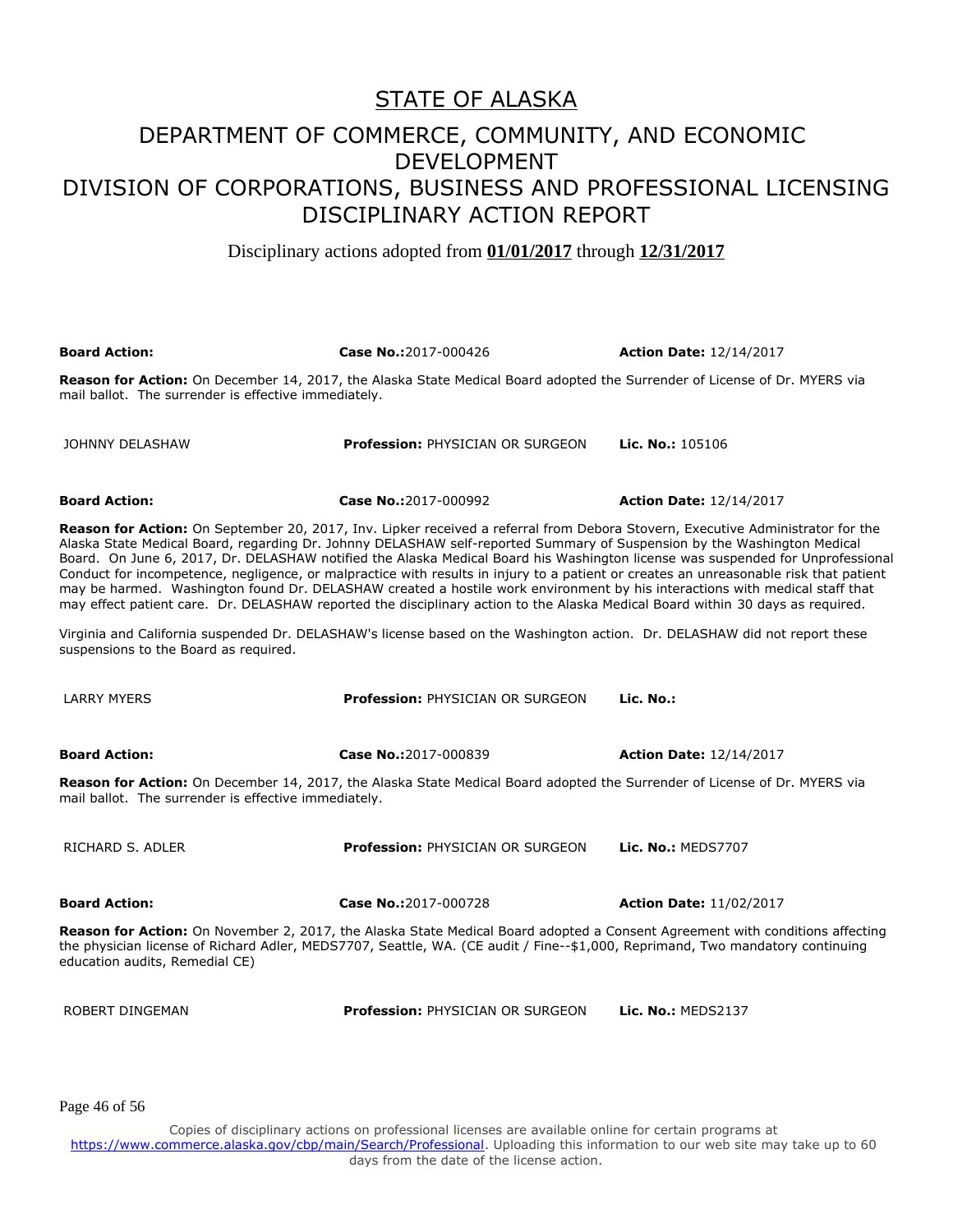### STATE OF ALASKA

### DEPARTMENT OF COMMERCE, COMMUNITY, AND ECONOMIC DEVELOPMENT DIVISION OF CORPORATIONS, BUSINESS AND PROFESSIONAL LICENSING DISCIPLINARY ACTION REPORT

Disciplinary actions adopted from **01/01/2017** through **12/31/2017**

| <b>Board Action:</b>                                                                                                                                                                                                                                                                | Case No.:2017-000727                                                                                                                                                                                                                                       | <b>Action Date: 11/02/2017</b> |  |
|-------------------------------------------------------------------------------------------------------------------------------------------------------------------------------------------------------------------------------------------------------------------------------------|------------------------------------------------------------------------------------------------------------------------------------------------------------------------------------------------------------------------------------------------------------|--------------------------------|--|
| <b>Reason for Action:</b> On November 2, 2017, the Alaska State Medical Board accepted the voluntary surrender of the physician's<br>license of Robert Dingeman, lic. no. MEDS2137, Fairbanks, AK. (CE audit / License surrender)                                                   |                                                                                                                                                                                                                                                            |                                |  |
| <b>CHRISTOPHER JENSEN</b>                                                                                                                                                                                                                                                           | <b>Profession: PHYSICIAN OR SURGEON</b>                                                                                                                                                                                                                    | Lic. No.: MED S 6676           |  |
| <b>Board Action: CONSENT AGREEMENT</b>                                                                                                                                                                                                                                              | Case No.:2017-000131                                                                                                                                                                                                                                       | <b>Action Date: 11/02/2017</b> |  |
| <b>Reason for Action:</b> A3 Failure to Meet Licensing Board Reporting Requirements<br>F2 Unable to Practice Safely by Reason of Alcohol or Other Substance Abuse                                                                                                                   |                                                                                                                                                                                                                                                            |                                |  |
| DR. STEVE BOYER                                                                                                                                                                                                                                                                     | <b>Profession: PHYSICIAN OR SURGEON</b>                                                                                                                                                                                                                    | Lic. No.: MEDS3936             |  |
| <b>Board Action:</b>                                                                                                                                                                                                                                                                | Case No.:2017-000866                                                                                                                                                                                                                                       | <b>Action Date: 11/02/2017</b> |  |
| continuing education audits, Remedial CE)                                                                                                                                                                                                                                           | Reason for Action: On November 2, 2017, the Alaska State Medical Board adopted a Consent Agreement with conditions affecting<br>the physician's license of Steve Boyer, lic. no. MEDS3936, Mullen, NE. (CE audit / Fine--\$1,000, Reprimand, Two mandatory |                                |  |
| DENNIS L. MICKLESON                                                                                                                                                                                                                                                                 | <b>Profession: PHYSICIAN OR SURGEON</b>                                                                                                                                                                                                                    | <b>Lic. No.: MED S 2638</b>    |  |
| <b>Board Action:</b>                                                                                                                                                                                                                                                                | Case No.:2010-000816                                                                                                                                                                                                                                       | <b>Action Date: 11/02/2017</b> |  |
| Reason for Action: On November 02, 2017, the Alaska Medical Board adopted the Voluntary Surrender of License for Dennis L.<br>MICKLESON, license #MEDS2638. Dr. MICKLESON is no longer practicing in Alaska and no longer wishes to abide by the terms of<br>his Consent Agreement. |                                                                                                                                                                                                                                                            |                                |  |
| ROGER W. SPENCER                                                                                                                                                                                                                                                                    | <b>Profession: PHYSICIAN OR SURGEON</b>                                                                                                                                                                                                                    | <b>Lic. No.: MED S 8246</b>    |  |
| <b>Board Action:</b>                                                                                                                                                                                                                                                                | Case No.:2015-000287                                                                                                                                                                                                                                       | <b>Action Date: 11/02/2017</b> |  |
| Reason for Action: On November 2, 2017, the Alaska State Medical Board adopted the Voluntary Surrender of License for Roger<br>SPENCER. SPENCER was not under investigation for any Alaska medical probation violations at the time of his surrender.                               |                                                                                                                                                                                                                                                            |                                |  |
| KELTON H. OLIVER                                                                                                                                                                                                                                                                    | Profession: PHYSICIAN OR SURGEON                                                                                                                                                                                                                           | <b>Lic. No.: MEDS5313</b>      |  |
| Page 47 of 56                                                                                                                                                                                                                                                                       |                                                                                                                                                                                                                                                            |                                |  |
|                                                                                                                                                                                                                                                                                     | Copies of disciplinary actions on professional licenses are available online for certain programs at                                                                                                                                                       |                                |  |

https://www.commerce.alaska.gov/cbp/main/Search/Professional</u>. Uploading this information to our web site may take up to 60 days from the date of the license action.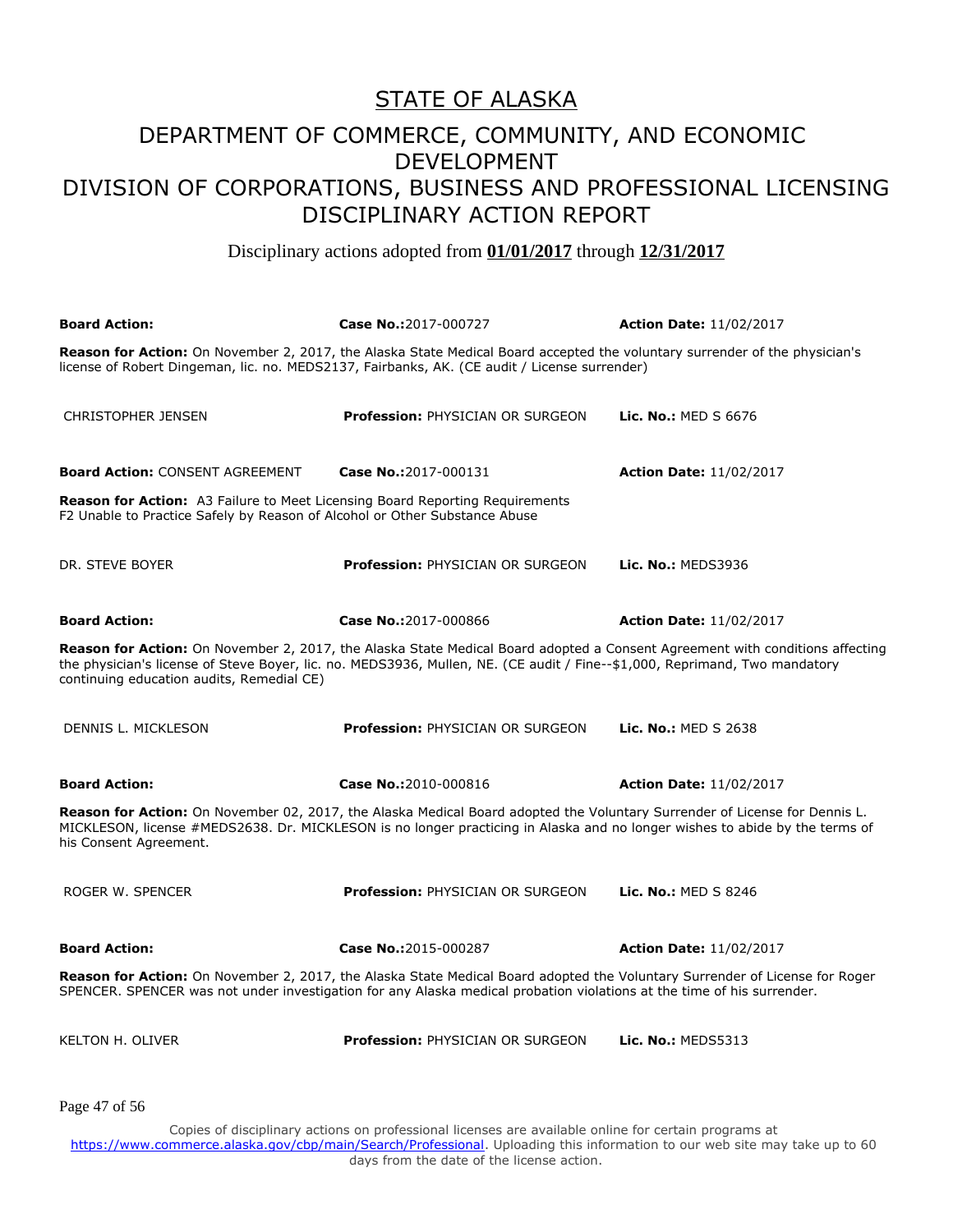Disciplinary actions adopted from **01/01/2017** through **12/31/2017**

| <b>Board Action:</b>                                                                                                                                                                                                                                                                                                                                                                                                                                                                                                                                                                                       | Case No.:2014-001768                    | <b>Action Date: 08/03/2017</b> |  |
|------------------------------------------------------------------------------------------------------------------------------------------------------------------------------------------------------------------------------------------------------------------------------------------------------------------------------------------------------------------------------------------------------------------------------------------------------------------------------------------------------------------------------------------------------------------------------------------------------------|-----------------------------------------|--------------------------------|--|
| Reason for Action: On August 3, 2017, the Alaska State Medical Board adopted the decision and order from Office of<br>Administrative Hearings' Administrative Law Judge (ALJ) Cheryl MANDALA in this matter. ALJ MANDALA found that Dr. OLIVER's<br>conviction for Soliciting a Prostitute, was a crime of moral turpitude under 12 AAC 40.967 and therefore unprofessional conduct in<br>violation of AS 08.64.326(a)(9). The Alaska State Medical Board adopted the ALJ's recommended discipline and censure of three<br>years of license probation, a \$7,500 fine (\$5,000 suspended) and a reprimand. |                                         |                                |  |
| DR. MICHAEL STADNICK                                                                                                                                                                                                                                                                                                                                                                                                                                                                                                                                                                                       | <b>Profession: PHYSICIAN OR SURGEON</b> | <b>Lic. No.: MEDS6844</b>      |  |
| <b>Board Action:</b>                                                                                                                                                                                                                                                                                                                                                                                                                                                                                                                                                                                       | Case No.:2016-001293                    | <b>Action Date: 08/03/2017</b> |  |
| Reason for Action: On August 3, 2017, the Alaska State Medical Board adopted a Consent Agreement with conditions affecting the<br>physician license of Michael Stadnick, lic. no. MEDS6844, Brentwood, TN. (CE audit / Fine--\$2,000, Reprimand, Two mandatory<br>continuing education audits, Remedial CE)                                                                                                                                                                                                                                                                                                |                                         |                                |  |
| JOHN PAPPENHEIM                                                                                                                                                                                                                                                                                                                                                                                                                                                                                                                                                                                            | <b>Profession: PHYSICIAN OR SURGEON</b> | <b>Lic. No.: MEDS6873</b>      |  |
| <b>Board Action:</b>                                                                                                                                                                                                                                                                                                                                                                                                                                                                                                                                                                                       | Case No.:2017-000473                    | <b>Action Date: 08/03/2017</b> |  |
| Reason for Action: 24 Practicing With an Expired License                                                                                                                                                                                                                                                                                                                                                                                                                                                                                                                                                   |                                         |                                |  |
| <b>HARNEK SINGH</b>                                                                                                                                                                                                                                                                                                                                                                                                                                                                                                                                                                                        | Profession: PHYSICIAN OR SURGEON        | Lic. No.:                      |  |
| <b>Board Action:</b>                                                                                                                                                                                                                                                                                                                                                                                                                                                                                                                                                                                       | Case No.:2017-000417                    | <b>Action Date: 08/03/2017</b> |  |
| <b>Reason for Action: Failure to disclose</b>                                                                                                                                                                                                                                                                                                                                                                                                                                                                                                                                                              |                                         |                                |  |
| <b>JILL ABRAM</b>                                                                                                                                                                                                                                                                                                                                                                                                                                                                                                                                                                                          | <b>Profession: PHYSICIAN OR SURGEON</b> | Lic. No.:                      |  |
| <b>Board Action:</b>                                                                                                                                                                                                                                                                                                                                                                                                                                                                                                                                                                                       | Case No.:2017-000336                    | <b>Action Date: 08/03/2017</b> |  |
| <b>Reason for Action:</b> Failure to Meet Licensing Board Reporting Requirements                                                                                                                                                                                                                                                                                                                                                                                                                                                                                                                           |                                         |                                |  |

Page 48 of 56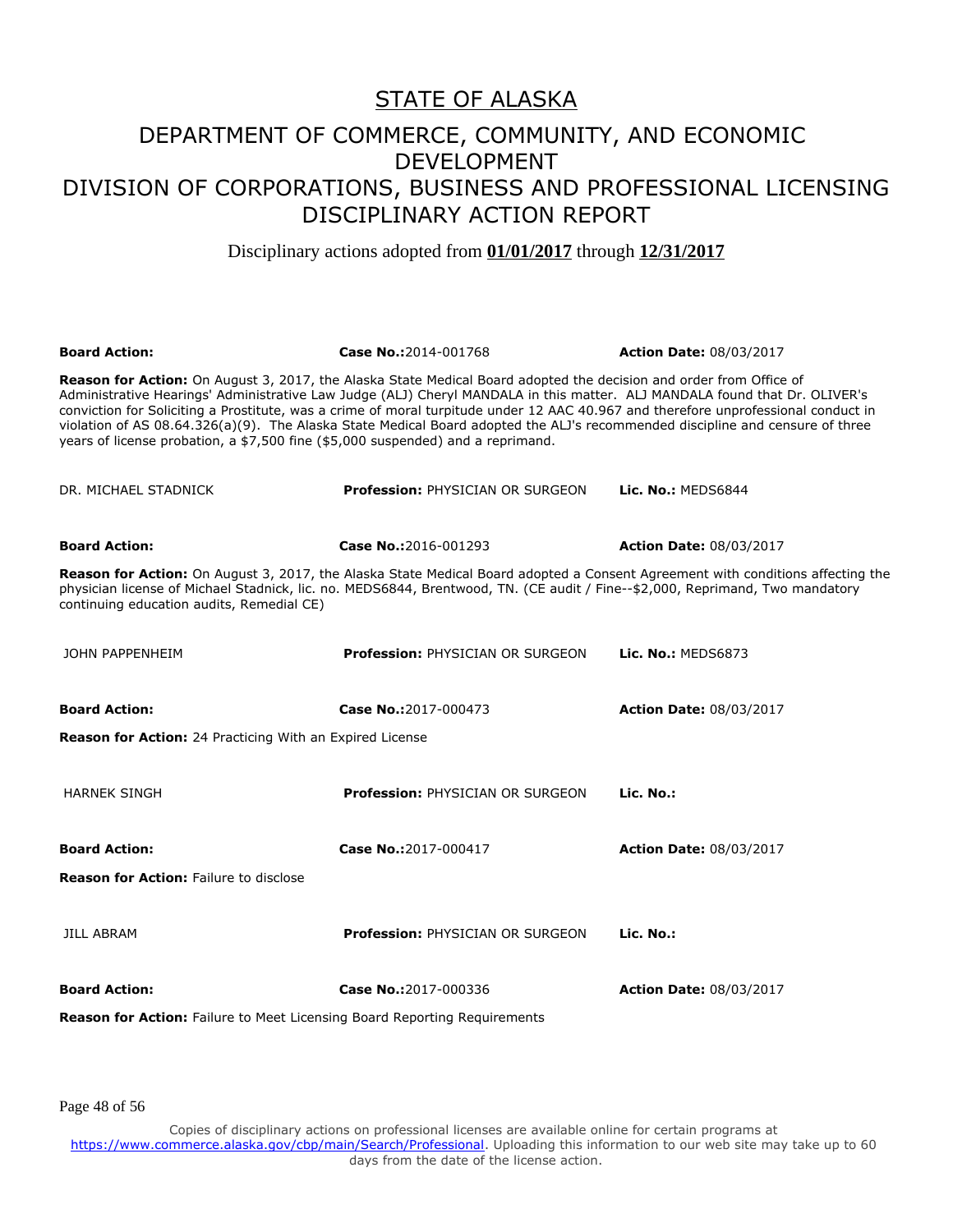Disciplinary actions adopted from **01/01/2017** through **12/31/2017**

| <b>LARRY MYERS</b>                                                                     | <b>Profession: PHYSICIAN OR SURGEON</b>                                                                                                                                                                                                                                                                                                                                                                                                                                                                                                                                                                                                                        | Lic. No.:                                                                                                                           |
|----------------------------------------------------------------------------------------|----------------------------------------------------------------------------------------------------------------------------------------------------------------------------------------------------------------------------------------------------------------------------------------------------------------------------------------------------------------------------------------------------------------------------------------------------------------------------------------------------------------------------------------------------------------------------------------------------------------------------------------------------------------|-------------------------------------------------------------------------------------------------------------------------------------|
| <b>Board Action:</b>                                                                   | Case No.:2017-000426                                                                                                                                                                                                                                                                                                                                                                                                                                                                                                                                                                                                                                           | <b>Action Date: 08/03/2017</b>                                                                                                      |
| matter.                                                                                | Reason for Action: On August 3, 2017, the Alaska State Medical Board adopted the Consent Agreement and Order for Dr. Larry<br>MYERS based on Alaska Statute 08.64.326(a)(13). Dr. MYERS must follow the terms of his Oregon Medical Board Interim<br>Stipulated Order which states he will not conduct any clinical encounter with a female patient without a medically trained chaperone<br>being present throughout the course of the encounter. The presence of the chaperone will be immediately documented in the<br>patient chart. The chaperone shall be medical trained and not a friend or relative of the patient or physician. Probation is for the | duration of the Oregon Interim Stipulated Order. Upon conclusion of the Oregon Interim Stipulated Order, the Board will review this |
| DONNA WININGHAM                                                                        | <b>Profession: PHYSICIAN OR SURGEON</b>                                                                                                                                                                                                                                                                                                                                                                                                                                                                                                                                                                                                                        | Lic. No.:                                                                                                                           |
| <b>Board Action:</b>                                                                   | Case No.:2017-000777                                                                                                                                                                                                                                                                                                                                                                                                                                                                                                                                                                                                                                           | <b>Action Date: 08/03/2017</b>                                                                                                      |
| <b>Reason for Action: Criminal Charges</b>                                             |                                                                                                                                                                                                                                                                                                                                                                                                                                                                                                                                                                                                                                                                |                                                                                                                                     |
| PETER J. OSTERBAUER                                                                    | <b>Profession: PHYSICIAN OR SURGEON</b>                                                                                                                                                                                                                                                                                                                                                                                                                                                                                                                                                                                                                        | <b>Lic. No.: MED S 6271</b>                                                                                                         |
| <b>Board Action:</b>                                                                   | Case No.:2017-000119                                                                                                                                                                                                                                                                                                                                                                                                                                                                                                                                                                                                                                           | <b>Action Date: 05/04/2017</b>                                                                                                      |
| <b>Reason for Action:</b> A5 Violation or Failure to Comply With Licensing Board Order |                                                                                                                                                                                                                                                                                                                                                                                                                                                                                                                                                                                                                                                                |                                                                                                                                     |
| DR. ZVIKA SCHREIBER                                                                    | <b>Profession: PHYSICIAN OR SURGEON</b>                                                                                                                                                                                                                                                                                                                                                                                                                                                                                                                                                                                                                        | Lic. No.:                                                                                                                           |
| <b>Board Action:</b>                                                                   | Case No.:2016-001291                                                                                                                                                                                                                                                                                                                                                                                                                                                                                                                                                                                                                                           | <b>Action Date: 05/04/2017</b>                                                                                                      |
| <b>Reason for Action:</b> Falsifying application                                       |                                                                                                                                                                                                                                                                                                                                                                                                                                                                                                                                                                                                                                                                |                                                                                                                                     |
| <b>SHAWN GRANGER</b>                                                                   | <b>Profession: PHYSICIAN OR SURGEON</b>                                                                                                                                                                                                                                                                                                                                                                                                                                                                                                                                                                                                                        | <b>Lic. No.: MEDS3146</b>                                                                                                           |
| <b>Board Action:</b>                                                                   | Case No.:2017-000038                                                                                                                                                                                                                                                                                                                                                                                                                                                                                                                                                                                                                                           | <b>Action Date: 05/04/2017</b>                                                                                                      |
| Reason for Action: Violation of licensing regulation                                   |                                                                                                                                                                                                                                                                                                                                                                                                                                                                                                                                                                                                                                                                |                                                                                                                                     |
|                                                                                        |                                                                                                                                                                                                                                                                                                                                                                                                                                                                                                                                                                                                                                                                |                                                                                                                                     |

Page 49 of 56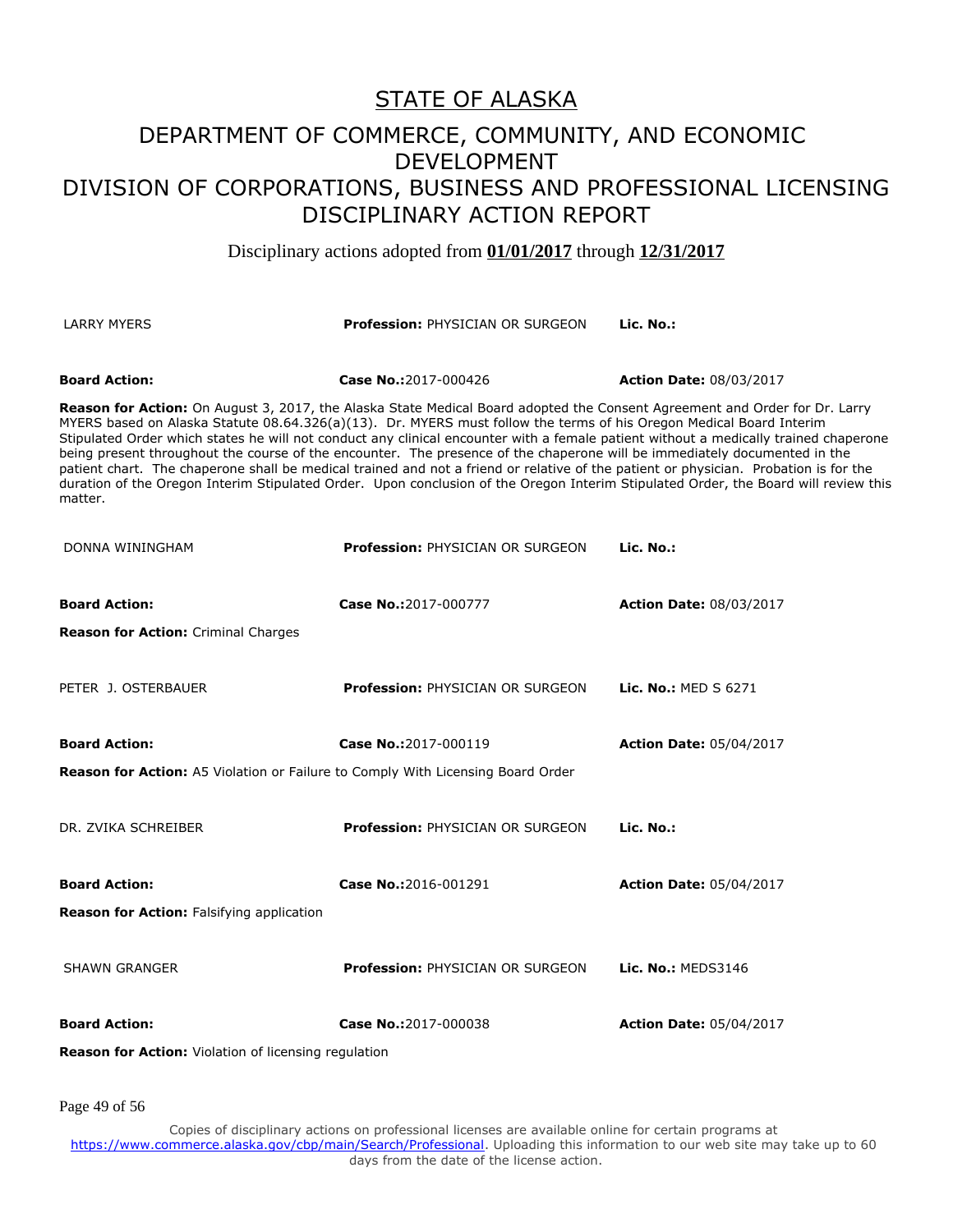Disciplinary actions adopted from **01/01/2017** through **12/31/2017**

| <b>LINDA STILES</b>                                                                                        | <b>Profession: PHYSICIAN OR SURGEON</b> | Lic. No.: 100066               |  |
|------------------------------------------------------------------------------------------------------------|-----------------------------------------|--------------------------------|--|
| <b>Board Action:</b>                                                                                       | Case No.:2017-000037                    | <b>Action Date: 05/04/2017</b> |  |
| Reason for Action: Violation of licensing regulation                                                       |                                         |                                |  |
| ISAAC R. GRINDELAND                                                                                        | Profession: PHYSICIAN OR SURGEON        | Lic. No.:                      |  |
| <b>Board Action:</b>                                                                                       | Case No.:2016-001410                    | <b>Action Date: 02/03/2017</b> |  |
| Reason for Action: Failure to disclose disciplinary action in another State                                |                                         |                                |  |
| DR. BART WORTHINGTON                                                                                       | <b>Profession: PHYSICIAN OR SURGEON</b> | Lic. No.:                      |  |
| <b>Board Action:</b>                                                                                       | Case No.:2016-001124                    | <b>Action Date: 02/02/2017</b> |  |
| Reason for Action: Failure to disclose a disciplinary action by a medical school or post-graduate program. |                                         |                                |  |
| DR. WADE S. ERICKSON                                                                                       | Profession: PHYSICIAN OR SURGEON        | Lic. No.:                      |  |
| <b>Board Action:</b>                                                                                       | Case No.:2015-001493                    | <b>Action Date: 02/02/2017</b> |  |
| Reason for Action: Unprofessional Conduct and Improper Supervision                                         |                                         |                                |  |
| <b>RICHARD ROUGEUX</b>                                                                                     | <b>Profession: PHYSICIAN OR SURGEON</b> | Lic. No.: MED S 6178           |  |
| <b>Board Action:</b>                                                                                       | Case No.:2010-000820                    | <b>Action Date: 02/02/2017</b> |  |
| Reason for Action: License lapsed, Board adopted the Voluntarily surrendered                               |                                         |                                |  |
| <b>JEFFREY KHABIR</b>                                                                                      | <b>Profession: PHYSICIAN OR SURGEON</b> | <b>Lic. No.: MED S 3557</b>    |  |

Page 50 of 56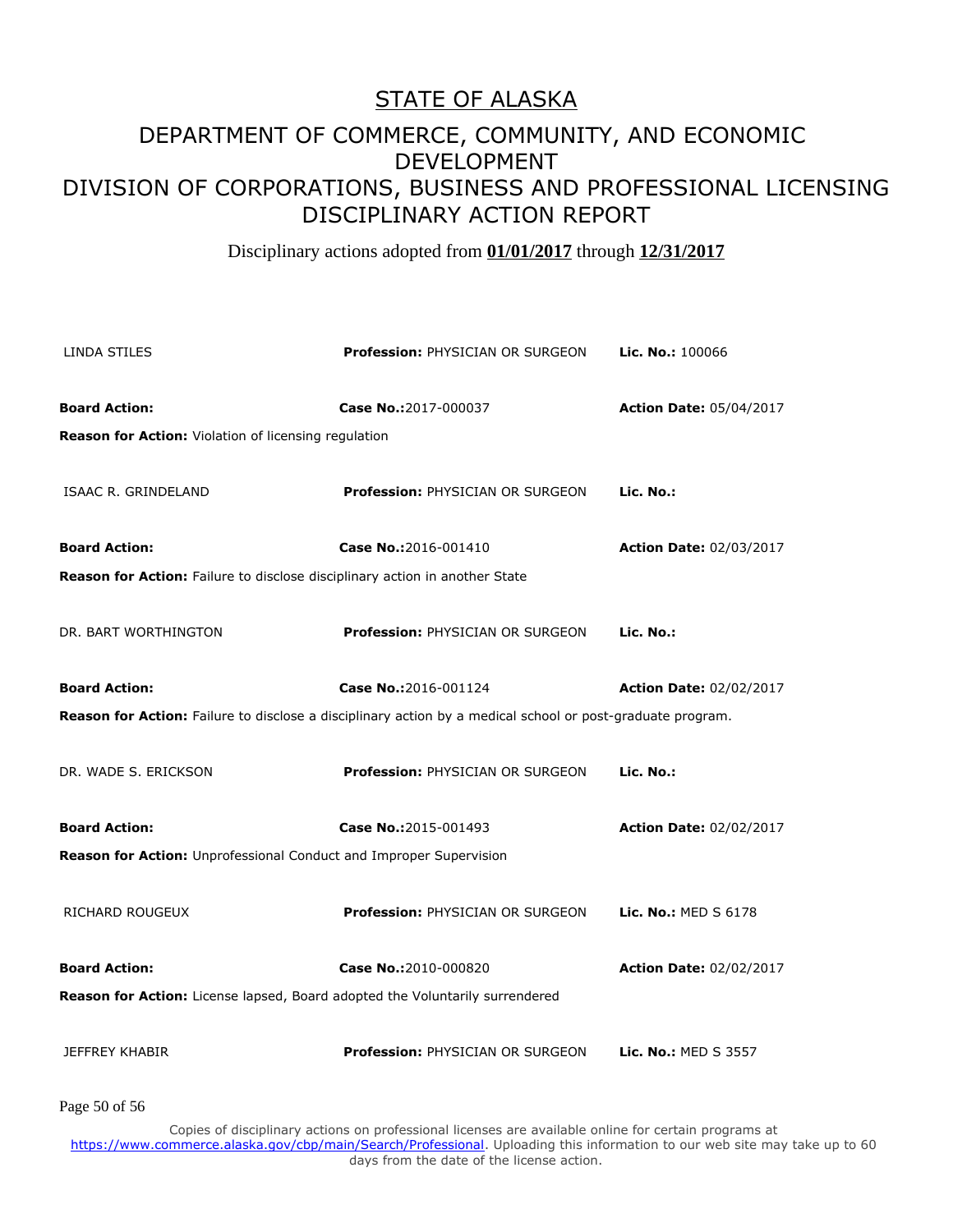Disciplinary actions adopted from **01/01/2017** through **12/31/2017**

| <b>Board Action:</b>                                                                        | Case No.:2014-001177                                                                                                                   | <b>Action Date: 02/02/2017</b> |  |  |  |
|---------------------------------------------------------------------------------------------|----------------------------------------------------------------------------------------------------------------------------------------|--------------------------------|--|--|--|
| <b>Reason for Action:</b> Failure to report a conviction and allegations of substance abuse |                                                                                                                                        |                                |  |  |  |
| <b>NYREE PADILLA</b>                                                                        | <b>Profession: PHYSICIAN OR SURGEON</b>                                                                                                | Lic. No.: 113432               |  |  |  |
| <b>Board Action:</b>                                                                        | Case No.:2016-001294<br>Reason for Action: Failure to report a disciplinary action taken bye a medical school or post-graduate program | <b>Action Date: 02/02/2017</b> |  |  |  |
| <b>Telemedicine Business Registry</b>                                                       |                                                                                                                                        |                                |  |  |  |
| ORIENTAL STORE LLC                                                                          | Profession: TOBACCO ENDORSEMENT                                                                                                        | Lic. No.: 969748               |  |  |  |
| <b>Board Action:</b>                                                                        | Case No.:2012-001227                                                                                                                   | <b>Action Date: 05/24/2017</b> |  |  |  |
| Reason for Action: Selling tobacco to a minor.                                              |                                                                                                                                        |                                |  |  |  |
| <b>JUNEAU WESTERN AUTO &amp; MARINE</b>                                                     | Profession: TOBACCO ENDORSEMENT                                                                                                        | Lic. No.: 294341               |  |  |  |
| <b>Board Action:</b>                                                                        | Case No.:2017-000212                                                                                                                   | <b>Action Date: 05/12/2017</b> |  |  |  |
| Reason for Action: Selling tobacco to a minor. 3rd offense                                  |                                                                                                                                        |                                |  |  |  |
| <b>JUNEAU WESTERN AUTO &amp; MARINE</b>                                                     | Profession: TOBACCO ENDORSEMENT                                                                                                        | Lic. No.: 294341               |  |  |  |
| <b>Board Action:</b>                                                                        | Case No.:2017-000212                                                                                                                   | <b>Action Date: 03/23/2017</b> |  |  |  |
| Reason for Action: Selling tobacco to a minor. 3rd offense                                  |                                                                                                                                        |                                |  |  |  |

#### **Tobacco Endorsement**

Page 51 of 56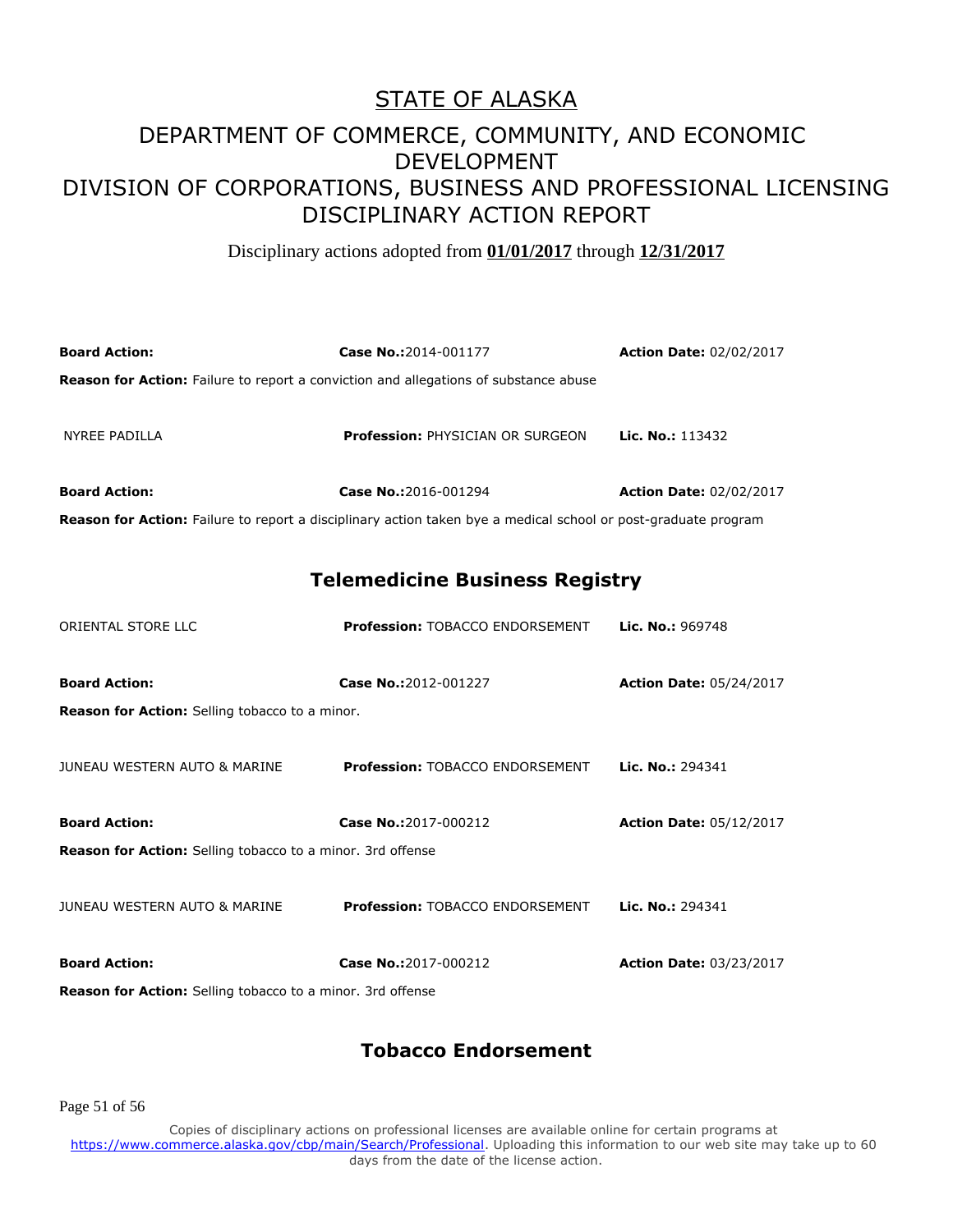Disciplinary actions adopted from **01/01/2017** through **12/31/2017**

| ROTMAN STORES                                                                                        | <b>Profession: TOBACCO ENDORSEMENT</b>                                                                                                                                                                                                           | <b>Lic. No.: 89052</b>         |  |  |
|------------------------------------------------------------------------------------------------------|--------------------------------------------------------------------------------------------------------------------------------------------------------------------------------------------------------------------------------------------------|--------------------------------|--|--|
| <b>Board Action:</b>                                                                                 | Case No.:2014-001818                                                                                                                                                                                                                             | <b>Action Date: 12/01/2017</b> |  |  |
|                                                                                                      | Reason for Action: On 12/01/2017, ROTMAN STORES entered into an MOA with the Division, including a \$300 fine, 20 days<br>suspension of the sale of tobacco products (with 3 days waived), and a two year probation. Selling tobacco to a minor. |                                |  |  |
| SHOPPERS CACHE                                                                                       | Profession: TOBACCO ENDORSEMENT                                                                                                                                                                                                                  | Lic. No.:                      |  |  |
| <b>Board Action:</b>                                                                                 | Case No.:2016-000907                                                                                                                                                                                                                             | <b>Action Date: 08/16/2017</b> |  |  |
| Reason for Action: Selling tobacco to a minor.                                                       |                                                                                                                                                                                                                                                  |                                |  |  |
| <b>BIG JOHN'S STERLING</b>                                                                           | <b>Profession: TOBACCO ENDORSEMENT</b>                                                                                                                                                                                                           | Lic. No.: 1027998-1            |  |  |
| <b>Board Action:</b>                                                                                 | Case No.:2017-000226                                                                                                                                                                                                                             | <b>Action Date: 05/12/2017</b> |  |  |
| age                                                                                                  | Reason for Action: negligently sells a cigarette, a cigar, tobacco, or a product containing tobacco to a person under 19 years of                                                                                                                |                                |  |  |
| MOUNTAIN VIEW GROCERY, GAS, &<br><b>LIQUOR</b>                                                       | Profession: TOBACCO ENDORSEMENT                                                                                                                                                                                                                  | Lic. No.: 938365               |  |  |
| <b>Board Action:</b>                                                                                 | Case No.:2017-000221                                                                                                                                                                                                                             | <b>Action Date: 05/12/2017</b> |  |  |
| Reason for Action: Selling tobacco to a minor.                                                       |                                                                                                                                                                                                                                                  |                                |  |  |
| HOMER GENERAL STORE                                                                                  | Profession: TOBACCO ENDORSEMENT                                                                                                                                                                                                                  | Lic. No.: 1006666              |  |  |
| <b>Board Action:</b>                                                                                 | Case No.:2017-000224                                                                                                                                                                                                                             | <b>Action Date: 04/20/2017</b> |  |  |
| Reason for Action: Selling tobacco to a minor.                                                       |                                                                                                                                                                                                                                                  |                                |  |  |
| ALASKA COMMERCIAL COMPANY                                                                            | Profession: TOBACCO ENDORSEMENT                                                                                                                                                                                                                  | Lic. No.: 1014289              |  |  |
| Page 52 of 56                                                                                        |                                                                                                                                                                                                                                                  |                                |  |  |
| Copies of disciplinary actions on professional licenses are available online for certain programs at |                                                                                                                                                                                                                                                  |                                |  |  |

https://www.commerce.alaska.gov/cbp/main/Search/Professional</u>. Uploading this information to our web site may take up to 60 days from the date of the license action.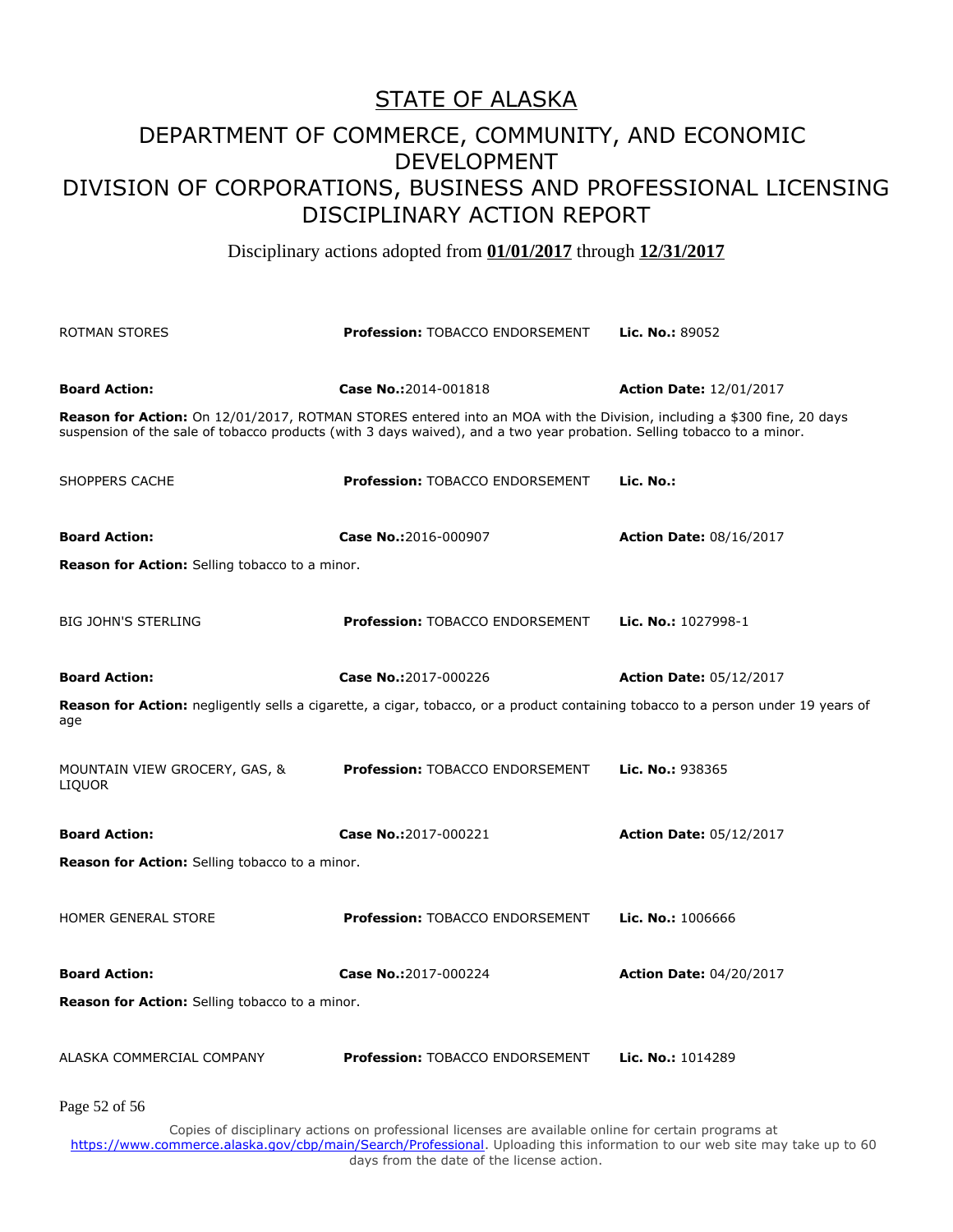Disciplinary actions adopted from **01/01/2017** through **12/31/2017**

| <b>Board Action:</b>                                | Case No.:2017-000101                   | <b>Action Date: 04/20/2017</b> |  |  |
|-----------------------------------------------------|----------------------------------------|--------------------------------|--|--|
| Reason for Action: Selling tobacco to a minor.      |                                        |                                |  |  |
|                                                     |                                        |                                |  |  |
| <b>BUTTE QUICK STOP</b>                             | <b>Profession: TOBACCO ENDORSEMENT</b> | Lic. No.: 994211               |  |  |
|                                                     |                                        |                                |  |  |
| <b>Board Action:</b>                                | Case No.:2016-001126                   | <b>Action Date: 04/20/2017</b> |  |  |
| Reason for Action: Selling tobacco to a minor.      |                                        |                                |  |  |
|                                                     |                                        |                                |  |  |
| JACK'S LIQUOR AND SERVICES, INC.                    | Profession: TOBACCO ENDORSEMENT        | Lic. No.: 902176               |  |  |
|                                                     |                                        |                                |  |  |
| <b>Board Action:</b>                                | Case No.:2017-000200                   | <b>Action Date: 04/13/2017</b> |  |  |
| <b>Reason for Action: Violation of AS 11.76.100</b> |                                        |                                |  |  |
|                                                     |                                        |                                |  |  |
| <b>CHEELYS GENERAL STORE</b>                        | Profession: TOBACCO ENDORSEMENT        | Lic. No.: 77564-1              |  |  |
|                                                     |                                        |                                |  |  |
| <b>Board Action:</b>                                | Case No.:2016-001089                   | <b>Action Date: 03/31/2017</b> |  |  |
| Reason for Action: Selling tobacco to a minor.      |                                        |                                |  |  |
|                                                     |                                        |                                |  |  |
| ALPINE MINI MART                                    | <b>Profession: TOBACCO ENDORSEMENT</b> | Lic. No.:                      |  |  |
|                                                     |                                        |                                |  |  |
| <b>Board Action:</b>                                | Case No.:2017-000063                   | <b>Action Date: 03/22/2017</b> |  |  |
| <b>Reason for Action:</b> Sold tobacco to a minor   |                                        |                                |  |  |
|                                                     |                                        |                                |  |  |
| MALLOTT'S GENERAL STORE, INC.                       | Profession: TOBACCO ENDORSEMENT        | Lic. No.: 46929                |  |  |
|                                                     |                                        |                                |  |  |
| <b>Board Action:</b>                                | Case No.:2017-000061                   | <b>Action Date: 03/22/2017</b> |  |  |
|                                                     |                                        |                                |  |  |
|                                                     |                                        |                                |  |  |

Page 53 of 56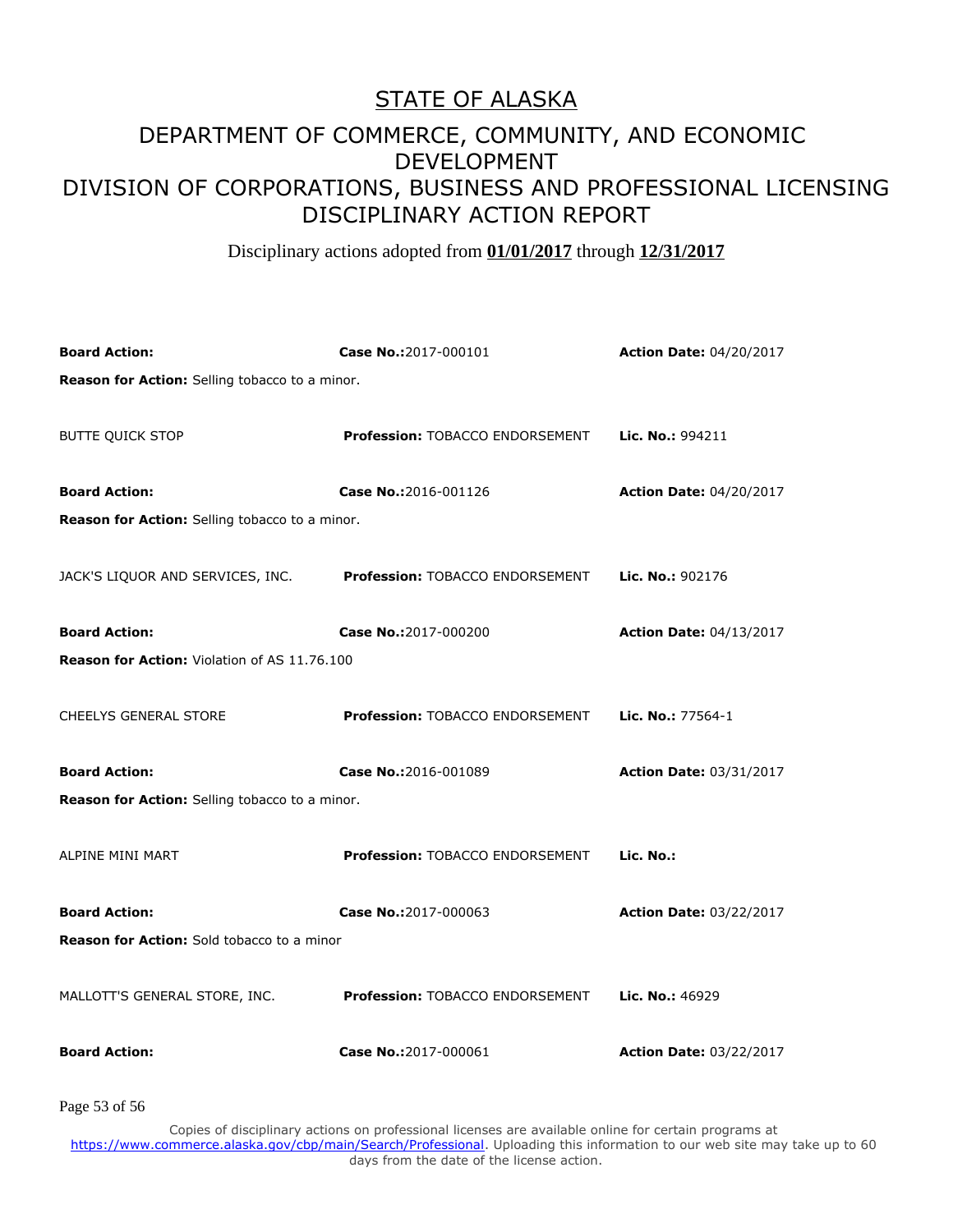#### STATE OF ALASKA

### DEPARTMENT OF COMMERCE, COMMUNITY, AND ECONOMIC DEVELOPMENT DIVISION OF CORPORATIONS, BUSINESS AND PROFESSIONAL LICENSING DISCIPLINARY ACTION REPORT

Disciplinary actions adopted from **01/01/2017** through **12/31/2017**

| <b>Reason for Action:</b> Selling tobacco to a minor  |                                        |                                |  |  |
|-------------------------------------------------------|----------------------------------------|--------------------------------|--|--|
| HAINES QUICK SHOP                                     | Profession: TOBACCO ENDORSEMENT        | Lic. No.:                      |  |  |
| <b>Board Action:</b>                                  | Case No.:2017-000170                   | <b>Action Date: 03/22/2017</b> |  |  |
| Reason for Action: Selling tobacco to a minor         |                                        |                                |  |  |
| SMOKIN' DEALS QUATRO                                  | <b>Profession: TOBACCO ENDORSEMENT</b> | Lic. No.: 1027739-1            |  |  |
| <b>Board Action:</b>                                  | Case No.:2017-000208                   | <b>Action Date: 03/15/2017</b> |  |  |
| <b>Reason for Action:</b> Selling tobacco to a minor. |                                        |                                |  |  |
| <b>BIG JOHN'S STERLING</b>                            | <b>Profession: TOBACCO ENDORSEMENT</b> | Lic. No.: 1027998-1            |  |  |
| <b>Board Action:</b>                                  | Case No.:2017-000226                   | <b>Action Date: 03/15/2017</b> |  |  |
| Reason for Action: Selling tobacco to a minor.        |                                        |                                |  |  |
| <b>HOMER GENERAL STORE</b>                            | <b>Profession: TOBACCO ENDORSEMENT</b> | Lic. No.: 1006666              |  |  |
| <b>Board Action:</b>                                  | Case No.:2017-000224                   | <b>Action Date: 03/14/2017</b> |  |  |
| Reason for Action: Selling tobacco to a minor.        |                                        |                                |  |  |
| MOUNTAIN VIEW GROCERY, GAS, &<br><b>LIQUOR</b>        | Profession: TOBACCO ENDORSEMENT        | Lic. No.: 938365               |  |  |
| <b>Board Action:</b>                                  | Case No.:2017-000221                   | <b>Action Date: 03/09/2017</b> |  |  |
| Reason for Action: Selling tobacco to a minor.        |                                        |                                |  |  |

Page 54 of 56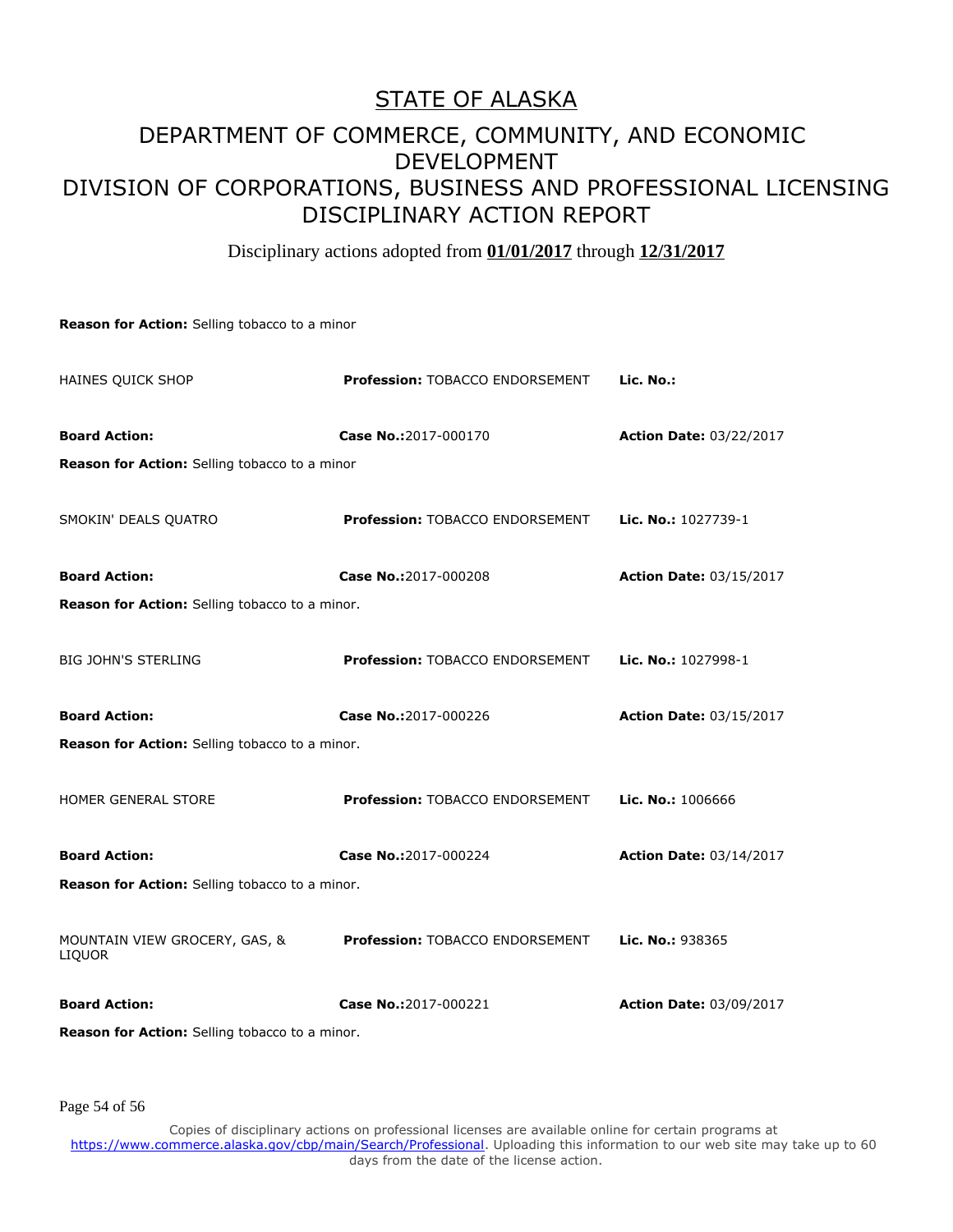#### STATE OF ALASKA

### DEPARTMENT OF COMMERCE, COMMUNITY, AND ECONOMIC DEVELOPMENT DIVISION OF CORPORATIONS, BUSINESS AND PROFESSIONAL LICENSING DISCIPLINARY ACTION REPORT

Disciplinary actions adopted from **01/01/2017** through **12/31/2017**

| <b>HUDSON NEWS</b>                             | Profession: TOBACCO ENDORSEMENT | Lic. No.: 1016278              |  |
|------------------------------------------------|---------------------------------|--------------------------------|--|
| <b>Board Action:</b>                           | Case No.:2016-001087            | <b>Action Date: 03/05/2017</b> |  |
| Reason for Action: Sold Tobacco to a minor     |                                 |                                |  |
| HAINES QUICK SHOP                              | Profession: TOBACCO ENDORSEMENT | Lic. No.:                      |  |
| <b>Board Action:</b>                           | Case No.:2017-000170            | <b>Action Date: 02/21/2017</b> |  |
| Reason for Action: Selling tobacco to a minor. |                                 |                                |  |
| ALASKA COMMERCIAL COMPANY                      | Profession: TOBACCO ENDORSEMENT | Lic. No.: 1014289              |  |
| <b>Board Action:</b>                           | Case No.:2017-000101            | <b>Action Date: 02/17/2017</b> |  |
| Reason for Action: Selling tobacco to a minor. |                                 |                                |  |
| ALPINE MINI MART                               | Profession: TOBACCO ENDORSEMENT | Lic. No.:                      |  |
| <b>Board Action:</b>                           | Case No.:2017-000063            | <b>Action Date: 02/14/2017</b> |  |
| Reason for Action: Selling tobacco to a minor. |                                 |                                |  |
| <b>BUTTE QUICK STOP</b>                        | Profession: TOBACCO ENDORSEMENT | Lic. No.: 994211               |  |
| <b>Board Action:</b>                           | Case No.:2016-001126            | <b>Action Date: 01/11/2017</b> |  |
| Reason for Action: Selling tobacco to a minor. |                                 |                                |  |
| <b>HUDSON NEWS</b>                             | Profession: TOBACCO ENDORSEMENT | Lic. No.: 1016278              |  |

Page 55 of 56